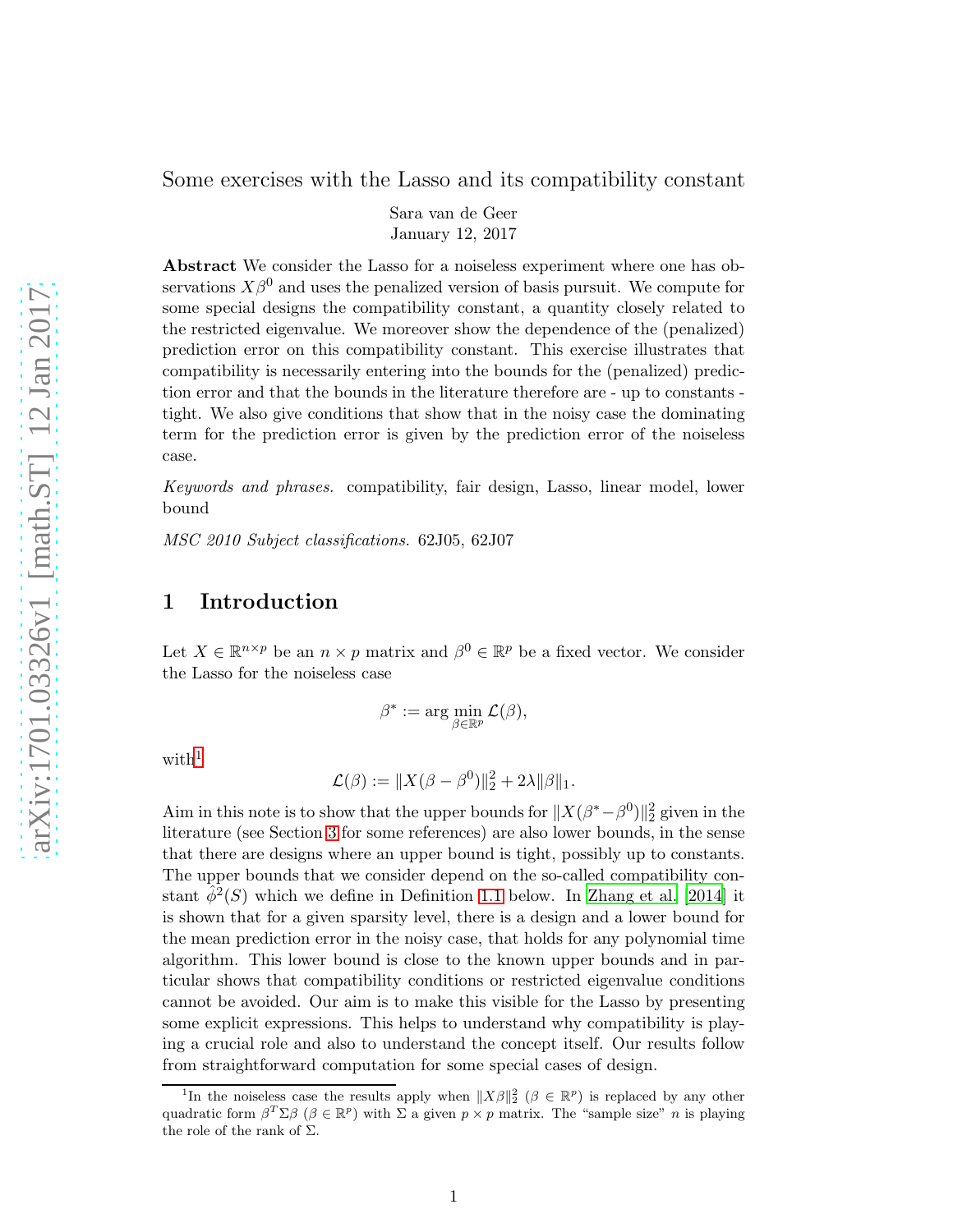We will show that the upper bounds involving compatibility constants (here given in Section [3\)](#page-4-0) match the lower bounds "up to constants" or even "asymptotically exactly" for certain designs. The designs we consider are in our view not atypical. Therefore, our conclusion is that there is not much space for improvement of the existing upper bounds.

Note that we consider a noiseless version of the Lasso. When examining lower bounds this is reasonable, as one may expect that adding noise will not improve the performance of the Lasso. We will moreover show in Section [2](#page-3-0) that for certain designs, the "bias"  $||X(\beta^* - \beta^0)||_2^2$  of the noisy Lasso is the dominating term, so that bounds for the noiseless case immediately carry over to the noisy case.

In order to be able to define the compatibility constant  $\hat{\phi}^2(S)$  we introduce here some notation. For  $S \subset \{1, \ldots, p\}$  and a vector  $\beta \in \mathbb{R}^p$  let  $\beta_{j,S} := \beta_j \mathbb{1}\{j \in S\} \in$  $\mathbb{R}^p$ . We apply the same notation for the |S|-dimensional vector  $\{\beta_j\}_{j\in S}$ . We moreover write  $\beta_{-S} := \beta_{S^c}$  where  $S^c$  is the the complement of the set S. If S consists of a single variable, say  $S = \{j\}$  we write  $\beta_{-S} =: \beta_{-j}$ .

<span id="page-1-0"></span>Definition 1.1 The compatibility constant (see [van de Geer \[2007](#page-33-1)] or [van de Geer](#page-32-0) [\[2016](#page-32-0)] and its references) is

$$
\hat{\phi}^2(L, S) := \min \biggl\{ |S| \|X\beta\|_2^2: \ \| \beta_S \|_1 = 1, \ \| \beta_{-S} \|_1 \leq L \biggr\}.
$$

The constant  $L \geq 1$  is called a stretching factor. For  $L = 1$  we write  $\hat{\phi}^2(S) :=$  $\hat{\phi}^2(1, S)$ . When  $S = \{1, \ldots, p\}$  we let  $\hat{\phi}^2(S) := \min\{|S| \|X\beta_S\|_2^2 : \| \beta_S \|_1 = 1\}.$ For  $S = \emptyset$  we set  $|S|/\hat{\phi}^2(S) = 0$ .

The compatibility constant  $\hat{\phi}^2(L, S)$  with stretching constant  $L > 1$  can play a role when considering the noisy situation. In this paper however, we mainly study the noiseless case and take  $L = 1$ . A noisy case where L can be taken equal to 1 is considered in Section [2.](#page-3-0)

It is sometimes helpful to consider  $\hat{\Gamma}^2(S) := |S|/\hat{\phi}^2(S)$  $\hat{\Gamma}^2(S) := |S|/\hat{\phi}^2(S)$  $\hat{\Gamma}^2(S) := |S|/\hat{\phi}^2(S)$  as the *effective sparsity*<sup>2</sup> at the set  $S$  [\(van de Geer \[2016](#page-32-0)]). Two sets should be compared in terms of their effective sparsity rather than in terms of their compatibility constants, in the sense that that we prefer sets S with  $\hat{\Gamma}^2(S)$  small.

The compatibility constant  $\hat{\phi}^2(S)$  depends on the set S and clearly also on the design X through the Gram matrix  $\hat{\Sigma} := X^T X$ . We express the latter dependence in our notation by the "hat". This is a habit coming from the case of random design, where  $\Sigma$  is an estimator of  $\mathbb{E}\Sigma$  (in statistics, estimators are commonly denoted with a "hat"). However, to avoid a cumbersome notation, not *all* quantities depending on X with be furnished with a "hat".

<span id="page-1-1"></span><sup>&</sup>lt;sup>2</sup>A better terminology is perhaps to call  $\hat{\Gamma}^2(S)$  the effective non-sparsity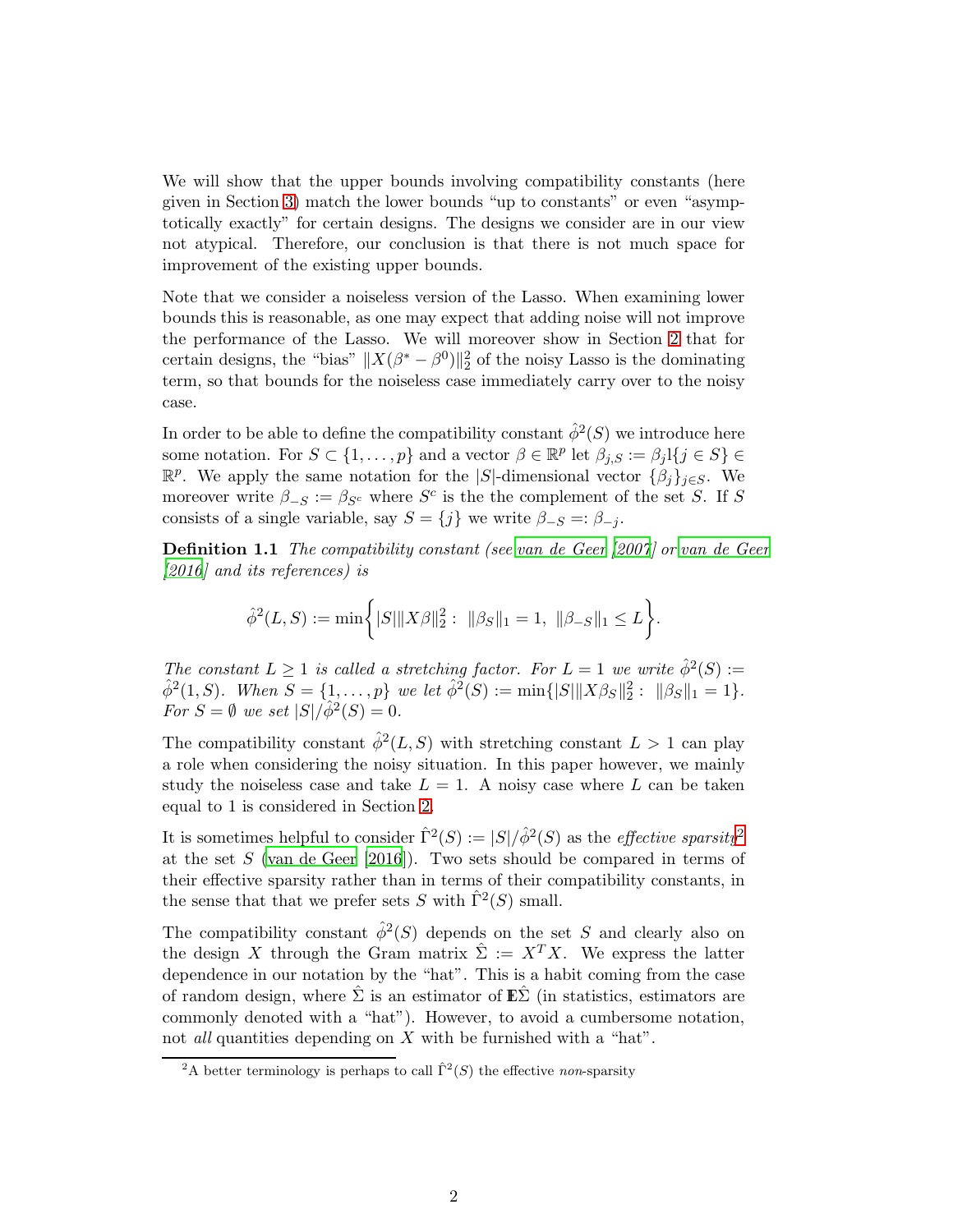#### 1.1 Notation

Let  $X_j$  denote the j-th column of X  $(j = 1, \ldots, p)$ . The Gram matrix is  $\label{eq:Sigma} \hat{\Sigma} := \check{X}^T X.$ 

The active set (or support set) of  $\beta^0$  is  $S_0 := \{j : \beta_j^0 \neq 0\}$ . If  $j \in S_0$  we call j - or  $X_j$  - an active variable. When  $\hat{\phi}^2(S_0) > 0$  one says that the null space property holds [\(Donoho and Tanner \[2005\]](#page-32-1)). The cardinality of  $S_0$  is denoted by  $s_0 := |S_0|$ . We moreover write the cardinality of the set  $S_0^c$  of inactive variables as  $m_0 := p - s_0$ .

#### 1.2 Organization of the paper

Section [2](#page-3-0) shows how the results for the noiseless case carry over to the noisy case when the Gram matrix (or an approximation thereof) has bounded maximal eigenvalue and  $\sqrt{n}\lambda$  is large  $(\sqrt{n}\lambda \to \infty)$ . Such a choice for the tuning parameter  $\lambda$  corresponds to p large, as can be the case in most of the following sections (Sections [7,](#page-8-0) [8,](#page-9-0) [10,](#page-11-0) [11,](#page-12-0) [13,](#page-14-0) and the last result of Section [14\)](#page-14-1). Section [3](#page-4-0) states some upper bounds for the (penalized) prediction error of the noiseless Lasso. These bounds are not novel, but as constants may now come into play, we have re-derived them with an eye on the constants for the special situation with no noise. Section [4](#page-6-0) has some considerations about the design: we assume it to be "fair" as defined there. Then, in the rest of the paper, we take the first two variables as being among the active ones. In Section [5](#page-6-1) we present the structure (design and coefficients) for these first two variables. Section [6](#page-7-0) considers the case  $p = s_0 = 2$ : it has no inactive variables. This is extended in Section [7](#page-8-0) where  $p = s_0 = 2N$  (for some  $N \in \mathbb{N}$ ) is even. The next step is to start adding inactive variables. Section [8](#page-9-0) contains a trivial case, where the inactive variables are orthogonal to the active ones. Section [9](#page-10-0) has  $s_0 = 2$ and  $m_0 = 1$  and the single inactive variable is a linear combination of the two active ones plus an orthogonal term: the active variables are so to speak the "parents" of the inactive one. Section [10](#page-11-0) extends this to  $s_0 = 2N$  even and  $m_0 = 1$ . Section [11](#page-12-0) returns to the case  $s_0 = 2$ , but now  $m_0$  is arbitrary. The active variables are again "parents" of all the inactive ones. In Section [12](#page-12-1) we take  $s_0$  as well as  $m_0$  equal to 2, but now part of the correlation between the two inactive variables is unique to those two, i.e., their correlation is not solely due to having the active ones as common "parents". Section [13](#page-14-0) extends this to  $s_0 = m_0 = 2N$ . In Section [14](#page-14-1) the active variables are a linear combination of the inactive ones plus orthogonal term: the inactive ones are now presented as the "parents" of the active ones instead of the other way around. Section [15](#page-17-0) contains the proofs.

For a symmetric matrix A we let  $\Lambda_{\text{min}}(A)$  be its smallest and  $\Lambda_{\text{max}}(A)$  be its largest eigenvalue.

For two constants u and v we let  $u \vee v := \max\{u, v\}$  (and  $u \wedge v := \min\{u, v\}$ ). For  $N \in \mathbb{N}$  and a vector  $w \in \mathbb{R}^N$  and a real-valued function f we define the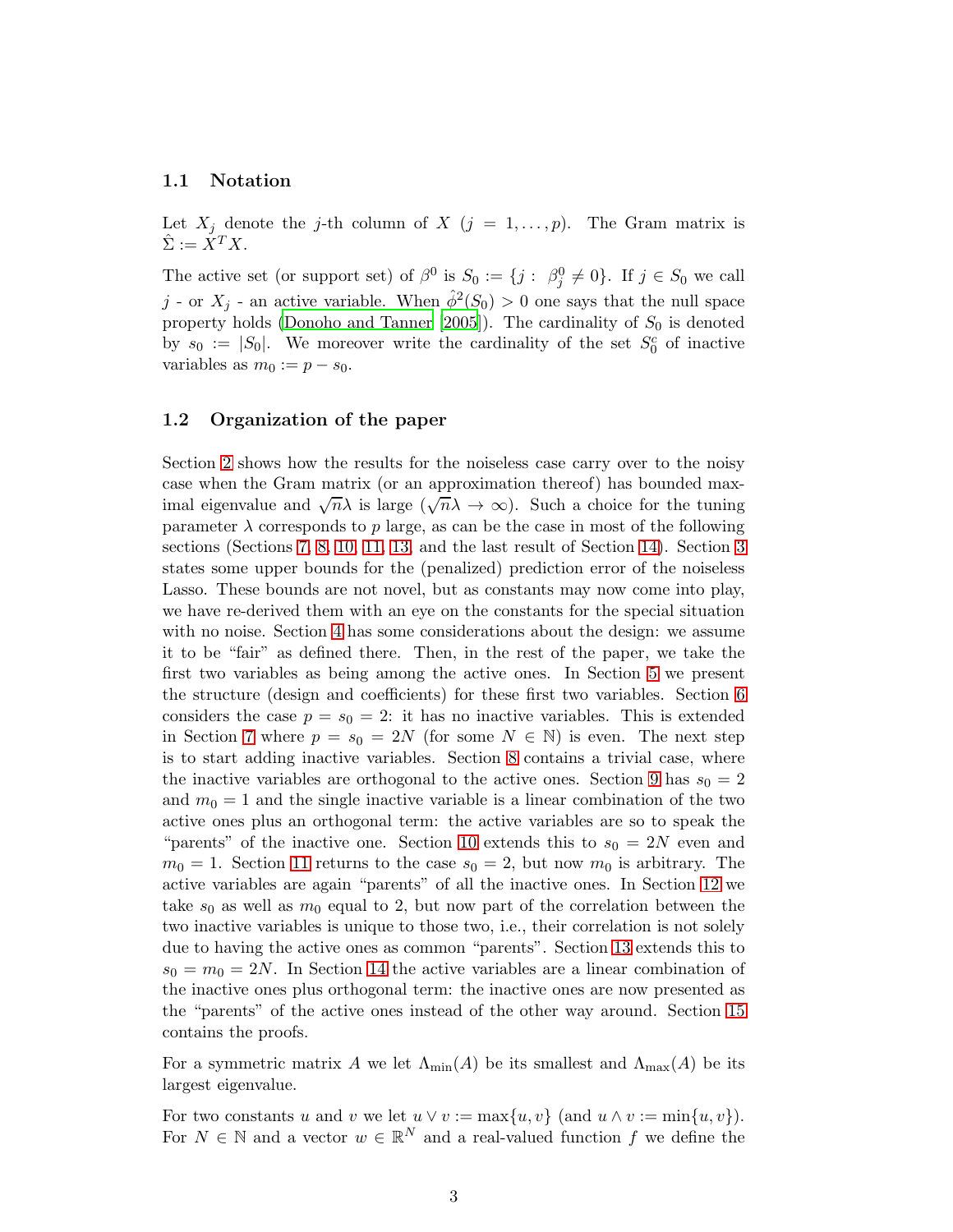<span id="page-3-0"></span>vector  $f(w)$  as  $f(w) := (f(w_1), \ldots, f(w_N))^T$ .

### 2 The noisy case

This section studies the noisy model

$$
Y = X\beta^0 + \epsilon,
$$

where Y is an *n*-vector of observations and with  $\epsilon = (\epsilon_1, \ldots, \epsilon_n)^T$  containing i.i.d.  $\mathcal{N}(0, 1/n)$ -distributed noise variables. We will compare the noisy Lasso

$$
\hat{\beta} := \arg \min_{\beta \in \mathbb{R}^p} \left\{ \|Y - X\beta\|_2^2 + 2\lambda \|\beta\|_1 \right\}
$$

with the noiseless Lasso

$$
\beta^* := \arg \min_{\beta \in \mathbb{R}^p} \bigg\{ \|X(\beta - \beta^0)\|_2^2 + 2\lambda \|\beta\|_1 \bigg\}.
$$

We show in the next two theorems that under certain conditions on the design the "bias"  $||X(\beta^* - \beta^0)||_2$  is of larger order (in probability) than the "estimation error"  $||X(\hat{\beta} - \beta^*)||_2$  (where "bias" and "estimation error" are here to be understood in generic terms). By the triangle inequality

$$
||X(\hat{\beta} - \beta^0)||_2 \ge \underbrace{||X(\beta^* - \beta^0)||_2}_{\text{``bias''}} - \underbrace{||X(\hat{\beta} - \beta^*)||_2}_{\text{``estimation error''}}
$$

this implies a high probability lower bound for the prediction error  $||X(\hat{\beta}-\beta^0)||_2$ of the noisy Lasso in terms of the prediction error  $||X(\beta^*-\beta^0)||_2$  of the noiseless Lasso.

<span id="page-3-1"></span>**Theorem 2.1** Let  $||X_j||_2 \leq 1$  for all j, and let  $0 < \alpha < 1$  and  $0 < \alpha_1 < 1$  be fixed and  $\lambda_0 := \sqrt{2 \log(2p/\alpha)/n}$ . Let  $\eta \lambda > \lambda_0$  for some  $0 \leq \eta < 1$ . Then with probability at least  $1 - \alpha - \alpha_1$ 

$$
||X(\hat{\beta} - \beta^*)||_2 \le \sqrt{\frac{\Lambda_{\max}(\hat{\Sigma})}{n\lambda^2(1-\eta)^2}} ||X(\beta^* - \beta^0)||_2 + \sqrt{\frac{2\log(1/\alpha_1)}{n}}.
$$

**Asymptotics** We see we may choose  $\lambda \approx \sqrt{\log p/n}$ . Then, for  $p \to \infty$  and  $\Lambda_{\text{max}}(\Sigma) = \mathcal{O}(1)$  we get

$$
||X(\hat{\beta} - \beta^*)||_2 = o_P(1)||X(\beta^* - \beta^0)||_2 + O_P(1/\sqrt{n}).
$$

In general the largest eigenvalue  $\Lambda_{\text{max}}(\hat{\Sigma})$  may be large, and may be hard to control, for example when the Gram matrix  $\hat{\Sigma}$  comes from random design. We now let  $\Sigma_0$  be some approximation of  $\hat{\Sigma}$ , for example a population version  $\mathbb{E} \hat{\Sigma}$ of  $\Sigma_0$  in the case of random design.

<span id="page-3-2"></span>We use the notation  $\|\hat{\Sigma} - \Sigma_0\|_{\infty} := \max_{j,k} |\hat{\Sigma}_{j,k} - \Sigma_{0,j,k}|.$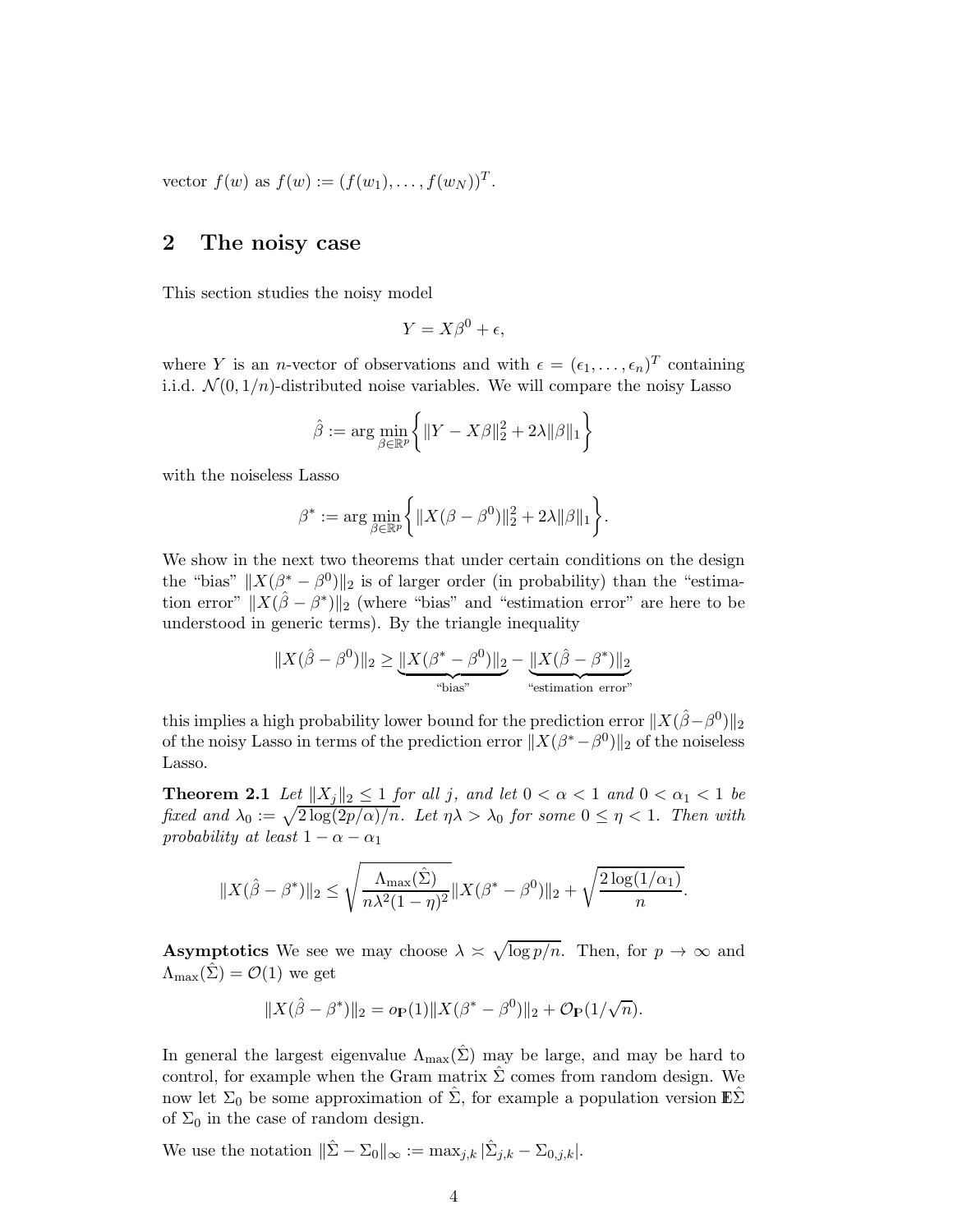**Theorem 2.2** Let  $||X_i||_2 \leq 1$  for all j, and let  $0 < \alpha < 1$  and  $0 < \alpha_1 < 1$  be fixed and  $\lambda_0 := \sqrt{2 \log(2p/\alpha)/n}$ . Let  $\eta \lambda > \lambda_0$  for some  $0 \leq \eta < 1$ . Suppose that

<span id="page-4-1"></span>
$$
\xi := \|\hat{\Sigma} - \Sigma_0\|_{\infty} \|\beta^* - \beta^0\|_1 < \lambda(1 - \eta). \tag{1}
$$

Then with probability at least  $1 - \alpha - \alpha_1$ 

$$
||X(\hat{\beta}-\beta^*)||_2 \leq \frac{\Lambda_{\max}^{1/2}(\Sigma_0) \bigg(||X(\beta^*-\beta^0)||_2^2 + \xi ||\beta^*-\beta^0||_1\bigg)^{1/2}}{\bigg(\lambda(1-\eta)-\xi\bigg)} + \sqrt{\frac{2\log(1/\alpha_1)}{n}}.
$$

Condition [\(1\)](#page-4-1) is a condition requiring the  $\ell_1$ -error of  $\beta^*$  to be small. In an asymptotic setup, it typically needs sparsity  $s_0$  of small order  $\sqrt{n/\log p}$ . However, in the case of Gaussian random design for example and  $\Sigma_0 = \mathbb{E} \Sigma$  one may apply more careful bounds to prove a result that does not require such sparsity conditions.

## <span id="page-4-0"></span>3 Upper bounds

There are several upper bounds in the literature. The one we will mainly apply is along the lines of Theorem  $6.1$  in Bühlmann and van de Geer  $[2011]$ , with some refinements. The result is given in Lemma [3.1.](#page-4-2) There are however more general bounds in literature, in particular sharp oracle bounds as in [Koltchinskii et al. \[2011](#page-32-3)] (see also [Giraud \[2014](#page-32-4)], Theorem 4.1 or [van de Geer](#page-32-0) [\[2016](#page-32-0)], Theorem 2.2). We present these in Lemma [3.2.](#page-4-3)

The upper bounds follow from the KKT (Karush-Kuhn-Tucker) conditions

$$
\hat{\Sigma}(\beta^* - \beta^0) + \lambda z^* = 0.
$$

Here  $z^* \in \partial \|\beta^*\|_1$  with  $\partial \|\beta\|_1$  the sub-differential of the mapping  $\beta \mapsto \|\beta\|_1$ ,  $\beta \in \mathbb{R}^p$ . In other words  $\beta^{*T} z^* = ||\beta^*||_1$  and  $||z^*||_{\infty} \leq 1$ .

<span id="page-4-2"></span>Here are the upper bounds for the prediction error we will use. They include upper bounds for  $\|\beta^*\|_1$  and  $\|\beta^*_{-S_0}\|_1$ .

Lemma 3.1 It holds that

$$
||X(\beta^* - \beta^0)||_2^2 + \lambda ||\beta^*||_1 \le \lambda ||\beta^0||_1,
$$

and

$$
||X(\beta^*-\beta^0)||_2^2+2\lambda||\beta^*_{-S_0}||_1\leq \frac{\lambda^2s_0}{\hat{\phi}^2(S_0)}.
$$

<span id="page-4-3"></span>The next lemma contains the more general sharp oracle inequalities for the prediction error.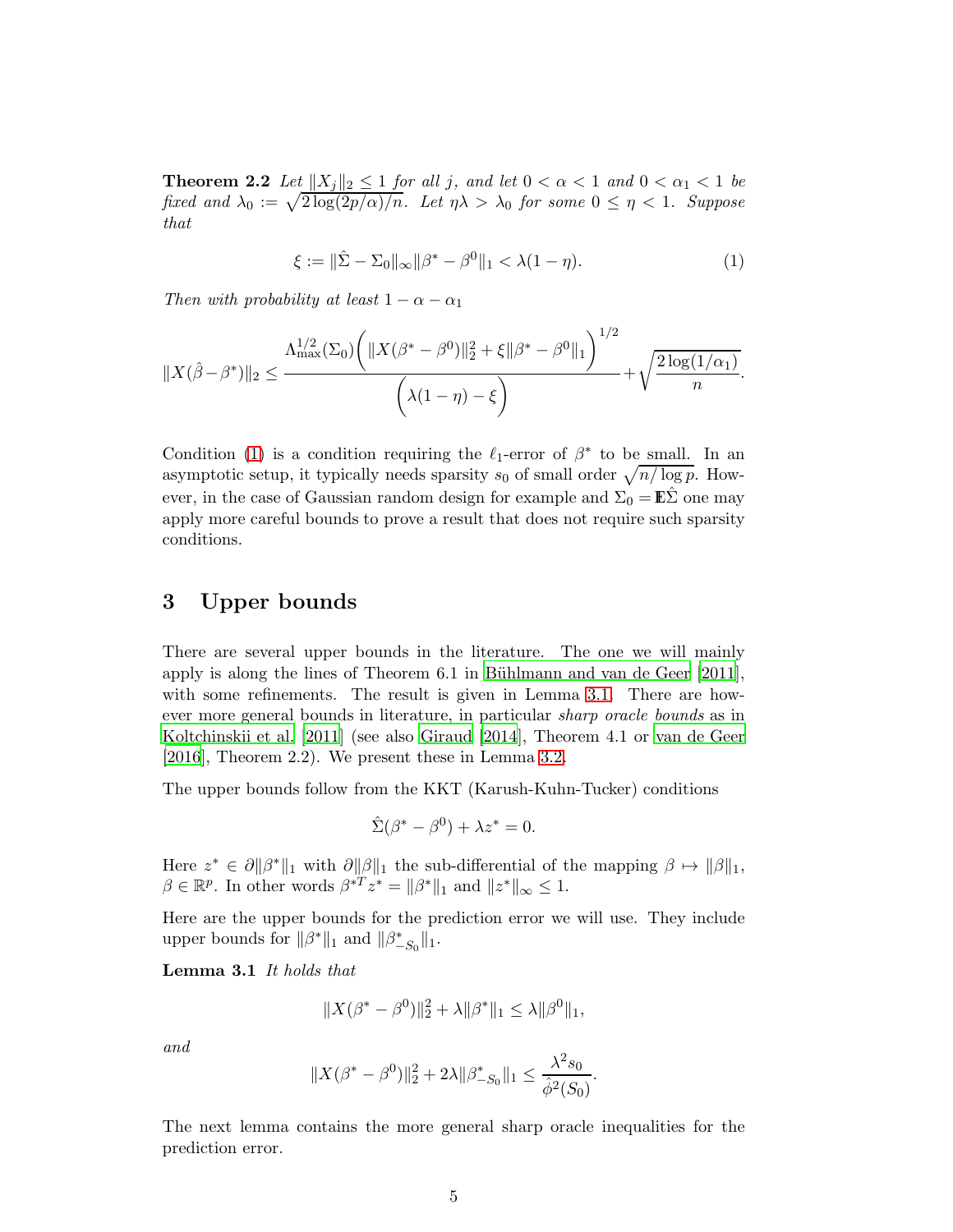**Lemma 3.2** The prediction error  $||X(\beta^* - \beta^0)||_2^2$  satisfies the bound  $||X(\beta^* - \beta^0)||_2^2 \leq \hat{\mathcal{U}}(\beta^0),$ 

where

$$
\hat{\mathcal{U}}(\beta^0) = \min{\{\hat{\mathcal{U}}_I(\beta^0), \hat{\mathcal{U}}_{II}(\beta^0), \hat{\mathcal{U}}_{III}(\beta^0)\}}
$$

with

$$
\hat{\mathcal{U}}_I(\beta^0) := \frac{\lambda^2 s_0}{\hat{\phi}^2(S_0)} \wedge \lambda \|\beta^0\|_1
$$
\n
$$
\hat{\mathcal{U}}_{II}(\beta^0)
$$
\n
$$
:= \min_{S} \left\{ \left( \sqrt{\frac{\lambda^2|S|}{4\hat{\phi}^2(S)}} + \sqrt{\frac{\lambda^2|S|}{4\hat{\phi}^2(S)}} + \lambda \|\beta^0_{-S}\|_1 \right)^2 \vee 2\lambda \|\beta^0_{-S}\|_1 \right\}
$$
\n
$$
\hat{\mathcal{U}}_{III}(\beta^0)
$$
\n
$$
:= \min_{S} \min_{\beta} \left\{ \left( \|\mathcal{X}(\beta - \beta^0)\|_2^2 + \frac{\lambda^2|S|}{\hat{\phi}^2(S)} + 2\lambda \|\beta_{-S}\|_1 \right) \vee 4\lambda \|\beta_{-S}\|_1 \right\}
$$

Clearly, if

.

 $\circ$  the minimum over S in the definition of  $\hat{\mathcal{U}}_{II}(\hat{\beta}^0)$  is attained in  $S_0$ ,  $\circ$  the minimum over  $(S, \beta)$  in the definition of  $\hat{\mathcal{U}}_{III}(\beta^0)$  is attained in  $(S_0, \beta^0)$ , and

 $\circ \lambda^2 s_0 / \hat{\phi}^2(S_0) \leq \lambda \|\beta^0\|_1$ , then

$$
\hat{\mathcal{U}}_I(\beta^0) = \hat{\mathcal{U}}_{II}(\beta^0) = \hat{\mathcal{U}}_{III}(\beta^0) = \frac{\lambda^2 s_0}{\hat{\phi}^2(S_0)}.
$$

This will be the case in most of the examples we consider in this paper, that is, we do not explore the power of the sharp oracle inequalities of Lemma [3.2.](#page-4-3) Instead, we mainly compare exact results for the (penalized) prediction error with the bounds of Lemma [3.1.](#page-4-2)

<span id="page-5-1"></span>**Remark [3.1](#page-4-2)** Clearly, Lemma 3.1 implies the bound  $\hat{U}_I(\beta^0)$ . Further, by restricting S in the minimization giving  $\hat{U}_{II}(\beta^0)$  to  $S \in \{S_0, \emptyset\}$  one sees

$$
\hat{\mathcal{U}}_{II}(\beta^0) \leq \frac{\lambda^2 s_0}{\hat{\phi}^2(S_0)} \vee 2\lambda \|\beta^0\|_1.
$$

In other words, up to a factor "2", the bound  $\hat{U}_{II}(\beta^0)$  improves upon  $\hat{U}_{I}(\beta^0)$ . Similarly, taking  $\beta = \beta^0$  in the minimization giving  $\hat{\mathcal{U}}_{III}(\beta^0)$  one finds

$$
\hat{\mathcal{U}}_{III}(\beta^0) \le \left(\frac{\lambda^2|S|}{\hat{\phi}^2(S)} + 2\lambda \|\beta^0_{-S}\|_1\right) \vee 4\lambda \|\beta^0_{-S}\|_1,
$$

that is, up to a factor "2",  $\hat{\mathcal{U}}_{III}(\beta^0)$  improves upon  $\hat{\mathcal{U}}_{II}(\beta^0)$ . Note also that

<span id="page-5-0"></span>
$$
\hat{\mathcal{U}}_{III}(\beta^0) \le \min_{S} \left\{ \|X(b_S - \beta^0)\|_2^2 + \frac{\lambda^2 |S|}{\hat{\phi}^2(S)} \right\} \tag{2}
$$

where (for every set S)  $Xb_S$  is the projection of  $X\beta^0$  on the space spanned by  ${X_j}_{j \in S}$ .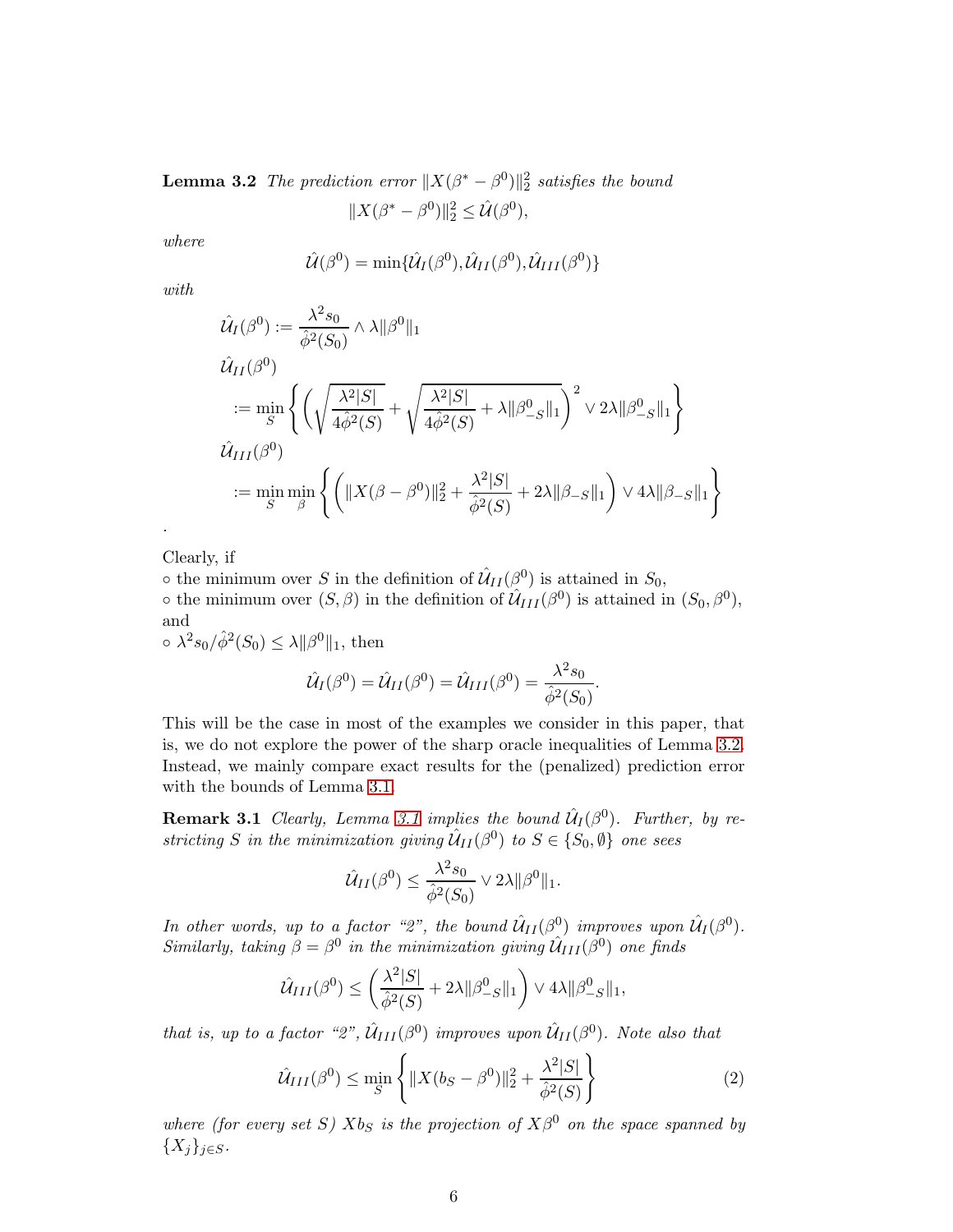### <span id="page-6-0"></span>4 Some considerations about the design

**Definition 4.1** We say that  $X$  has normalized columns if for any j it holds that  $||X_i||_2 = 1$ . We then call the design normalized.

**Definition 4.2** We say that X has no aligned columns if for any  $j \neq k$ , and any constant b it holds that  $X_j \neq bX_k$ .

**Definition 4.3** We say that  $X$  is a fair design if it is normalized and has no aligned columns.

The reason for requiring normalized design is that when the columns in  $X$  have different lengths, say the length of the first column  $X_1$  is much smaller than that of the others, then in effect the first variable gets a heavy penalty as compared to the others. By taking  $||X_1||_2$  extremely small, one can force the Lasso to choose  $\beta_1^*$  extremely small, thus creating an unfair situation.

With normalized design, no aligned columns means that  $X_j \neq \pm X_k$  for all  $j \neq k$ .

<span id="page-6-2"></span>As we will see, one of the reasons why in the rest of the paper we assume that there are at least two active variables is the following:

<span id="page-6-1"></span>**Lemma 4.1** There is no fair design such that  $\hat{\phi}(\{1\}) = 0$ .

### 5 Assumption about the first two variables

In what follows we consider throughout the case where  $\beta_1^0 \geq \beta_2^0 > 0$  so that the first two variables are among the active ones. Moreover, we assume

$$
(X_1, X_2)^T (X_1, X_2) = \begin{pmatrix} 1 & -\hat{\rho} \\ -\hat{\rho} & 1 \end{pmatrix},
$$

where  $0 < \hat{\rho} = -X^T X_2 < 1$  is minus the inner product between  $X_1$  and  $X_2$ . Although we do not insist that  $X_1$  and/or  $X_2$  are centered, we sometimes refer to  $-\hat{\rho}$  as the correlation between  $X_1$  and  $X_2$ . The negative correlation is to be seen in relation with both  $\beta_1^0$  and  $\beta_2^0$  positive. It is so to speak the more difficult case for the Lasso.

Throughout the paper, we set

$$
\hat{\varphi}^2 := 1 - \hat{\rho}.
$$

Fair design as defined in the previous section is related to using the penalty  $\lambda$ || $\beta$ |<sub>1</sub> with equal weights for all coefficients. But linear combinations of the columns in  $X$  are of course generally not normalized. We obviously have for example  $||X_1 + X_2||_2^2 = 2\hat{\varphi}^2$  which is less than 1 when  $\hat{\phi}^2 < 1/2$ . As we will see this is roughly the main ingredient when constructing exact results depending on compatibility constants.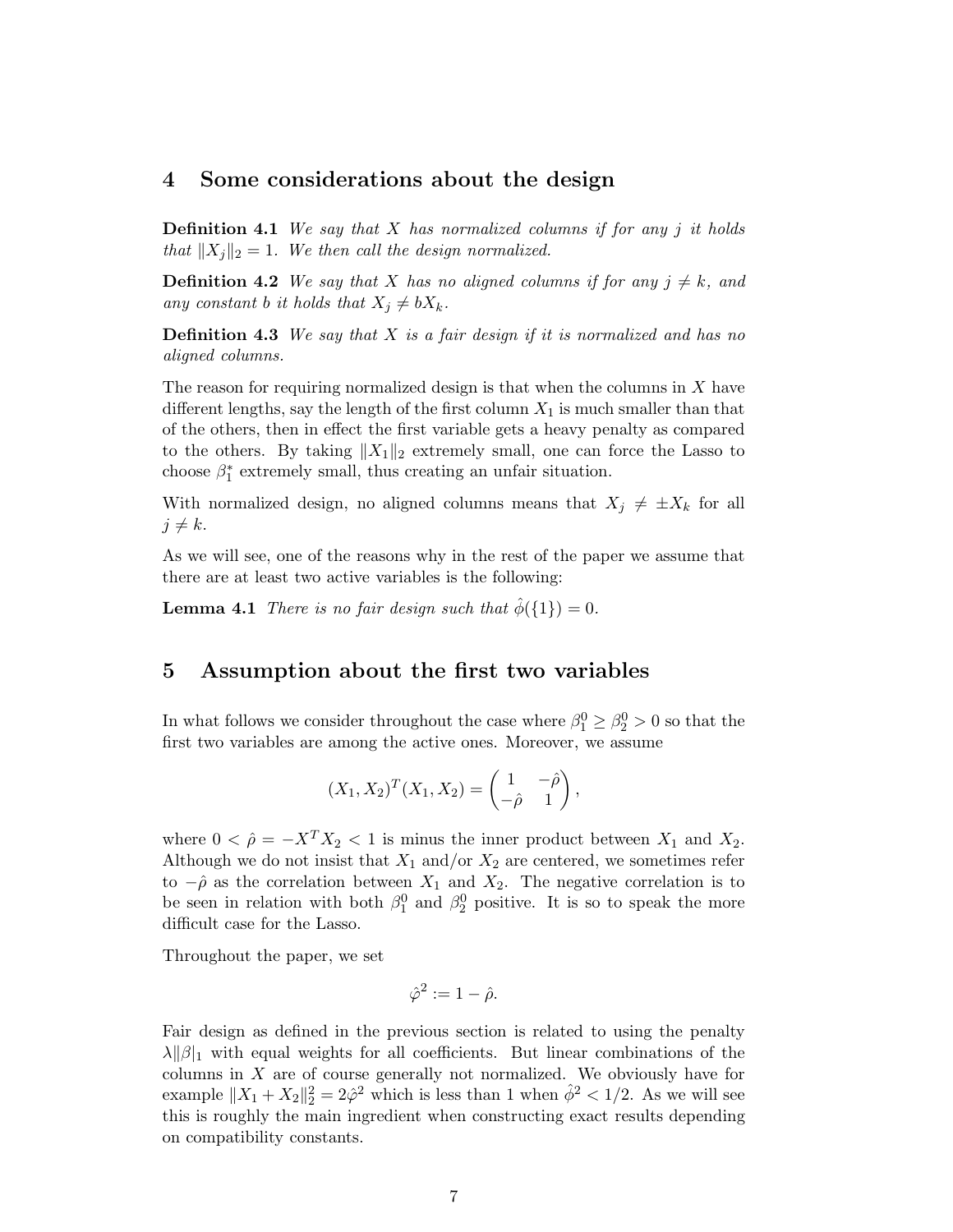# <span id="page-7-0"></span>6 Results for  $p = s_0 = 2$

In this section p equals 2 so that  $X = (X_1, X_2)$ . One may argue that this is not exactly a high-dimensional situation (for which the Lasso is designed) and therefore of limited interest. However, lower bounds for the low-dimensional situation can easily be extended to higher dimensions (trivially for example, by adding inactive variables orthogonal to the active ones, see Section [8\)](#page-9-0). If the irrepresentable condition holds, the Lasso will not select inactive variables (see [Zhao and Yu \[2006](#page-33-2)]) which brings us back in a lower-dimensional situation. Lemmas [14.2](#page-15-0) and [14.3](#page-16-0) are examples where the Lasso ignores inactive variables that are correlated with the active ones.

#### <span id="page-7-2"></span>Lemma 6.1 We have

$$
\hat{\phi}^2(\{1\}) = 1 - \hat{\rho}^2 = \hat{\varphi}^2(2 - \hat{\varphi}^2).
$$

Moreover

$$
\hat{\phi}^2(S_0) = \hat{\varphi}^2
$$
,  $\hat{\Gamma}^2(S_0) = \frac{2}{\hat{\varphi}^2}$ .

In the case considered here  $(p = 2)$  the minimal eigenvalue  $\Lambda_{\text{min}}(\hat{\Sigma})$  of the Gram matrix  $\hat{\Sigma}$  is

$$
\Lambda_{\min}(\hat{\Sigma}) = 1 - \hat{\rho} = \hat{\varphi}^2.
$$

Thus, the compatibility constant  $\hat{\phi}^2(S_0)$  is just another expression for this minimal eigenvalue. Lemma [7.1](#page-8-1) gives an example in a higher-dimensional case, where the compatibility constant can be (much) larger than  $\Lambda_{\text{min}}(\Sigma)$ , and in fact also (much) larger than the restricted eigenvalue as defined in [Bickel et al.](#page-32-5) [\[2009](#page-32-5)].

<span id="page-7-1"></span>Lemma 6.2 Consider the following three cases:

Case 1 : 
$$
\lambda/\hat{\varphi}^2 \leq \beta_2^0
$$
  
\nCase 2 :  $\beta_2^0 \leq \lambda/\hat{\varphi}^2 \leq \beta_2^0 + (\beta_1^0 - \beta_2^0)/\hat{\varphi}^2$   
\nCase 3 :  $\lambda/\hat{\varphi}^2 \geq \beta_2^0 + (\beta_1^0 - \beta_2^0)/\hat{\varphi}^2$ .

Then we have

$$
||X(\beta^* - \beta^0)||_2^2 = \begin{cases} 2\lambda^2/\hat{\varphi}^2 & \text{in Case 1} \\ \hat{\varphi}^2(2-\hat{\varphi}^2)(\beta_2^0)^2 + \lambda^2 & \text{in Case 2} \\ ||X\beta^0||_2^2 & \text{in Case 3} \end{cases}
$$

and

$$
\beta^* = \begin{cases}\n\begin{pmatrix}\n\beta_1^0 - \lambda/\hat{\varphi}^2 \\
\beta_2^0 - \lambda/\hat{\varphi}^2\n\end{pmatrix} & \text{in Case 1} \\
\begin{pmatrix}\n\beta_1^0 - (1 - \hat{\varphi}^2)\beta_2^0 - \lambda \\
0\n\end{pmatrix} & \text{in Case 2} \\
\begin{pmatrix}\n0 \\
0\n\end{pmatrix} & \text{in Case 3}\n\end{cases}
$$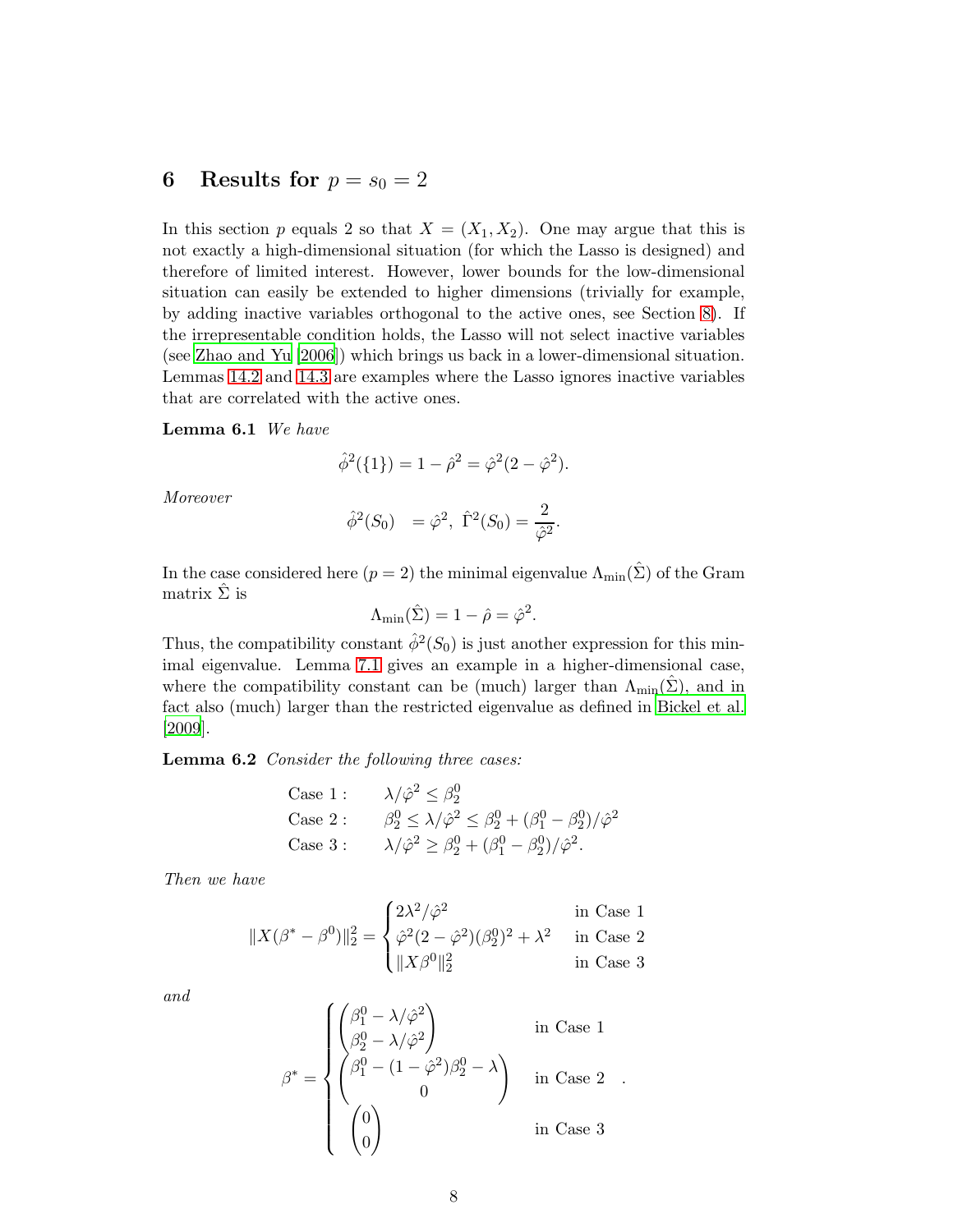Corollary 6.1 Lemma [6.2](#page-7-1) reveals that in Case 1

$$
||X(\beta^* - \beta^0)||_2^2 + \lambda ||\beta^*||_1 = \lambda ||\beta^0||_1,
$$

and, invoking Lemma [6.1,](#page-7-2)

$$
||X(\beta^* - \beta^0)||_2^2 = \frac{\lambda^2 s_0}{\hat{\phi}^2(S_0)}.
$$

This corresponds exactly to the bounds in Lemma [3.1.](#page-4-2)

Corollary 6.2 It may be of interest to consider the intersection of the cases in Lemma [6.2.](#page-7-1) We see that

$$
||X(\beta^* - \beta^0)||_2^2
$$
  
= 
$$
\begin{cases} 2\lambda\beta_2^0 & \text{in Case } 1 \cap 2: \ \beta_2^0 = \lambda/\hat{\varphi}^2 \\ 2\lambda\beta_1^0 - ((\beta_1^0)^2 - (\beta_2^0)^2) & \text{in Case } 2 \cap 3: \ \lambda/\hat{\varphi}^2 = \beta_2^0 + (\beta_1^0 - \beta_2^0)/\hat{\varphi}^2 \end{cases}
$$

Thus, the bound  $\hat{U}_{II}(\beta^0)$  in Lemma [3.2](#page-4-3) is tight in Case  $1 \cap 2$ .

**Corollary 6.3** When  $\beta_1^0 = \beta_2^0$ , the union of cases gives

$$
||X(\beta^* - \beta^0)||_2^2 = \begin{cases} 2\lambda^2/\hat{\varphi}^2 & \text{in Case 1} \cup 2: \ \lambda/\hat{\varphi}^2 \le \beta_2^0 \\ 2\hat{\varphi}^2(\beta_2^0)^2 & \text{in Case 2} \cup 3: \ \lambda/\hat{\varphi}^2 \ge \beta_2^0 \end{cases}
$$

.

Remark 6.1 On may verify that Case 2 has

$$
||X(\beta^* - \beta^0)||_2^2 = ||X(b_{\{1\}} - \beta^0)||_2^2 + \lambda^2,
$$

where  $Xb_{\{1\}}$  is the projection of  $X\beta^0$  on  $X_1$ . This can be compared with [\(2\)](#page-5-0) (following from  $U_{III}(\beta^0)$  defined in Lemma [3.2\)](#page-4-3) in Remark [3.1.](#page-5-1)

**Remark 6.2** In Case 3, we have  $(\lambda - (\beta_1^0 - \beta_2^0))/\hat{\varphi}^2 \ge \beta_2^0 > 0$ . This implies  $\beta_1^0 - \beta_2^0 < \lambda$ . Note moreover that this case illustrates that the bound [\(2\)](#page-5-0) in Remark [3.1](#page-5-1) (and hence  $U_{III}(\beta^0)$  defined in Lemma [3.2\)](#page-4-3) can be tight.

**Remark 6.3** The case  $\hat{\rho} = 1$  is not treated in Lemma [6.2.](#page-7-1) It corresponds to Case 2 with  $\hat{\varphi}^2 \downarrow 0$ .

# <span id="page-8-0"></span>7 Results for  $p = s_0 = 2N$

The results of the previous section are easily extended to a larger active set  $S_0$ . We assume  $S_0 = \{1, 2, \ldots, s_0\}$  with  $s_0$  even, say  $s_0 = 2N$  (with  $N \in \mathbb{N}$  and  $2N \leq n$ ). Moreover we again assume  $p = s_0$ . Then

$$
X = (X_1, X_2, \ldots, X_{2N-1}, X_{2N}).
$$

<span id="page-8-1"></span>We split the design into N matrices of dimension  $n \times 2$ .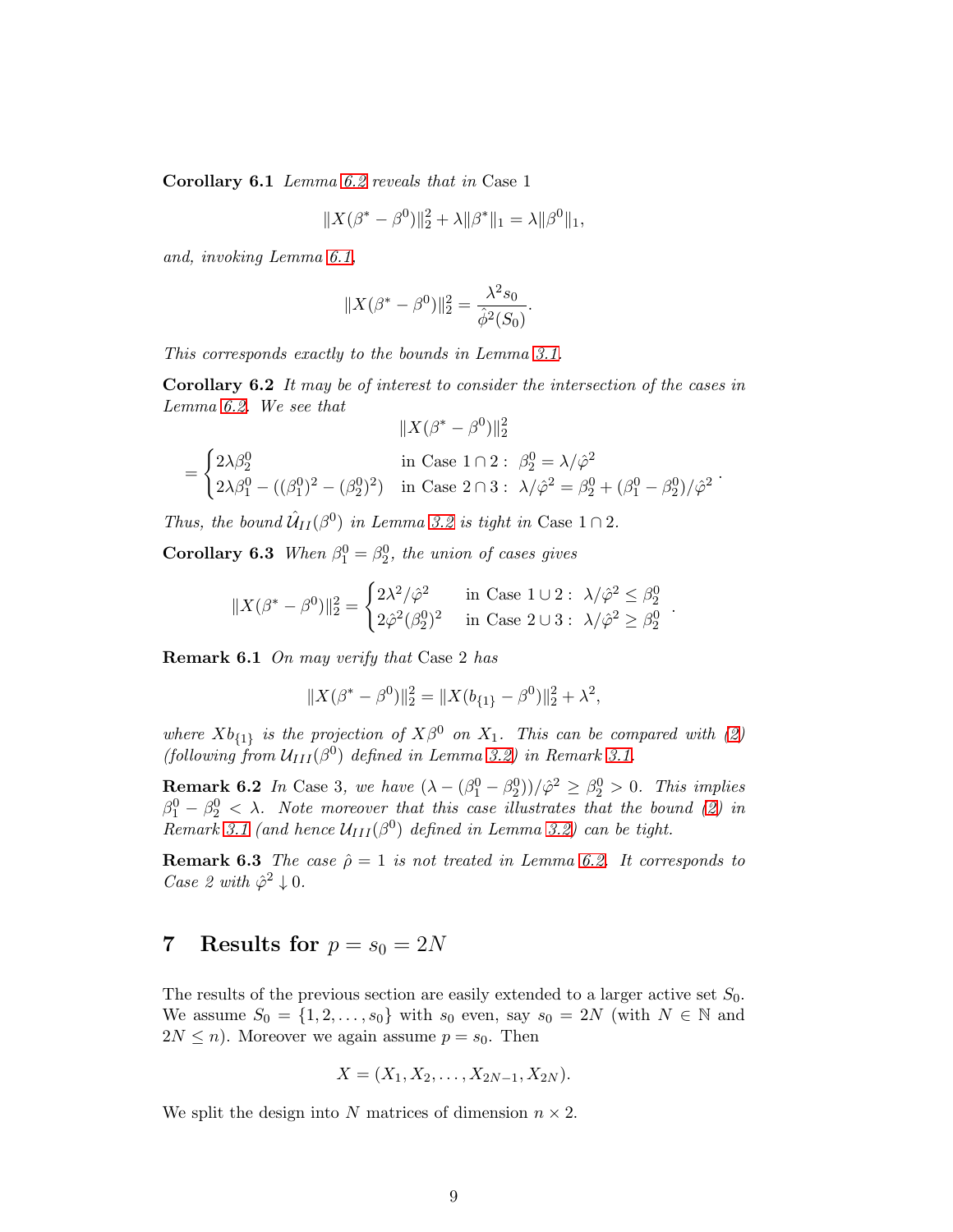**Lemma 7.1** Consider fair design with (for  $k \in \{1, ..., N\}$ )  $(X_{2k-1}, X_{2k})$  orthogonal to the space spanned by the remaining columns. Assume that  $\hat{\rho}_k :=$  $-X_{2k-1}^T X_{2k} > 0$  and write  $\hat{\varphi}_k^2$  $k^2 = 1 - \hat{\rho}_k$  for all  $k \in \{1, \ldots, N\}$ . Then

$$
\Lambda_{\min}(\hat{\Sigma}) = \min_{k} \hat{\varphi}_{k}^{2}
$$

and

$$
\hat{\phi}^2(S_0) = \frac{N}{\|1/\hat{\varphi}^2\|_1} \ge \Lambda_{\min}(\hat{\Sigma}), \ \hat{\Gamma}^2(S_0) = 2\|1/\hat{\varphi}^2\|_1.
$$

Moreover, for  $S = \{2, 4, \ldots, 2N\}$ 

$$
\hat{\phi}^2(\mathcal{S}) = \frac{N}{\|(1-\hat{\rho}^2)^{-1}\|_1}.
$$

Remark 7.1 The restricted eigenvalue [\(Bickel et al. \[2009](#page-32-5)]) is defined as

$$
\hat{\kappa}^{2}(S) = \min \bigg\{ \frac{\|X\beta_{S} - X\beta_{-S}\|_{2}^{2}}{\|\beta_{S}\|_{2}^{2}} : \|\beta_{-S}\|_{1} \le \|\beta_{S}\|_{1} \bigg\}.
$$

In the case we are considering in this section, where  $S_0 = \{1, \ldots, p\}$ , one obviously has  $\hat{\kappa}^2(S_0) = \Lambda_{\min}(\hat{\Sigma})$ . Therefore, in the situation of Lemma [7.1](#page-8-1)  $\hat{\kappa}^2(S_0) \leq \hat{\phi}^2(S_0)$  and the difference can be substantial.

<span id="page-9-1"></span>The next lemma is again an illustration of the tightness of the upper bounds in Lemma [3.1.](#page-4-2)

**Lemma 7.2** Consider design as in Lemma [7.1.](#page-8-1) Suppose that for all k,  $\beta_{2k-1}^0 \geq$  $\beta_{2k}^0 \geq \lambda / \hat{\varphi}_k^2$  $\frac{2}{k}$ . Then

$$
||X(\beta^* - \beta^0)||_2^2 = \frac{\lambda^2 s_0}{\hat{\phi}^2(S_0)} = 2\lambda^2 ||1/\hat{\phi}^2||_1
$$

and

$$
||X(\beta^* - \beta^0)||_2^2 + \lambda ||\beta^*||_1 = \lambda ||\beta^0||_1.
$$

**Remark [7.2](#page-9-1)** For the special case of Lemma 7.2 with equality  $\beta_{2k}^0 = \lambda / \hat{\varphi}_k^2$  $\frac{2}{k}$  for all k, have for  $S := \{2, 4, ..., 2N\}$ 

$$
||X(\beta^* - \beta^0)||_2^2 = 2\lambda ||\beta_{-\mathcal{S}}||_1,
$$

<span id="page-9-0"></span>showing tightness of  $\hat{\mathcal{U}}_{II}(\beta^0)$ .

# 8 A trivial extension to  $m_0 > 0$

<span id="page-9-2"></span>Recall that  $X_{-S_0}$  contains the  $m_0 := |S_0^c|$  inactive variables. If these are orthogonal to the active ones the results are trivially as for the case  $m_0 = 0$ . As an example, let us take  $s_0 = 2$ .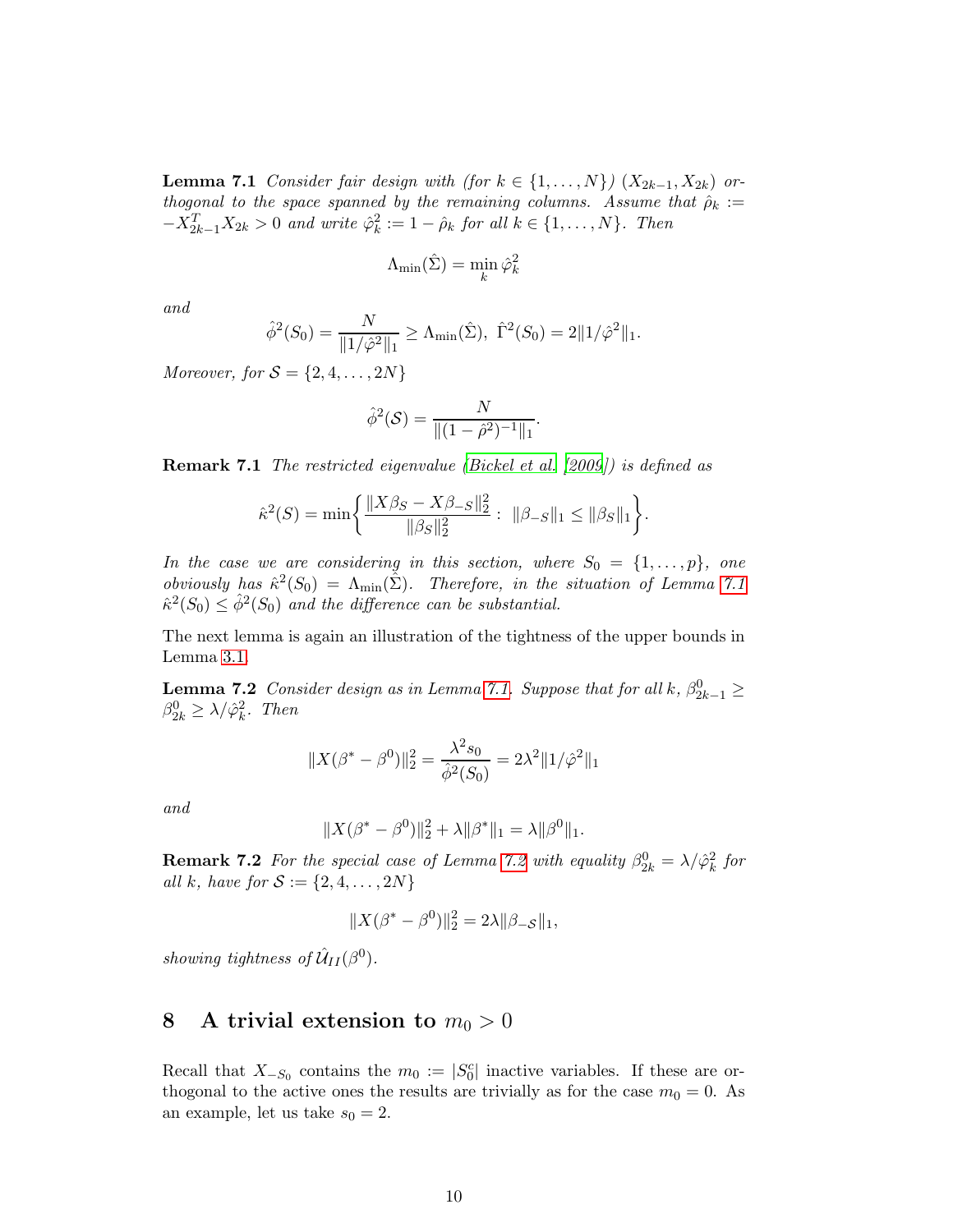**Lemma 8.1** Let again  $S_0 = \{1, 2\}$  and suppose that  $X_{S_0}^T X_{-S_0} = 0$ . Then

$$
\hat{\phi}^2(S_0) = \hat{\varphi}^2
$$

and for  $\beta_1^0 \geq \beta_2^0 \geq \lambda/\hat{\varphi}^2$ ,

$$
||X(\beta^* - \beta^0)||_2^2 + \lambda ||\beta^*||_1 = \lambda ||\beta^0||_1
$$

and

$$
||X(\beta^* - \beta^0)||_2^2 = \frac{\lambda^2 s_0}{\hat{\phi}^2(S_0)} = \frac{2\lambda^2}{\hat{\phi}^2}.
$$

By the same argument, one may always extend in what follows the non-active set with variables that are orthogonal the ones considered.

# <span id="page-10-0"></span>9 A result for  $s_0 = 2, m_0 = 1$

<span id="page-10-1"></span>We now add one inactive variable, that is we take  $S_0 = \{1, 2\}$  and  $S_0^c = \{3\}.$ 

Lemma 9.1 Suppose that

$$
X_3 = C(X_1 + X_2)/2 + U
$$

where C is a constant satisfying  $C > 1$  and  $C^2 \hat{\varphi}^2/2 < 1$ , and U is a vector with  $U^{T}(X_1, X_2) = 0$ . Define

$$
\hat{\tau}^2 := 1 - C^2 \hat{\varphi}^2 / 2.
$$

Then

$$
\hat{\phi}^2(S_0) = \hat{\varphi}^2 \hat{\tau}^2, \ \hat{\Gamma}^2(S_0) := \frac{s_0}{\hat{\phi}^2(S_0)} = \frac{2}{\hat{\varphi}^2} + \frac{C^2}{\hat{\tau}^2}.
$$

For  $\beta_1^0 \geq \beta_2^0 \geq \lambda/\hat{\varphi}^2 + \lambda C (C - 1)/(2\hat{\tau}^2)$  we have

$$
||X(\beta^* - \beta^0)||_2^2 + 2\lambda ||\beta_{-S_0}^*||_1 = \frac{\lambda^2 s_0}{\hat{\phi}^2(S_0)} - \frac{\lambda^2}{\hat{\tau}^2}.
$$

The above lemma shows that the second upper bound of Lemma [3.1](#page-4-2) is a term  $\lambda^2/\hat{\tau}^2$  too large. However, this term can be small. An example is given in the next corollary.

**Corollary [9.1](#page-10-1)** Take in Lemma 9.1 the constant  $C = 2$ . Then for  $\hat{\varphi}^2 < 1/2$ 

$$
\hat{\phi}^2(S_0) = \hat{\varphi}^2(1 - 2\hat{\varphi}^2),
$$

and so

$$
\hat{\Gamma}^2(S_0) = \frac{2}{\hat{\varphi}^2} + \frac{4}{1 - 2\hat{\varphi}^2},
$$

and for  $\beta_1^0 > \beta_2^0 \ge \lambda(1 - \hat{\varphi}^2)/(\hat{\varphi}^2(1 - 2\hat{\varphi}^2))$  we have

$$
||X(\beta^* - \beta^0)||_2^2 + 2\lambda ||\beta^*_{-S_0}||_1 = \frac{2\lambda^2}{\hat{\varphi}^2} + \frac{3\lambda^2}{1 - 2\hat{\varphi}^2}.
$$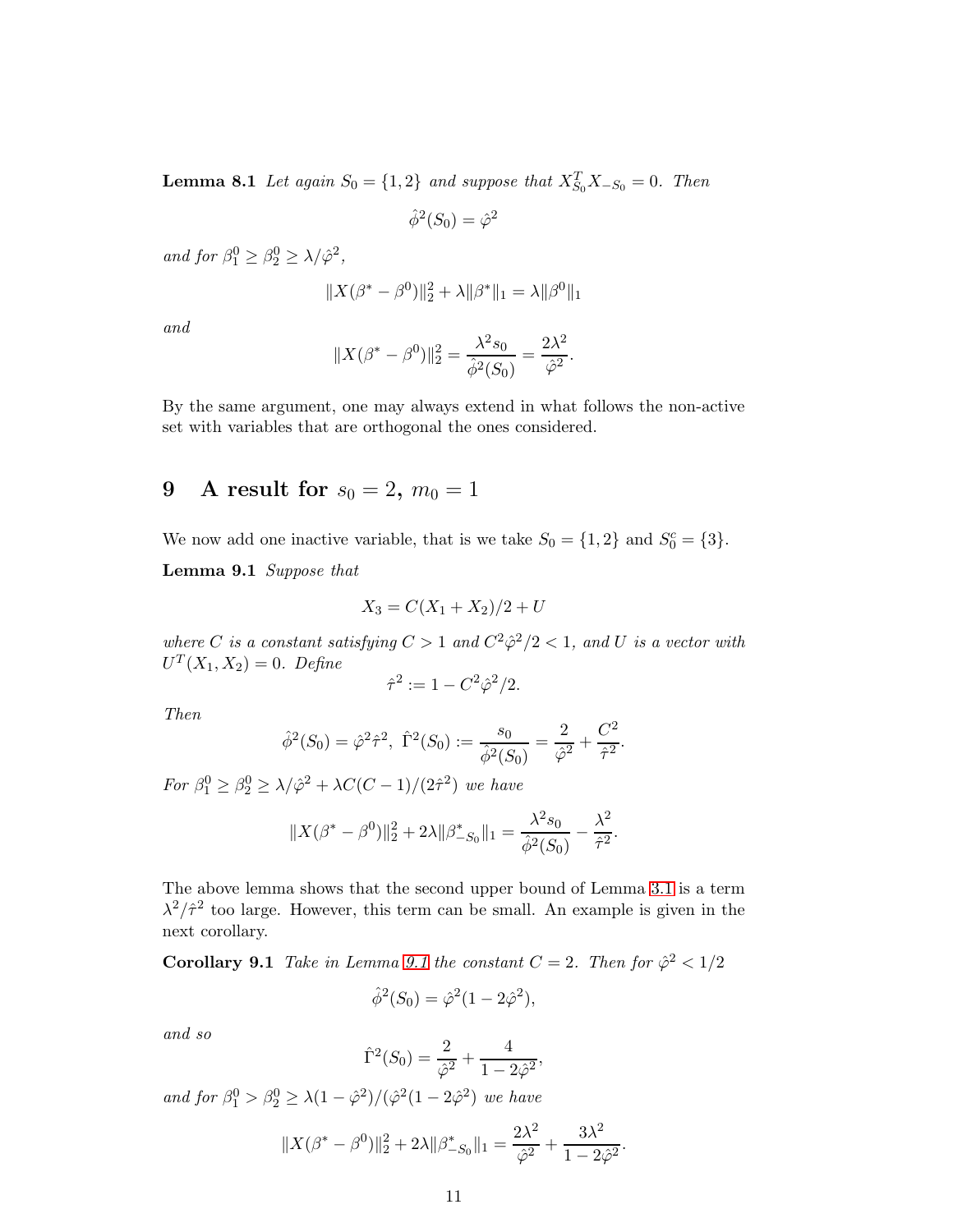In other words, the bound in lemma [3.1](#page-4-2) has a factor " $4$ " whereas the exact result has a factor "3". For  $\hat{\varphi}^2 \downarrow 0$  we see that the upper bound is asymptotically tight, as then  $2\lambda^2/\hat{\varphi}^2$  is the leading term. Conversely, for  $\hat{\varphi}^2 \uparrow 1/2$  the upper bound is asymptotically a factor 4/3 too large.

# <span id="page-11-0"></span>10 A result for  $s_0 = 2N$ ,  $m_0 = 1$

We have seen in the previous section that the upper bound of Lemma [3.1](#page-4-2) can be off, for example by a factor  $4/3$  asymptotically. The question arises whether in a generalized setting this factor increases when  $s_0$  increases. If this is not the case, the non-tightness of the bound is really only a matter of constants. In this section we show in an example that the gap between the upper bounds of Lemma [3.1](#page-4-2) and the exact bound does not depend on  $s_0$ .

<span id="page-11-1"></span>**Lemma 10.1** Let  $S_0 = \{1, ..., 2N\}$ ,  $S_0^c = \{2N + 1\}$  and

$$
(X_{2k-1}, X_{2k})^T (X_{2k-1}, X_{2k}) := \begin{pmatrix} 1 & -\hat{\rho}_k \\ -\hat{\rho}_k & 1 \end{pmatrix}, k = 1, ..., N,
$$

where each  $\hat{\rho}_k$  is between 0 and 1. Then we define  $\hat{\varphi}_k^2$  $k^2 = 1 - \hat{\rho}_k, k = 1, \ldots, N.$ Further, assume that  $(X_{2k-1}, X_{2k})$  is orthogonal to  $\{X_j\}_{j\in S_0\setminus\{2k-1,2k\}}$ , for all k. Let

$$
X_{2N+1} = C \sum_{j=1}^{2N} X_j / s_0 + U
$$

where  $C > 1$ ,  $C^2 \sum_{k=1}^N 2 \hat{\varphi}_k^2$  $\frac{2}{k}/s_0^2 < 1$  and U is orthogonal to  $\{X_j\}_{j \in S_0}$ . Write  $\hat{\tau}^2 := 1 - C^2 \sum_{k=1}^N 2 \hat{\varphi}_k^2$  $\frac{2}{k}/s_0^2$ . Then for  $\hat{\varphi}^2 = (\hat{\varphi}_1^2, \cdots, \hat{\varphi}_k^2)$  $\binom{2}{k}$ 

$$
\hat{\Gamma}^2(S_0) = 2||1/\hat{\varphi}^2||_1 + \frac{C^2}{\hat{\tau}^2}.
$$

Moreover, for  $\beta_{2k-1}^0 \geq \beta_{2k}^0 \geq \lambda/\hat{\varphi}_k^2 + \lambda C(C-1)/(s_0\hat{\tau}^2)$ ,  $k = 1, ..., N$ , we have

$$
||X(\beta^* - \beta^0)||_2^2 + 2\lambda ||\beta^*_{-S_0}||_1 = \lambda^2 \hat{\Gamma}^2(S_0) - \lambda^2/\hat{\tau}^2.
$$

Corollary [10.1](#page-11-1) When  $\hat{\varphi}_1^2 = \cdots = \hat{\varphi}_N^2 := \hat{\varphi}_0^2$  (say) in Lemma 10.1 and  $C = 2$ one gets

$$
\hat{\Gamma}^2(S_0) = \frac{s_0}{\hat{\varphi}_0^2} + \frac{4}{\hat{\tau}^2},
$$

with  $\hat{\tau}^2 = 1 - 4\hat{\varphi}_0^2/s_0$ . For  $\beta_{2k-1}^0 \ge \beta_{2k}^0 \ge \lambda/\hat{\varphi}_k^2 + 2\lambda/(\hat{\tau}^2 s_0)$  for all k, we get

$$
||X(\beta^* - \beta^0)||_2^2 + 2\lambda ||\beta^*_{-S_0}||_1 = \frac{\lambda^2 s_0}{\hat{\varphi}_0^2} - \frac{\lambda^2}{\hat{\tau}^2}.
$$

So with  $\hat{\varphi}_0^2$  kept fixed the gap of Lemma [3.1](#page-4-2) decreases with  $s_0$ .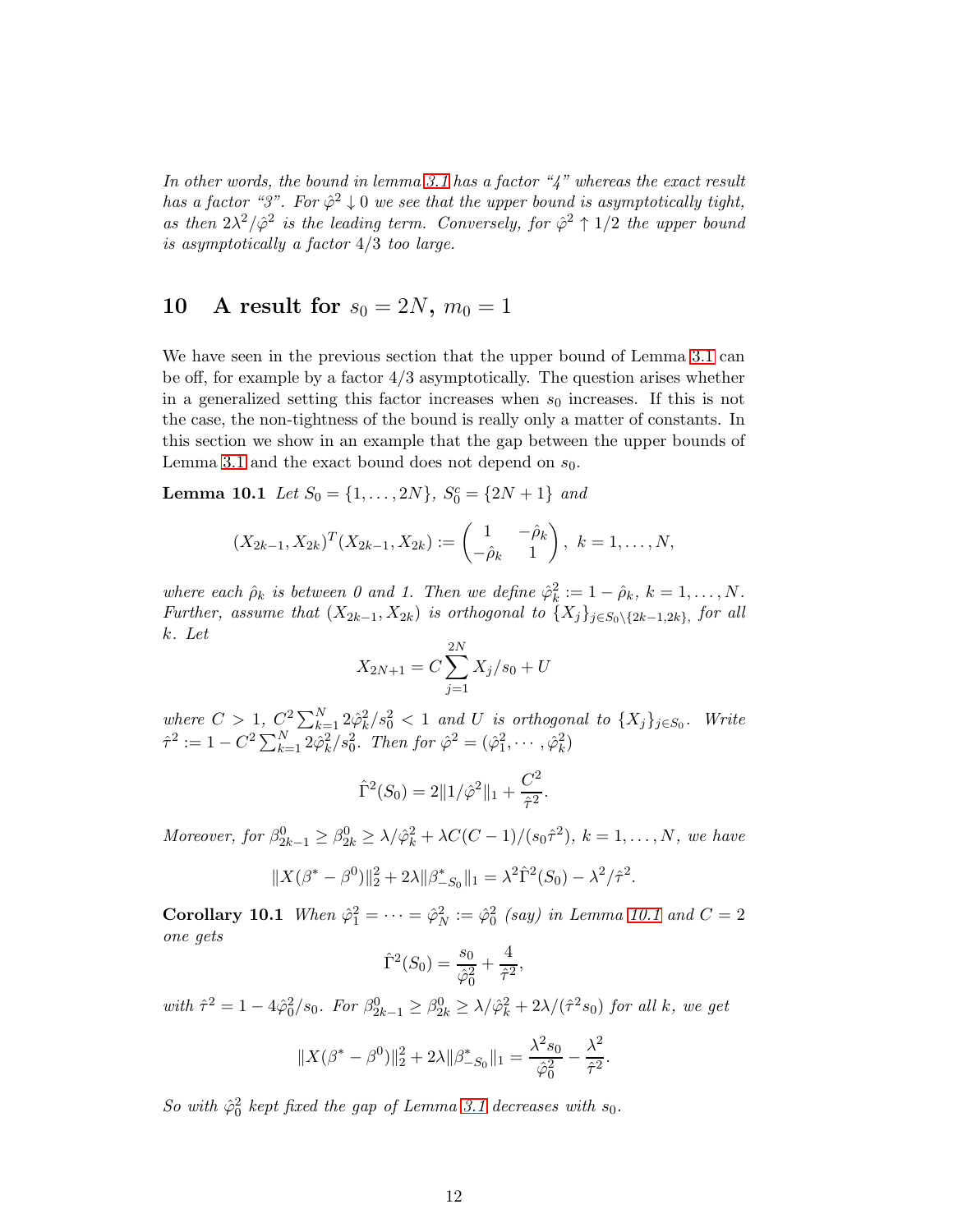## <span id="page-12-0"></span>11 A result for  $s_0 = 2$  and  $m_0$  possibly large

<span id="page-12-2"></span>We now set  $S_0 = \{1, 2\}$  and  $S_0^c := \{3, \ldots, 2 + m_0\}$  where  $m_0$  is possibly large (in an asymptotic sense it may be of order  $1/\lambda$  say).

Lemma 11.1 Suppose

$$
X_{2+k}=C_k(X_1+X_2)/2+U_k, k=1,\ldots,m_0,
$$

where, for  $k = 1, ..., m_0$ , the constant  $C_k$  has  $C_k > 1$  but  $C_k^2 \hat{\varphi}^2/2 < 1$ , and where the vector  $U_k$  is orthogonal to  $\{X_1, X_2, \{U_j\}_{j\neq k}\}.$ Let for each  $k \in \{1, \ldots, m_0\}$ , the constant  $\hat{\tau}_k^2$  $k^2$  be given by  $\hat{\tau}_k^2 = 1 - C_k^2 \hat{\varphi}^2 / 2$ . Then

$$
\hat{\Gamma}^{2}(S_{0}) = \frac{2}{\hat{\varphi}^{2}} + \sum_{k=1}^{m_{0}} \frac{C_{k}^{2}}{\hat{\tau}_{k}^{2}}.
$$

Moreover, if  $\beta_1^0 \geq \beta_2^0 \geq \lambda/\hat{\varphi}^2 + \lambda \sum_{k=1}^{m_0} C_k (C_k - 1)/(2\hat{\tau}_k^2)$  $\binom{2}{k}$ , it holds that

$$
||X(\beta^* - \beta^0)||_2^2 + 2\lambda ||\beta^*_{-S_0}||_1 = \lambda^2 \hat{\Gamma}(S_0) - \lambda^2 ||1/\hat{\tau}^2||_1
$$

**Corollary 11.1** If we take  $C_k = 2$  for all  $k \in \{1, \ldots, m_0\}$  we obtain

$$
\hat{\Gamma}^2(S_0) = \frac{2}{\hat{\varphi}^2} + \frac{4m_0}{1 - 2\hat{\varphi}^2},
$$

and

$$
||X(\beta^* - \beta^0)||_2^2 + 2\lambda ||\beta_{-S_0}||_1 = \frac{2\lambda^2}{\hat{\varphi}^2} + \frac{3\lambda^2 m_0}{1 - 2\hat{\varphi}^2}.
$$

<span id="page-12-1"></span>The upper bound of Lemma [3.1](#page-4-2) is off no more than a factor  $4/3$ .

# 12 Some results for  $s_0 = m_0 = 2$

In this section, the active set is again  $S_0 = \{1, 2\}$  and the non-active one is  $S_0^c = \{3, 4\}$ . Thus, both  $s_0$  and  $m_0 := p - s_0$  are equal to 2.

In Section [9,](#page-10-0) we have seen that the upper bound of Lemma [3.1](#page-4-2) can be too large, but that the gap is small when the main term is due to highly negatively correlated active variables. In this section, we consider first a setup similar to the one in Section [9.](#page-10-0) Again, the upper bounds are not tight but the gap can be small. Unlike the previous section, the main terms in the bound in this section are now not necessarily determined by the negative correlations in the active set.

#### <span id="page-12-3"></span>Lemma 12.1 Let

$$
X_3 = C(X_1 + X_2)/2 + U + V, \ X_4 = C(X_1 + X_2)/2 + U - V,
$$
  
where  $C > 1$ ,  $C^2 \hat{\varphi}^2/2 < 1$ ,  $U^T X_{S_0} = V^T X_{S_0} = 0$  and  $U^T V = 0$ . Set  
 $\hat{\tau}^2 := U^T U$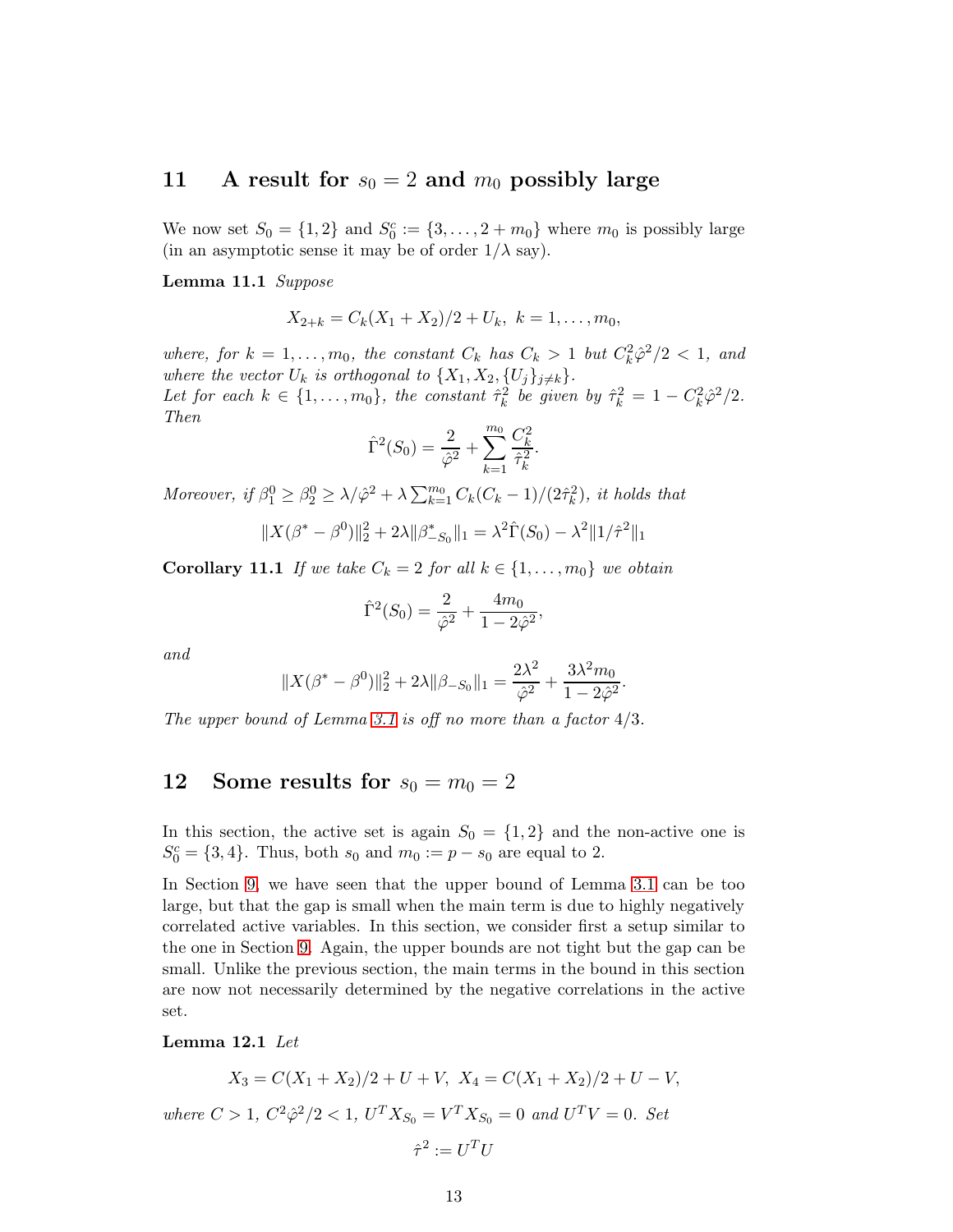where  $0 < \hat{\tau}^2 < 1 - C^2 \hat{\varphi}^2 / 2$ . Then

$$
\hat{\phi}^2(S_0) = \frac{\hat{\varphi}^2 \hat{\tau}^2}{C^2 \hat{\varphi}^2/2 + \hat{\tau}^2}, \ \hat{\Gamma}^2(S_0) = \frac{2}{\hat{\varphi}^2} + \frac{C^2}{\hat{\tau}^2}.
$$

Let  $\beta_1^0 \geq \beta_2^0 \geq \lambda/\hat{\varphi}^2 + \lambda C(C-1)/(2\hat{\tau}^2)$ . Then

$$
||X(\beta^* - \beta^0)||_2^2 + 2\lambda ||\beta_{-S_0^*}||_1 = \lambda^2 \hat{\Gamma}^2(S_0) - \frac{\lambda^2}{\hat{\tau}^2}.
$$

We can also have a look what happens if in the above lemma, we let  $\hat{\tau}^2 = 0$ instead of  $> 0$ . Then the compatibility constant  $\hat{\phi}^2(S_0)$  is zero. In this case, the prediction error  $||X(\beta^*-\beta^0)||_2^2$  is in a sense still under control, but the penalized prediction error  $||X(\beta^* - \beta^0)||_2^2 + 2\lambda ||\beta_{-S_0}||_1$  can show the "slow rate".

#### <span id="page-13-0"></span>Lemma 12.2 Let

$$
X_3 = C(X_1 + X_2)/2 + V, \ X_4 = C(X_1 + X_2)/2 - V,
$$

where  $C > 1$ ,  $C^2 \hat{\varphi}^2 / 2 < 1$  and  $V^T X_{S_0} = 0$ . Then

$$
\hat{\phi}^2(S_0) = 0.
$$

Moreover when  $\beta_1^0 \geq \beta_2^0 \geq \lambda/\hat{\varphi}^2$  we find

$$
||X(\beta^* - \beta^0)||_2^2 = \frac{2\lambda^2}{\hat{\varphi}^2},
$$
  

$$
||X(\beta^* - \beta^0)||_2^2 + 2\lambda ||\beta_{-S_0}^*||_1 = \frac{4\lambda\beta_2^0}{C} - \frac{2\lambda^2}{\hat{\varphi}^2} \left(\frac{2}{C} - 1\right).
$$

Note that if in the above lemma  $C = 2$  we arrive at the bound

$$
||X(\beta^* - \beta^0)||_2^2 + 2\lambda ||\beta_{-S_0}^*||_1 = 2\lambda\beta_2^0
$$

and with  $C = 4$  we get

$$
||X(\beta^* - \beta^0)||_2^2 + 2\lambda ||\beta_{-S_0}^*||_1 = \lambda \beta_2^0 + \frac{\lambda^2}{\hat{\varphi}^2}.
$$

<span id="page-13-1"></span>The next lemma has the situation of Lemma [12.2](#page-13-0) but now with  $C = 1$  instead of  $C > 1$ . This is an example where the minimizer of  $\mathcal{L}(\cdot)$  is not unique.

Lemma 12.3 Let

$$
X_3 = (X_1 + X_2)/2 + V, \ X_4 = (X_1 + X_2)/2 - V,
$$

where  $V^T X_{S_0} = 0$ . Then

$$
\hat{\phi}^2(S_0) = 0.
$$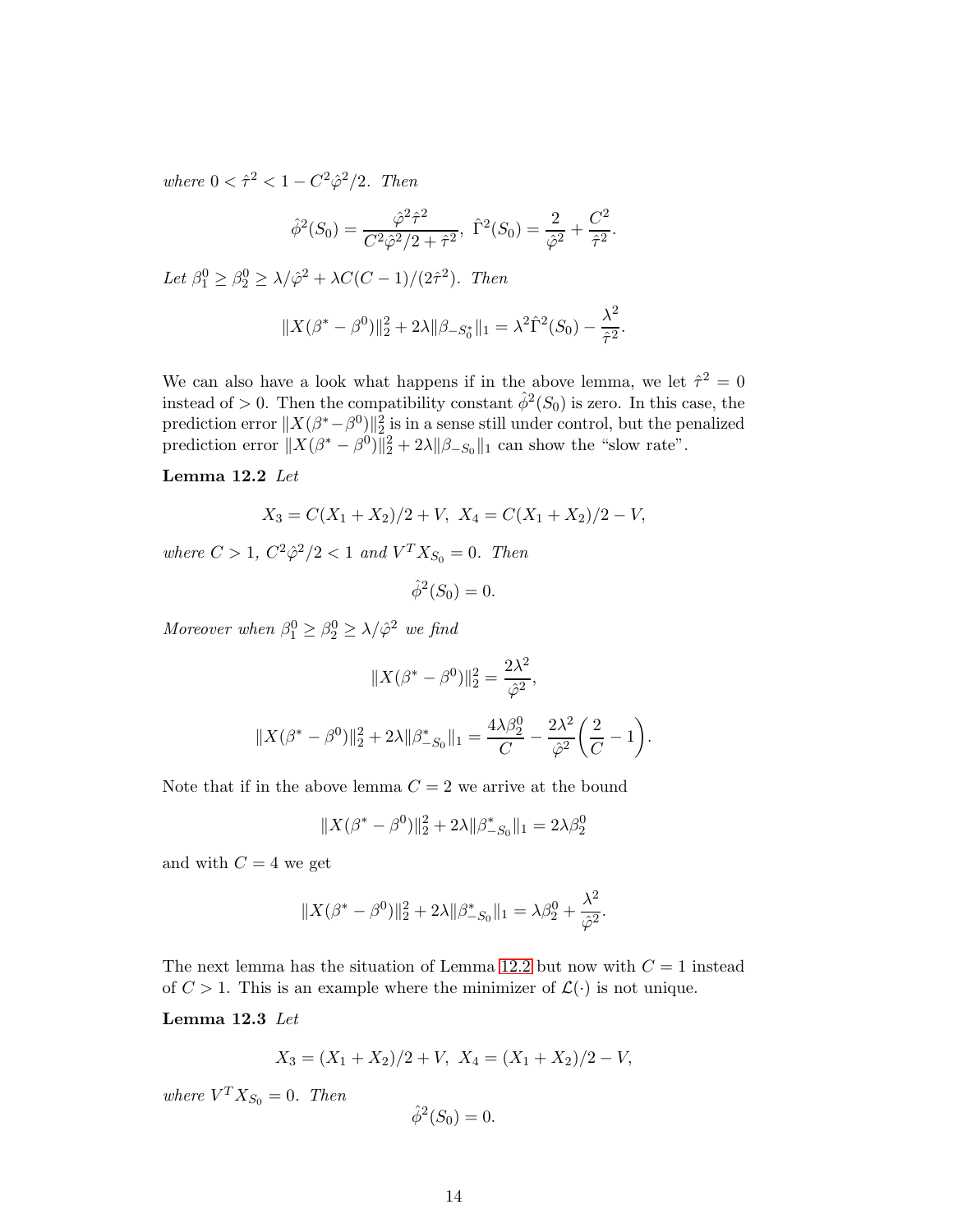Moreover when  $\beta_1^0 \geq \beta_2^0 \geq \lambda/\hat{\varphi}^2$ , we find that the vector

$$
\beta^* = \begin{pmatrix} \beta_1^0 - \lambda/\hat{\varphi}^2 - \beta_3^* \\ \beta_2^0 - \lambda/\hat{\varphi}^2 - \beta_3^* \\ \beta_3^* \\ \beta_3^* \end{pmatrix}
$$

is for all  $0 \leq \beta_3^* \leq \beta_2^0 - \lambda/\hat{\varphi}^2$  a minimizer of  $\mathcal{L}(\cdot)$  and we have

$$
||X(\beta^* - \beta^0)||_2^2 = \frac{2\lambda^2}{\hat{\varphi}^2}.
$$
  

$$
||X(\beta^* - \beta^0)||_2^2 + 2\lambda ||\beta_{-S_0}^*||_1 \le 4\lambda \beta_2^0 - \frac{2\lambda^2}{\hat{\varphi}^2}.
$$

### <span id="page-14-0"></span>**13** The case  $s_0 = m_0 = 2N$

Suppose  $S_0 = \{1, ..., 2N\}$  and  $S_0^c = \{2N + 1, ..., 4N\}$ . We can easily extend the situation of Section [12,](#page-12-1) where  $N = 1$ , to  $N > 1$  by assuming N mutually orthogonal blocks of variables. This extension is trivial but nevertheless useful as it moves us away from a very low-dimensional situation.

<span id="page-14-2"></span>**Lemma 13.1** Set for  $k = 1, \ldots, N$ 

$$
(X_{2k-1}, X_{2k})^T (X_{2k-1}, X_{2k}) = \begin{pmatrix} 1 & -\hat{\rho}_k \\ -\hat{\rho}_k & 1 \end{pmatrix}, \ \hat{\varphi}_k := 1 - \hat{\rho}_k,
$$

and  $(X_{2k-1}, X_{2k})$  orthogonal to  $\{X_j\}_{j \in S_0 \setminus \{2k-1,2k\}}$ . Let for  $k = 1, \ldots, N$ 

 $X_{2N+2k-1} = C_k(X_{2k-1}+X_{2k})+U_k+V_k, X_{2N+2k} = C_k(X_{2k-1}+X_{2k})+U_k-V_k,$ 

where  $C_k > 1$  and  $C_k^2 \hat{\varphi}^2/2 < 1$ ,  $(U_k, V_k)$  orthogonal to  $\{X_j\}_{j \in S_0 \setminus \{2k-1,2k\}}$  as well as to  $\{(U_j, V_j)\}_{j \neq k}$ , and  $U_k^T V_k = 0$ . Let  $\hat{\tau}_k^2$  $k_k^2 := U_k^T U_k$  with  $0 < \hat{\tau}_k^2 < 1 - C_k^2 \hat{\varphi}_k^2$  $\frac{2}{k}$ . Then

$$
\hat{\Gamma}^{2}(S_{0}) = 2\sum_{k=1}^{N} 1/\hat{\varphi}_{k}^{2} + \sum_{k=1}^{N} C_{k}^{2}/\hat{\tau}_{k}^{2}.
$$

If, for  $k = 1, ..., N$ ,  $\beta_{2k-1}^0 \geq \beta_{2k}^0 \geq \lambda/\hat{\varphi}^2 + \lambda C_k(C_k - 1)/(2\hat{\tau}_2)$  we obtain

$$
||X(\beta^* - \beta^0)||_2^2 + 2\lambda ||\beta^*_{-S_0}||_1 = \lambda^2 \hat{\Gamma}^2(S_0) - \lambda^2 ||1/\hat{\tau}^2||_1.
$$

## <span id="page-14-1"></span>14 Further results with  $s_0 = 2$

In the previous sections with  $S_0 = \{1, 2\}$  we assume that each inactive variable is a given a linear combination of the active ones plus an orthogonal term. In this section, we assume the situation is the other way around: each active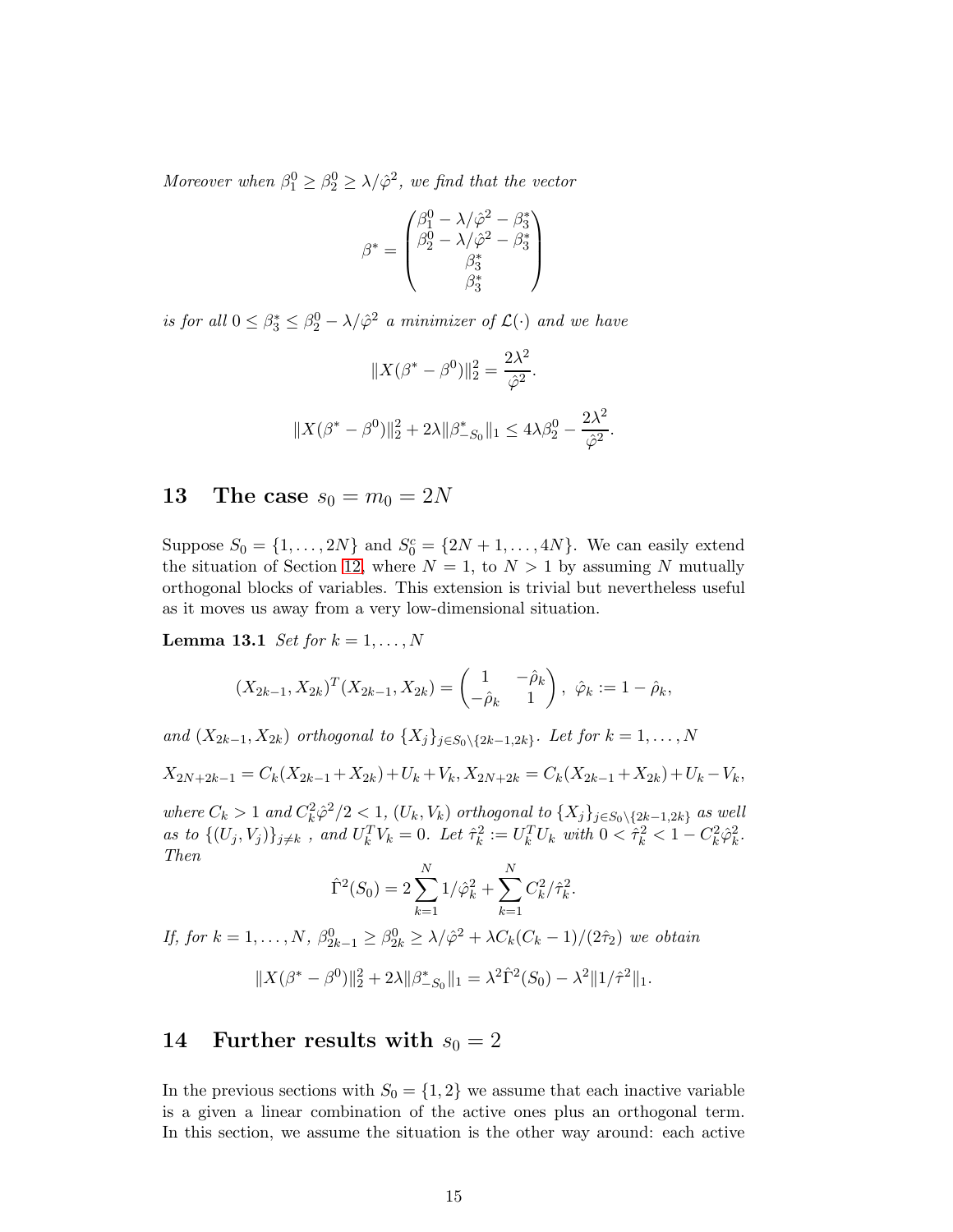variable is a given linear combination of the inactive ones plus an orthogonal term.

We first examine a case where the compatibility constant is zero, and the presence of non-active variables has big impact on the prediction error, even when the negative correlation  $\hat{\rho}$  between active variables is small. Afterwards, this situation is slightly adjusted to one with positive compatibility constant, but the upper bounds are then a factor too large.

<span id="page-15-1"></span>The next lemma has compatibility constant  $\hat{\phi}^2(S_0)$  equal to zero.

**Lemma 14.1** Let  $S_0^c = \{3, 4\}$   $(m_0 = 2)$  and

$$
(X_3, X_4)^T(X_3, X_4) = \begin{pmatrix} 1 & -\hat{\theta} \\ -\hat{\theta} & 1 \end{pmatrix}.
$$

Assume that for some vector  $(\gamma_3, \gamma_4)^T = \gamma_{-S_0} \in \mathbb{R}^2$  with  $1/2 < \gamma_3 < 1$  and  $\gamma_4=1-\gamma_3$ .

$$
X_1 = X_{-S_0} \gamma + V, \ X_2 = X_{-S_0} \gamma - V,
$$

where  $X_{-S_0} := \{X_j\}_{j \notin S_0}$  and where  $V^T X_{-S_0} = 0$ . Then

$$
\hat{\phi}^2(S_0)=0
$$

and

$$
\hat{\varphi}^2 = 2(1 - 4\gamma_3(1 - \gamma_3)) + 4\gamma_3(1 - \gamma_3)\hat{\psi}^2,
$$

where  $\hat{\psi}^2 := 1 - \hat{\theta}$ . Furthermore, if  $2\gamma_4\beta_2^0 \geq \lambda/\hat{\psi}^2$  we have

$$
||X(\beta^* - \beta^0)||_2^2 = \frac{2\lambda^2}{\hat{\psi}^2}
$$

and

$$
||X(\beta^* - \beta^0)||_2^2 + 2\lambda ||\beta_{-S_0}^*||_1 = 4\lambda \beta_2^0 - \frac{2\lambda^2}{\hat{\psi}^2} \ge 4\lambda \gamma_3 \beta_2^0.
$$

The above lemma illustrates that when the compatibility condition fails, the prediction error  $||X(\beta^* - \beta^0)||_2^2$  can be as large as  $4\lambda\gamma_4\beta_2^0$  where  $\gamma_4 < 1/2$ , even when the correlation  $-\hat{\rho}$  between  $X_1$  and  $X_2$  is not close to  $-1$ , i.e., even when  $\hat{\varphi}^2$  is not close to zero (as  $\hat{\varphi}^2 > 2(1 - 4\gamma_3(1 - \gamma_3))).$ 

We now consider two situations where the compatibility constant is positive. Moreover, there are no false positives, i.e.  $\|\beta^*_{-S_0}\|_1 = 0$ . Indeed, in the two Lemmas [14.2](#page-15-0) and [14.3](#page-16-0) the irrepresentable condition [\(Zhao and Yu \[2006](#page-33-2)]) holds.

<span id="page-15-0"></span>**Lemma 14.2** Let  $S_0^c$ :  $\{3, 4\}$   $(m_0 = 2)$  and

$$
(X_3, X_4)^T (X_3, X_4) = \begin{pmatrix} 1 & -\hat{\theta} \\ -\hat{\theta} & 1 \end{pmatrix}
$$

and write  $\hat{\psi}^2 := 1 - \hat{\theta}$ . Assume that

$$
X_1 = C(X_3 + X_4)/2 + V, \ X_2 = C(X_3 + X_4)/2 - V,
$$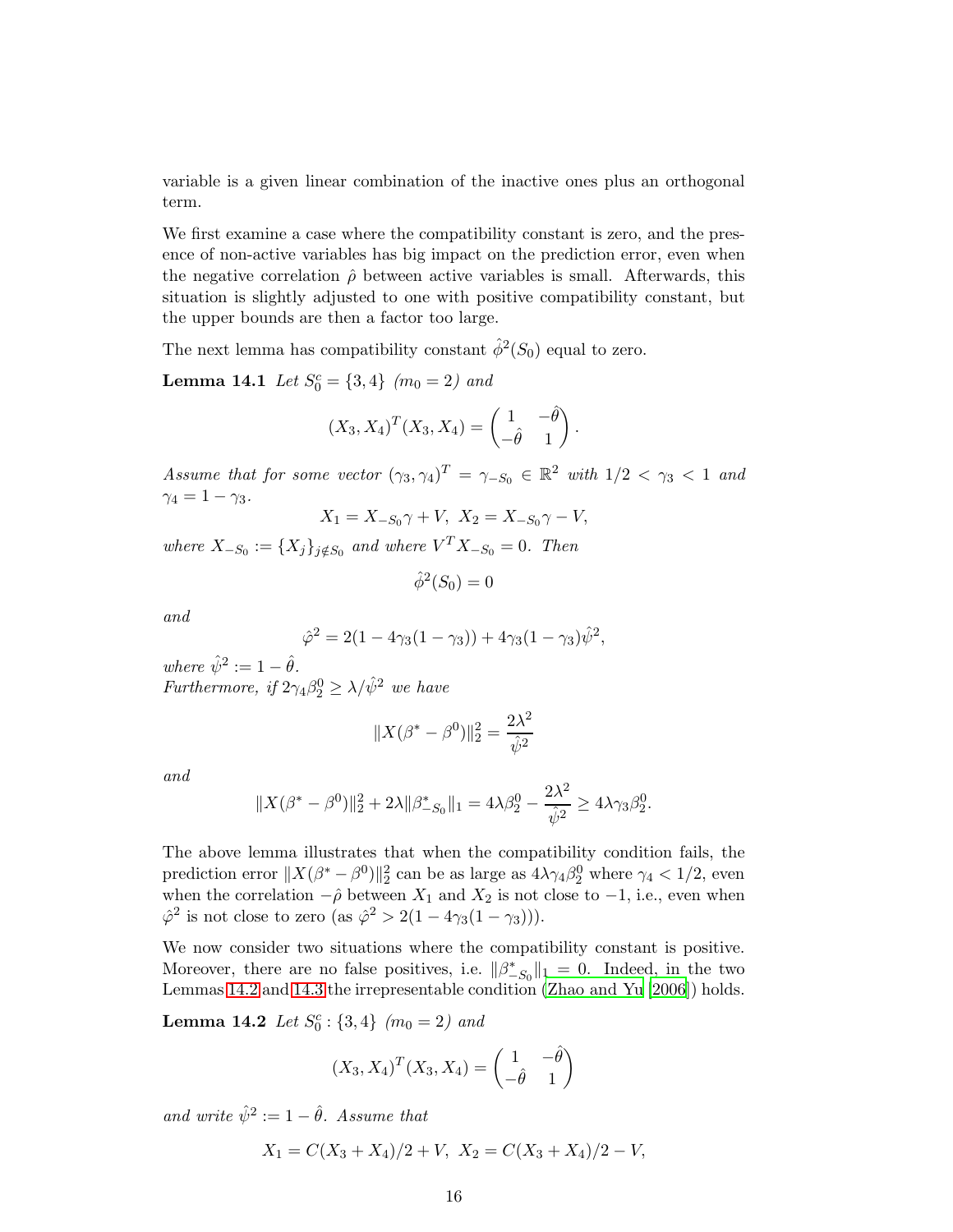where  $V^T X_{-S_0} = 0$  and  $C > 1$ ,  $C^2 \hat{\psi}^2 / 2 < 1$ . Then

$$
\hat{\phi}^2(S_0) = (C-1)^2 \hat{\psi}^2
$$
,  $\hat{\Gamma}^2(S_0) = \frac{2}{(C-1)^2 \hat{\psi}^2}$ .

Moreover,  $\hat{\varphi}^2 = C^2 \hat{\psi}^2$ , and for  $\beta_2^0 \ge \lambda / \hat{\varphi}^2$ ,

$$
||X(\beta^* - \beta^0)||_2^2 = \frac{2\lambda^2}{\hat{\varphi}^2} = \lambda^2 \hat{\Gamma}^2(S_0) \frac{(C-1)^2}{C^2}
$$

and  $||\beta_{-S_0}^*||_1 = 0$ .

In other words, the upper bound  $\lambda^2|S_0|/\hat{\phi}^2(S_0)$  is a factor  $C^2/(C-1)^2$  too large in this case.

<span id="page-16-0"></span>In the last result of this paper, we again let  $s_0 = 2$  but now  $m_0$  is arbitrary. Moreover, we assume that the inactive variables are orthogonal to each other.

Lemma 14.3 Let  $S_0 = \{1, 2\}$ ,  $\hat{\Sigma}_{-S_0, -S_0} = I$  and

$$
X_1 = CX_{-S_0} \gamma_{-S_0} + V, \ X_2 = X_{-S_0} \gamma_{-S_0} - V,
$$

where  $X_{-S_0} := \{X_j\}_{j \notin S_0}$  and where  $V^T X_{-S_0} = 0$ . Assume moreover  $\|\gamma_{-S_0}\|_1 =$ 1, 2C<sup>2</sup>  $\|\gamma_{-S_0}\|_2^2 < 1$  and  $\|\gamma_{-S_0}\|_{\infty} \leq C \|\gamma_{-S_0}\|_2^2$ . Then

$$
\hat{\phi}^2(S_0) = 2 \min_{\|\beta - s_0\|_1 \le 1} \|C\gamma_{-S_0} - \beta_{-S_0}\|_2^2, \ \hat{\varphi}^2 = 2C^2 \|\gamma_{-S_0}\|_2^2,
$$

and moreover for  $\beta_1^0 \geq \beta_2^0 \geq \lambda/\hat{\varphi}^2$ 

$$
||X(\beta^* - \beta^0)||_2^2 = \frac{2\lambda^2}{\hat{\varphi}^2}.
$$

⊔⊓

Corollary 14.1 An example of a vector  $\gamma_{-S_0}$  and constant C in Lemma [14.3](#page-16-0) is

$$
\gamma_{-S_0} = (\underbrace{1/m_0, \cdots, 1/m_0}_{m_0 \times})^T,
$$

and  $1 < C^2 < m_0/2$ . Then

$$
\hat{\phi}^2(S_0) = 2(C-1)^2/m_0, \ \hat{\Gamma}^2(S_0) = \frac{m_0}{(C-1)^2}
$$

and

$$
||X(\beta^* - \beta^0)||_2^2 = \frac{\lambda^2 m_0}{C^2} = \lambda^2 \hat{\Gamma}^2(S_0) \frac{(C-1)^2}{C^2}.
$$

So again there is a gap with Lemma [3.1,](#page-4-2) but it is small for  $C$  large.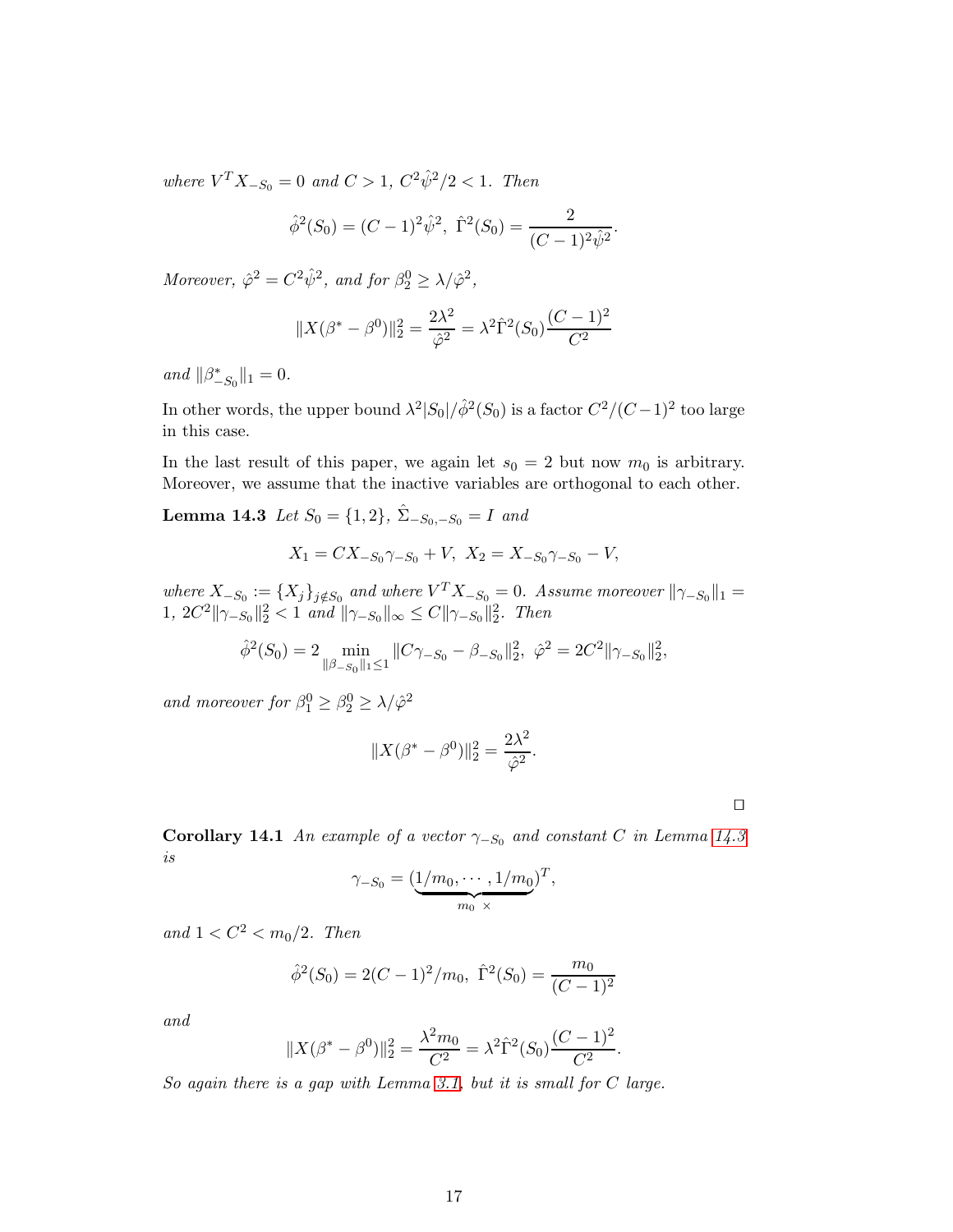## <span id="page-17-0"></span>15 Proofs

In the proofs, we sometimes use the following notation. The matrix with columns in  $S \subset \{1, \ldots, p\}$  is written as  $X_S := \{X_j\}_{j \in S}$  and  $X_{-S} := \{X_j\}_{j \notin S}$ has its columns in  $S<sup>c</sup>$ . The order in the columns is taken increasing in the index (i.e., we remove some columns and otherwise keep the original ordering). We write

$$
\hat{\Sigma}_{S,S}:=X_S^TX_S,\ \hat{\Sigma}_{-S,S}:=X_{-S}^TX_S,\label{eq:SigmaS} \\ \hat{\Sigma}_{S,-S}:=X_S^TX_{-S},\ \hat{\Sigma}_{-S,-S}:=X_{-S}^TX_{-S}.
$$

In the proofs of results from Section [6](#page-7-0) and onwards we present explicit expressions for the minimizer  $\beta^*$  showing it is the solution of the KKT conditions. One may check that the solution is unique in each case except for Lemma [12.3.](#page-13-1)

### 15.1 Proof of the results in Section [2](#page-3-0)

<span id="page-17-1"></span>Theorem [2.1](#page-3-1) and its proof are stated as Problem 2.4 in [van de Geer \[2016](#page-32-0)]. Here, we present a complete proof. For this we need some auxiliary lemmas.

Lemma 15.1 It holds that

$$
||X(\hat{\beta} - \beta^*)||_2^2 + \lambda ||\hat{\beta}||_1 - \lambda \hat{\beta}^T z^* \leq (\hat{\beta} - \beta^*)^T X^T \epsilon.
$$

**Proof of Lemma [15.1.](#page-17-1)** By the KKT conditions for  $\hat{\beta}$ 

$$
-X^T(Y - X\hat{\beta}) + \lambda \hat{z} = 0,
$$

where  $\hat{z} \in \partial ||\hat{\beta}||_1$ . In other words

$$
\hat{\Sigma}(\hat{\beta} - \beta^0) + \lambda \hat{z} = X^T \epsilon.
$$

By the KKT conditions for  $\beta^*$ 

$$
\hat{\Sigma}(\beta^* - \beta^0) + \lambda z^* = 0.
$$

Hence, taking the difference

$$
\hat{\Sigma}(\hat{\beta} - \beta^*) + \lambda(\hat{z} - z^*) = X^T \epsilon.
$$

Multiply by  $(\hat{\beta} - \beta^*)^T$  to find

$$
||X(\hat{\beta} - \beta^*)||_2^2 + \lambda(\hat{\beta} - \beta^*)^T(\hat{z} - z^*) = (\hat{\beta} - \beta^*)^T X^T \epsilon.
$$

But

$$
(\hat{\beta} - \beta^*)^T (\hat{z} - z^*) = \hat{\beta}^T (\hat{z} - z^*) + \beta^{*T} (z^* - \hat{z}).
$$

Both terms are non-negative: since  $\hat{\beta}^T z^* \leq ||\hat{\beta}||_1 ||z^*||_{\infty} \leq ||\hat{\beta}||_1$  we have

$$
\hat{\beta}^{T}(\hat{z} - z^{*}) = ||\hat{\beta}||_{1} - \hat{\beta}^{T}z^{*} \ge 0
$$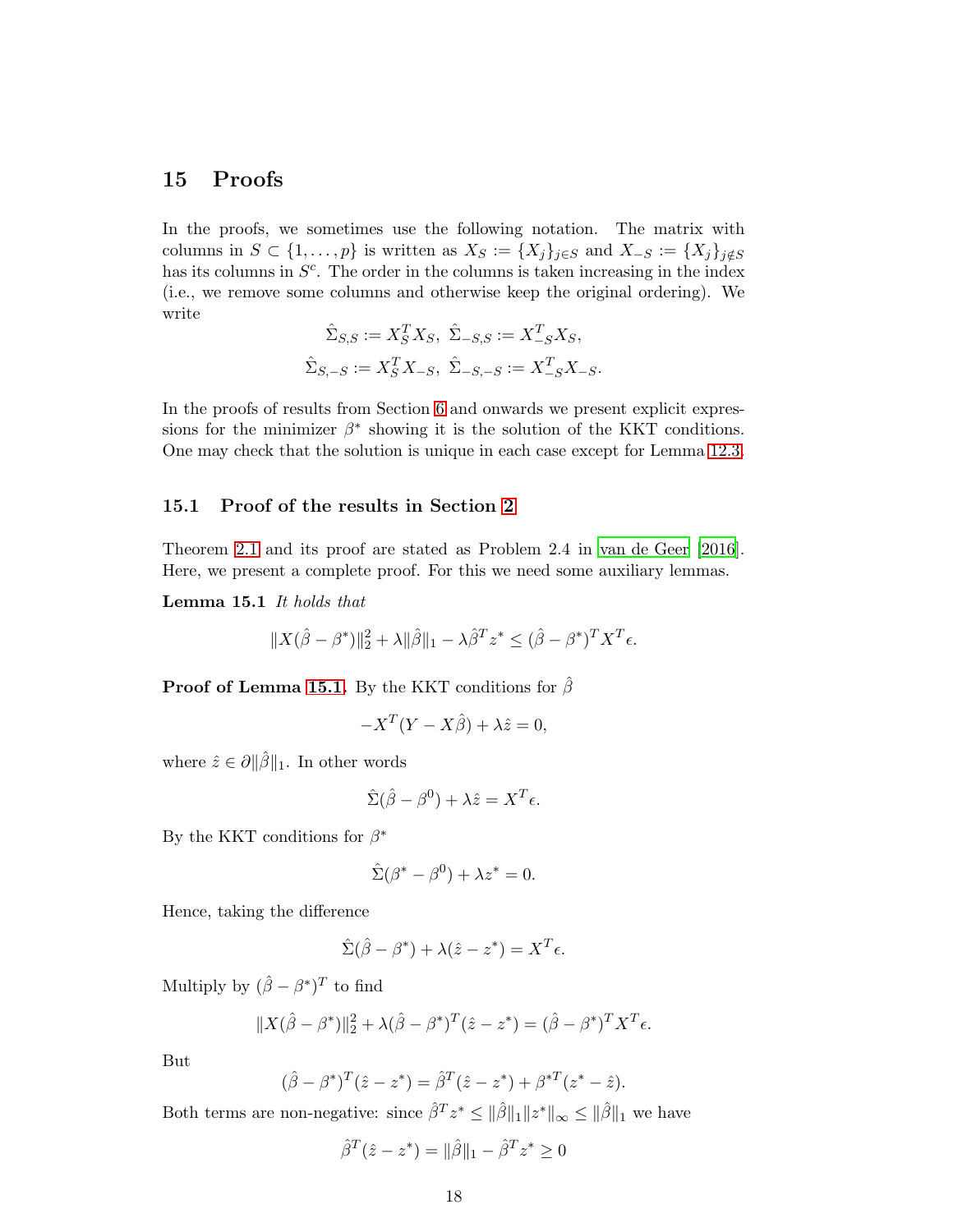and by the same argument

$$
\beta^{*T}(z^* - \hat{z}) = ||\beta^*||_1 - \beta^{*T}\hat{z} \ge 0.
$$

Dropping the term  $\|\beta^*\|_1 - \beta^{*T}\hat{z}$  therefore yields

$$
||X(\hat{\beta} - \beta^*)||_2^2 + \lambda ||\hat{\beta}||_1 - \lambda \hat{\beta}^T z^* \leq (\hat{\beta} - \beta^*)^T X^T \epsilon.
$$

⊔⊓

Recall that the vector  $\beta^*$  satisfies the KKT conditions

$$
\hat{\Sigma}(\beta^* - \beta^0) + \lambda z^* = 0,
$$

where  $z^* \in \partial \|\beta^*\|_1$ .

Define

$$
\bar{S}_*:=\{j:\ |z_j^*|\ge 1-\eta\}.
$$

<span id="page-18-0"></span>Note that  $\bar{S}_* \supset S_*$  where  $S_*$  is the active set of  $\beta^*$ . We write  $\bar{s}_* := |\bar{S}_*|$ .

Lemma 15.2 It holds that

$$
\bar{s}_{*} \leq \frac{\Lambda_{\max}(\hat{\Sigma})}{\lambda^2 (1-\eta)^2} \|X(\beta^* - \beta^0)\|_2^2.
$$

**Proof of Lemma [15.2.](#page-18-0)** By the KKT conditions for  $\beta^*$  it is true that

$$
\lambda^2 \|z^*\|_2^2 = (\beta^* - \beta^0)^T \hat{\Sigma}^2 (\beta^* - \beta^0) \le \Lambda_{\max}(\hat{\Sigma}) \|X(\beta^* - \beta^0)\|_2^2.
$$

On the other hand

$$
||z^*||_2^2 \ge ||z_{\bar{S}_*}^*||_2^2 \ge (1 - \eta)^2 \bar{s}_*.
$$

Hence

$$
\bar{s}_{*} \leq \frac{\Lambda_{\max}(\hat{\Sigma})}{\lambda^2 (1-\eta)^2} \|X(\beta^* - \beta^0)\|_2^2.
$$

⊔⊓

Define the random variable

$$
\mathbf{V}^{2}(\bar{S}_{*}) := \max_{\|X\beta_{\bar{S}_{*}}\|_{2} = 1} |\beta_{\bar{S}_{*}}^{T} X^{T} \epsilon|.
$$

Define moreover the vector  $X_{\bar{S}_*}\hat{\gamma}_{\bar{S}_*}$  as the projection of  $X\hat{\beta}$  on the space spanned by the columns of  $X_{\bar{S}*}$  and let **w** be the random variable

$$
\mathbf{w} := \left\| \left[ X\hat{\beta} - X_{\bar{S}_{*}} \hat{\gamma}_{\bar{S}_{*}} \right]^{T} \epsilon \right\|_{\infty} / \|\hat{\beta}_{-\bar{S}_{*}}\|_{1}.
$$

<span id="page-18-1"></span>Lemma 15.3 We have

$$
||X(\hat{\beta} - \beta^*)||_2^2 + 2(\eta \lambda - \mathbf{w}) ||\hat{\beta}_{-\bar{S}^*}||_1 \leq \mathbf{V}^2(\bar{S}_*).
$$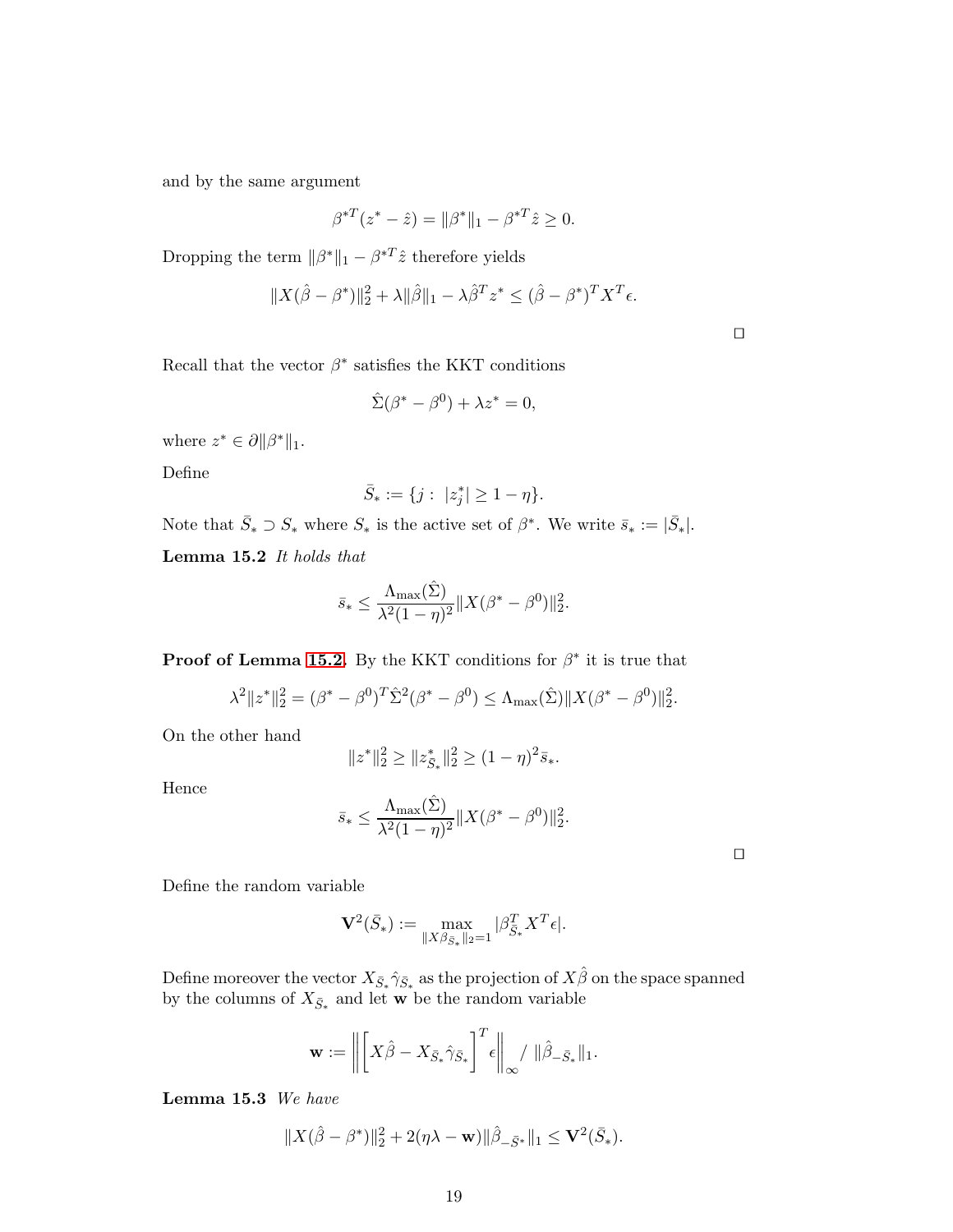**Proof of Lemma [15.3.](#page-18-1)** By Pythagoras' theorem, and using that  $S_* \subset \overline{S}_*$ 

$$
||X(\hat{\beta} - \beta^*)||_2^2 = ||X_{\bar{S}_*}\hat{\gamma}_{\bar{S}_*} - X\beta^*||_2^2 + ||X\hat{\beta} - X_{\bar{S}_*}\hat{\gamma}_{\bar{S}_*}||_2^2.
$$

Therefore, in view of Lemma [15.3,](#page-18-1)

$$
||X_{\bar{S}_{*}}\hat{\gamma}_{\bar{S}_{*}} - X\beta^{*}||_{2}^{2} + ||X\hat{\beta} - X_{\bar{S}_{*}}\hat{\gamma}_{\bar{S}_{*}}||_{2}^{2} + \lambda||\hat{\beta}||_{1} - \lambda\beta^{T}z^{*}
$$
  

$$
\leq \left[X_{\bar{S}_{*}}\hat{\gamma}_{\bar{S}_{*}} - X\beta^{*}\right]^{T} \epsilon + \left[X\hat{\beta} - X_{\bar{S}_{*}}\hat{\gamma}_{\bar{S}_{*}}\right]^{T} \epsilon.
$$

By the Cauchy-Schwarz inequality

$$
\left[X_{\bar{S}_{*}}\hat{\gamma}_{\bar{S}_{*}} - X\beta^{*}\right]^{T} \epsilon \leq \mathbf{V}(\bar{S}_{*}) \|X_{\bar{S}_{*}}\hat{\gamma}_{\bar{S}_{*}} - X\beta^{*}\|_{2}.
$$

Moreover, by the definition of w

$$
\left[X\hat{\beta} - X_{\bar{S}_{*}}\hat{\gamma}_{\bar{S}_{*}}\right]^{T} \epsilon \leq \mathbf{w} \|\hat{\beta}_{-\bar{S}_{*}}\|_{1}.
$$

On the other hand,  $|z_j^*| \leq 1 - \eta$  for all  $j \notin \overline{S}_*$  and hence

$$
\|\hat{\beta}_{-\bar{S}_*}\|_1 - z_{-\bar{S}_*}^{*T} \hat{\beta}_{-\bar{S}_*} \ge \eta \|\hat{\beta}_{-\bar{S}_*}\|_1.
$$

We thus arrive at

$$
\begin{array}{rcl}\n\|X_{\bar{S}_{*}}\hat{\gamma}_{\bar{S}_{*}}-X\beta^{*}\|_{2}^{2} & + & \|X\hat{\beta}-X_{\bar{S}_{*}}\hat{\gamma}_{\bar{S}_{*}}\|_{2}^{2}+\eta\lambda\|\hat{\beta}_{-\bar{S}^{*}}\|_{1} \\
 & \leq & \mathbf{V}(\bar{S}_{*})\|X_{\bar{S}_{*}}\hat{\gamma}_{\bar{S}_{*}}-X\beta^{*}\|_{2}+\mathbf{w}\|\hat{\beta}_{-\bar{S}_{*}}\|_{1} \\
 & \leq & \mathbf{V}^{2}(\bar{S}_{*})/2+\|X_{\bar{S}_{*}}\hat{\gamma}_{\bar{S}_{*}}-X\beta^{*}\|_{2}^{2}/2+\mathbf{w}\|\hat{\beta}_{-\bar{S}_{*}}\|_{1}\n\end{array}
$$

or

$$
||X_{\bar{S}_*} \hat{\gamma}_{\bar{S}_*} - X\beta^*||_2^2 + 2||X\hat{\beta} - X_{\bar{S}_*} \hat{\gamma}_{\bar{S}_*}||_2^2 + 2(\eta \lambda - \mathbf{w})||\hat{\beta}_{-\bar{S}^*}||_1 \leq \mathbf{V}^2(\bar{S}_*).
$$

But then also

$$
||X(\hat{\beta} - \beta^*)||_2^2 + 2(\eta \lambda - \mathbf{w})||\hat{\beta}_{-\bar{S}^*}||_1 \leq \mathbf{V}^2(\bar{S}_*).
$$

⊔⊓

<span id="page-19-0"></span>**Lemma 15.4** Let  $\lambda_0 := \sqrt{2 \log(2p/\alpha)/n}$ . It holds that with probability at least  $1 - \alpha$  that

$$
\mathbf{w} \leq \lambda_0.
$$

**Proof of Lemma [15.4.](#page-19-0)** Write the singular value decomposition of  $X_{\bar{S}*}$  as

$$
X_{\bar{S}_*} = \bar{P}_* \bar{\Lambda}_*^{1/2} \bar{Q}_*
$$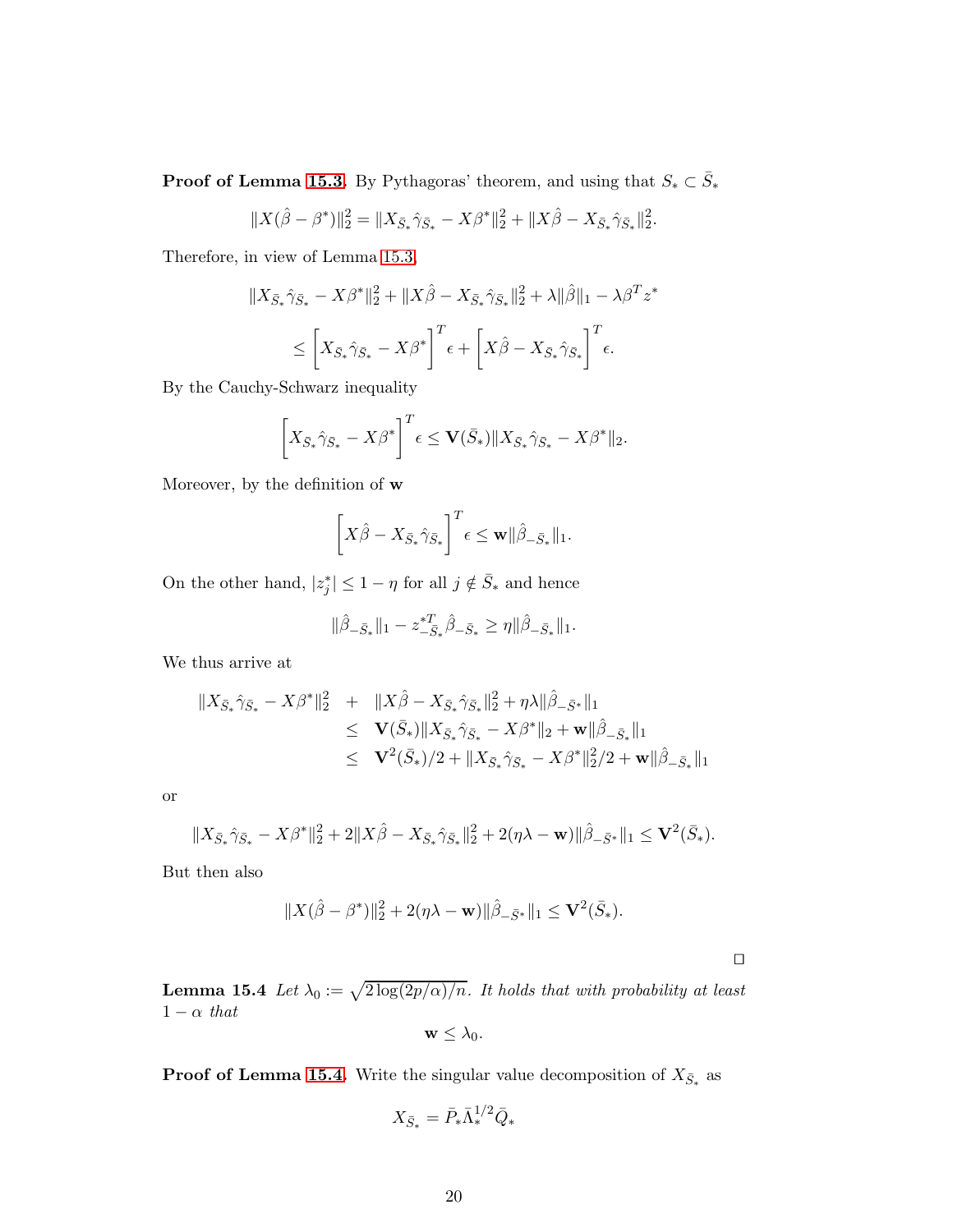where  $\bar{P}_*^T \bar{P}_* = I, \ \bar{Q}_*^T \bar{Q}_* = I$  and  $\bar{\Lambda}_*$  the diagonal matrix of eigenvalues of  $X_{\bar{S}_*}^T X_{\bar{S}_*}$ . Since  $X\hat{\beta} = X_{\bar{S}_*} \hat{\beta}_{\bar{S}_*} + X_{-\bar{S}_*} \hat{\beta}_{-\bar{S}_*}$ , we see that

$$
X\hat{\beta} - X_{\bar{S}_{*}}\hat{\gamma}_{\bar{S}_{*}} = (I - \bar{P}_{*}\bar{P}_{*}^{T})X_{-\bar{S}_{*}}\hat{\beta}_{-\bar{S}_{*}}.
$$

Hence

$$
\left[X\hat{\beta} - X_{\bar{S}_{*}}\hat{\gamma}_{\bar{S}_{*}}\right]^{T} \epsilon = (X_{-\bar{S}_{*}}\hat{\beta}_{-\bar{S}_{*}})^{T} (I - \bar{P}_{*}\bar{P}_{*}^{T}) \epsilon.
$$

Thus

$$
\mathbf{w} \le \|X_{-\bar{S}_{*}}^T (I - \bar{P}_{*} \bar{P}_{*}^T) \epsilon\|_{\infty}.
$$

The diagonal elements of the matrix

$$
X_{-\bar{S}_{*}}^T(I-\bar{P}_{*}\bar{P}_{*}^T)X_{-\bar{S}_{*}}
$$

are projected versions of the columns of  $X_{-\bar{S}_*}$  and hence at most  $\max_{j\in\bar{S}_*}||X_j||_2^2$ , which is by assumption at most 1. It follows that each element of the vector  $\sqrt{n}X^T_{-\bar{S}_*}(\tilde{I} - \bar{P}_*\bar{P}_*^T)\epsilon$  is normally distributed with mean zero and variance at most 1. The dimension of this vector is at most  $p$ . Now use that for standard normal random variables  $W_1, \ldots, W_p$ , and for any  $t > 0$ ,

$$
\mathbb{P}(\max_{1 \le j \le p} |W_j| > \sqrt{2(\log(2p) + t)}) \le p\mathbb{P}(|W_1| \ge \sqrt{2(\log(2p) + t)})
$$
  
 
$$
\le 2p \exp[-(\log(2p + t)] = \exp[-t].
$$

<span id="page-20-0"></span>Apply this with  $t = \log(1/\alpha)$ . □

Lemma 15.5 We have

$$
\mathbb{P}(\mathbf{V}(\bar{S}_*) \ge \sqrt{\bar{s}_*/n} + \sqrt{2\log(1/\alpha_1)/n}) \le \alpha_1.
$$

 $\operatorname{\mathsf{Proof}}$  of Lemma [15.5.](#page-20-0) Let  $\chi^2_T$  $T<sub>T</sub><sup>2</sup>$  be chi-squared random variable with T degrees of freedom. Lemma 1 in [Laurent and Massart \[2000](#page-32-6)] says that for all  $t > 0$ 

$$
\mathbb{P}(\chi_T^2 \ge T + 2\sqrt{Tt} + 2t) \le \exp[-t].
$$

Since  $T + 2\sqrt{Tt} + 2t \leq (\sqrt{T} + \sqrt{2t})^2$  we find

$$
\mathbb{P}(\chi_T \ge \sqrt{T} + \sqrt{2t}) \le \exp[-t].
$$

Apply this with  $t = \log(1/\alpha_1)$ . □

Proof of Theorem [2.1.](#page-3-1) We know by Lemma [15.4](#page-19-0) that with probability at least  $1 - \alpha$ 

$$
\mathbf{w} \leq \lambda_0
$$

and from Lemma [15.5,](#page-20-0) with probability at least  $1 - \alpha_1$ 

$$
\mathbf{V}(\bar{S}_*) \le \sqrt{\frac{\bar{s}_*}{n}} + \sqrt{\frac{2\log(1/\alpha_1)}{n}}
$$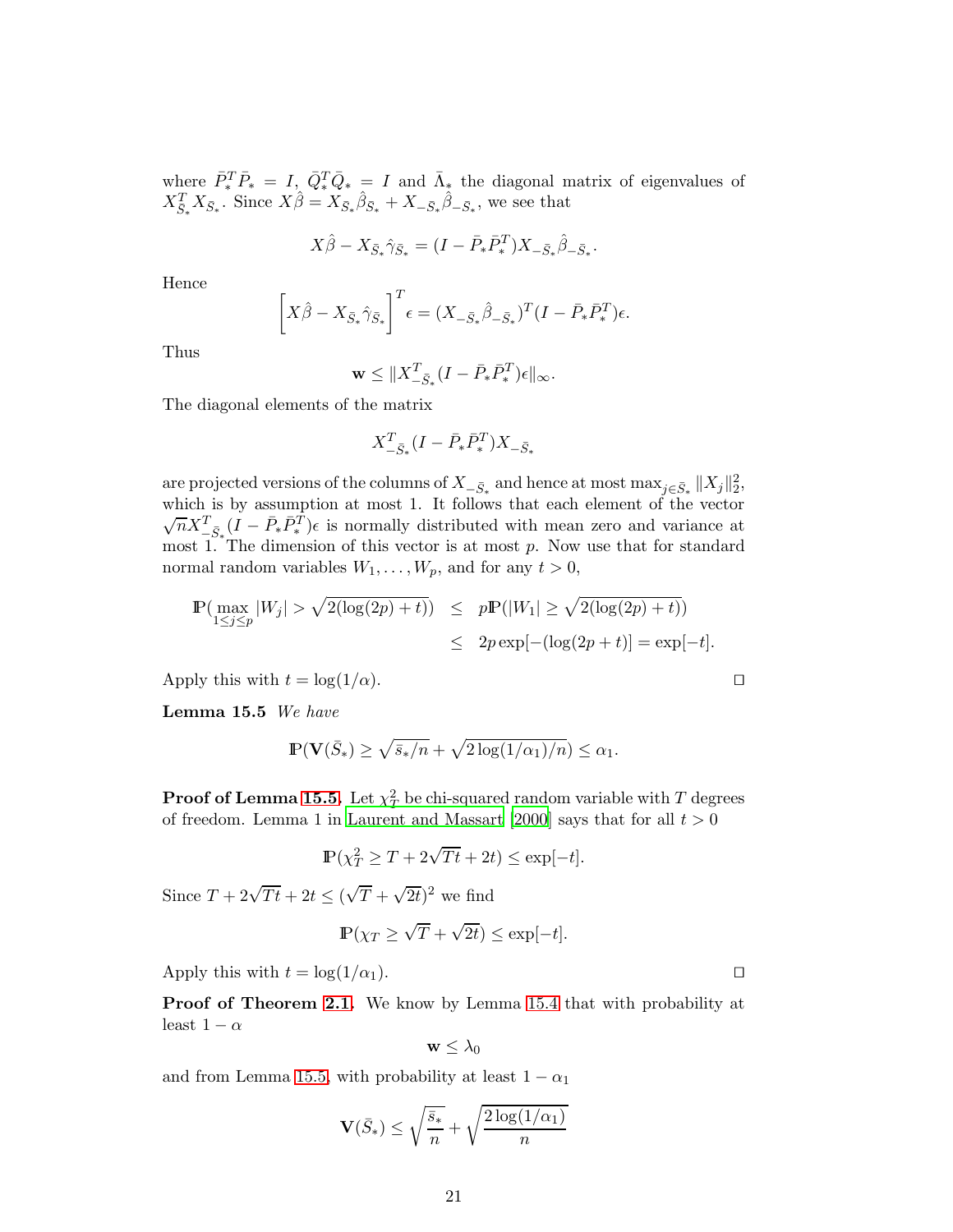By Lemma [15.2](#page-18-0)

$$
\bar{s}_{*} \leq \frac{\Lambda_{\max}(\hat{\Sigma})}{\lambda^{2}(1-\eta)^{2}} \|X(\beta^{*}-\beta^{0})\|_{2}^{2}.
$$

Hence with probability at least  $1-\alpha_1$ 

$$
\mathbf{V}(\bar{S}_*) \le \sqrt{\frac{\Lambda_{\max}(\hat{\Sigma})}{n\lambda^2(1-\eta)}} \|X(\beta^*-\beta^0)\|_2 + \sqrt{\frac{2\log(1/\alpha_1)}{n}}.
$$

<span id="page-21-0"></span>Combine this with Lemmas [15.1](#page-17-1) and [15.3](#page-18-1) and invoke the condition  $\eta \lambda > \lambda_0$  to complete the proof.  $□$ 

Lemma 15.6 Suppose that

$$
\|\hat{\Sigma} - \Sigma_0\|_{\infty} \|\beta^* - \beta^0\|_1 < \lambda(1 - \eta).
$$

Then

$$
\bar{s}_{*} \leq \frac{\Lambda_{\max}(\Sigma_{0})\bigg(\|X(\beta^{*}-\beta^{0})\|_{2}^{2}+\|\hat{\Sigma}-\Sigma_{0}\|_{\infty}\|\beta^{*}-\beta^{0}\|_{1}^{2}\bigg)}{\bigg(\lambda(1-\eta)-\|\hat{\Sigma}-\Sigma_{0}\|_{\infty}\|\beta^{*}-\beta^{0}\|_{1}\bigg)^{2}}.
$$

**Proof of Lemma [15.6.](#page-21-0)** We start again with the KKT conditions for  $\beta^*$ 

$$
\hat{\Sigma}(\beta^* - \beta^0) + \lambda z^* = 0.
$$

Then

$$
\Sigma_0(\beta^* - \beta^0) + (\hat{\Sigma} - \Sigma_0)(\beta^* - \beta^0) = -\lambda z^*.
$$

But for all  $j$ 

$$
|((\hat{\Sigma} - \Sigma_0)(\beta^* - \beta^0))_j| \le ||\hat{\Sigma} - \Sigma_0||_{\infty} ||\beta^* - \beta^0||_1
$$

so

$$
|(\Sigma_0(\beta^* - \beta^0))_j| \ge \lambda |z_j^*| - ||\hat{\Sigma} - \Sigma_0||_{\infty} ||\beta^* - \beta^0||_1.
$$

If  $|z_j^*| > (1 - \eta)$  we get

$$
\lambda |z_j^*| - \|\hat{\Sigma} - \Sigma_0\|_{\infty} \|\beta^* - \beta^0\|_1 > \lambda(1 - \eta) - \|\hat{\Sigma} - \Sigma_0\|_{\infty} \|\beta^* - \beta^0\|_1 > 0.
$$

Thus

$$
\sum_{j \in \bar{S}_*} \left( \lambda z_j - ||\hat{\Sigma} - \Sigma_0||_{\infty} ||\beta^* - \beta^0||_1 \right)^2 \ge \bar{s}_* \left( \lambda (1 - \eta) - ||\hat{\Sigma} - \Sigma_0||_{\infty} ||\beta^* - \beta^0||_1 \right)^2.
$$

On the other hand

$$
\sum_{j \in \bar{S}_*} |(\Sigma_0(\beta^* - \beta^0))_j|^2 \le \Lambda_{\max}(\Sigma_0)(\beta^* - \beta^0)^T \Sigma_0(\beta^* - \beta^0).
$$
  

$$
\le \Lambda_{\max}(\Sigma_0) \bigg( \|X(\beta^* - \beta^0)\|_2^2 + \|\hat{\Sigma} - \Sigma_0\|_{\infty} \|\beta^* - \beta^0\|_1^2 \bigg).
$$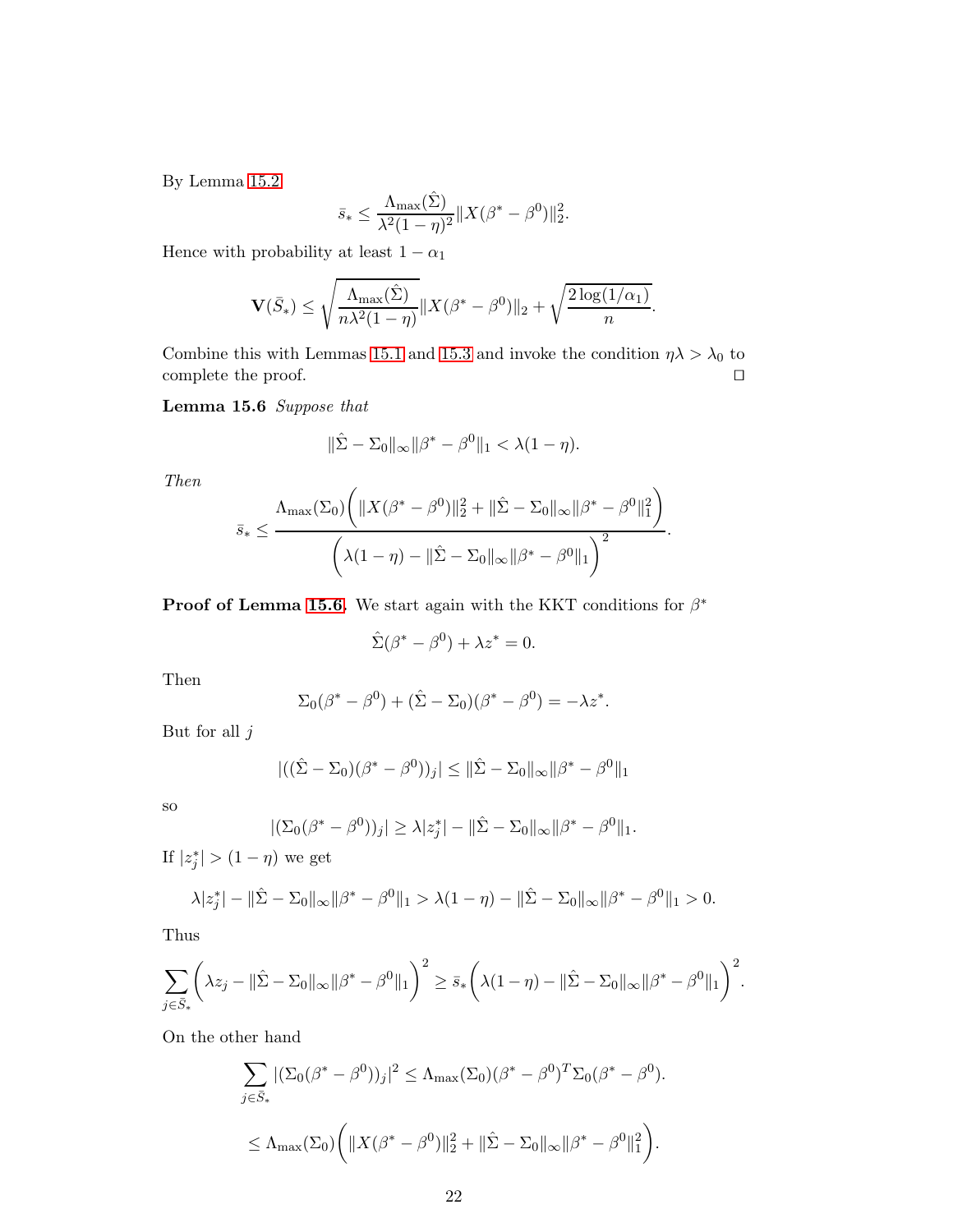Hence

$$
\bar{s}_{*} \leq \frac{\Lambda_{\max}(\Sigma_{0})\bigg(\|X(\beta^{*}-\beta^{0})\|_{2}^{2}+\|\hat{\Sigma}-\Sigma_{0}\|_{\infty}\|\beta^{*}-\beta^{0}\|_{1}^{2}\bigg)}{\bigg(\lambda(1-\eta)-\|\hat{\Sigma}-\Sigma_{0}\|_{\infty}\|\beta^{*}-\beta^{0}\|_{1}\bigg)^{2}}.
$$

$$
\Box
$$

Proof of Theorem [2.2.](#page-3-2) We have by Lemma  $15.6$ 

$$
\bar{s}_{*} \leq \frac{\Lambda_{\max}(\Sigma_{0})\bigg(\|X(\beta^{*}-\beta^{0})\|_{2}^{2}+\|\hat{\Sigma}-\Sigma_{0}\|_{\infty}\|\beta^{*}-\beta^{0}\|_{1}^{2}\bigg)}{\bigg(\lambda(1-\eta)-\|\hat{\Sigma}-\Sigma_{0}\|_{\infty}\|\beta^{*}-\beta^{0}\|_{1}\bigg)^{2}}.
$$

So with probability at least  $1 - \alpha_1$ ,

$$
\mathbf{V}(\bar{S}_{*}) \leq \frac{\Lambda_{\max}^{1/2}(\Sigma_{0}) \left( \|X(\beta^{*} - \beta^{0})\|_{2}^{2} + \|\hat{\Sigma} - \Sigma_{0}\|_{\infty} \|\beta^{*} - \beta^{0}\|_{1}^{2} \right)^{1/2}}{\left(\lambda(1 - \eta) - \|\hat{\Sigma} - \Sigma_{0}\|_{\infty} \|\beta^{*} - \beta^{0}\|_{1}\right)}
$$

$$
+ \sqrt{\frac{2\log(1/\alpha_{1})}{n}}.
$$

The proof can be completed along the same lines as the proof of Theorem [2.1.](#page-3-1) ⊔⊓

### 15.2 Proofs for Section [3](#page-4-0)

Proof of Lemma [3.1.](#page-4-2) By the KKT conditions

$$
\hat{\Sigma}(\beta^* - \beta^0) + \lambda z^* = 0, \ z^* \in \partial \|\beta^*\|_1.
$$

Hence

$$
0 \leq ||X(\beta^* - \beta^0)||_2^2 = (\beta^* - \beta^0)^T \hat{\Sigma}(\beta^* - \beta^0)
$$
  
=  $\lambda(\beta^0 - \beta^*)^T z^*$   
 $\leq \lambda ||\beta^0||_1 - \lambda ||\beta^*||_1.$ 

Therefore the first bound of the lemma holds. Continuing with (3) and applying the definition of the compatibility constant  $\hat{\phi}^2(S_0)$  one finds

$$
0 \leq ||X(\beta^* - \beta^0)||_2^2 \leq \lambda ||\beta^0||_1 - \lambda ||\beta^*||_1
$$
  
\n
$$
\leq \lambda ||\beta^0 - \beta^*_{S_0}||_1 - \lambda ||\beta^*_{-S_0}||_1
$$
  
\n
$$
\leq \lambda \sqrt{s_0} ||X(\beta^* - \beta^0)||_2 \hat{\phi}(S_0) - \lambda ||\beta^*_{-S_0}||_1
$$
  
\n
$$
\leq \lambda^2 s_0/(2\hat{\phi}^2(S_0)) + ||X(\beta^* - \beta^0)||_2^2/2 - \lambda ||\beta^*_{-S_0}||_1.
$$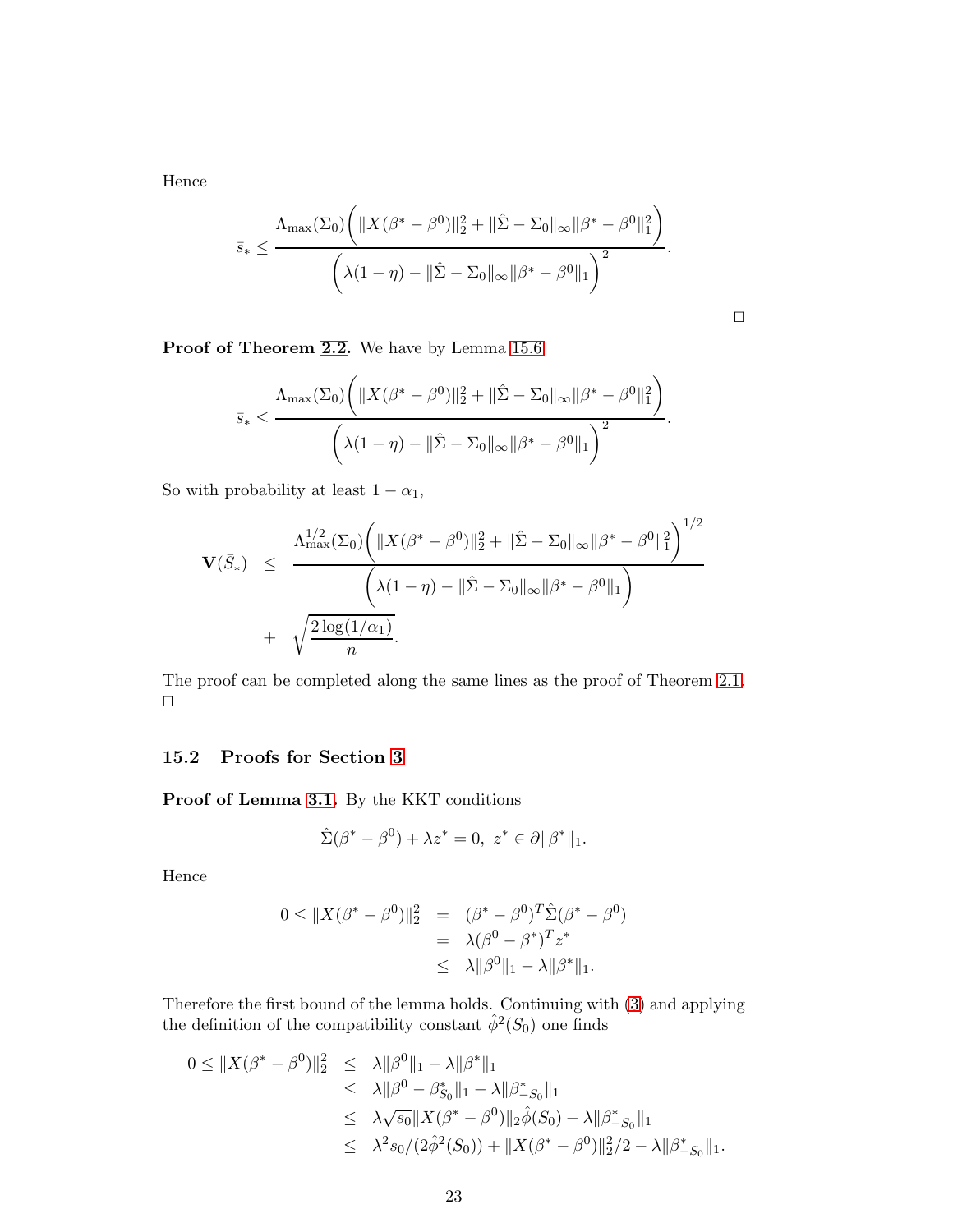This yields the second bound of the lemma. □

**Proof of Lemma [3.2.](#page-4-3)** The first minimum  $\hat{\mathcal{U}}_I(\beta^0)$  for the prediction error follows from Lemma [3.1.](#page-4-2)

We recall the KKT conditions

$$
\hat{\Sigma}(\beta^* - \beta^0) + \lambda z^* = 0, \ z^* \in \partial \|\beta^*\|_1.
$$

For the second minimum  $\hat{\mathcal{U}}_{II}(\beta^0)$ , let  $S \subset \{1, \ldots, p\}$  be arbitrary. We note that when  $||X(\beta^* - \beta^0)||_2^2 - 2\lambda ||\beta^0$  $\frac{1}{2}$  S = 0 there is nothing to prove here. So let us assume  $||X(\beta^* - \beta^0)||_2^2 - 2\lambda ||\beta^0$  $\binom{0}{-S}$ ||1 ≥ 0. Then we have by the KKT conditions

$$
0 \leq \|X(\beta^* - \beta^0)\|_2^2 - 2\lambda \|\beta_{-S}^0\|_1
$$
  
\n
$$
\leq \lambda \|\beta^0\|_1 - \lambda \|\beta^*\|_1 - 2\lambda \|\beta_{-S}^0\|_1
$$
  
\n
$$
\leq \lambda \|\beta_S^* - \beta_S^0\|_1 - \lambda \|\beta_{-S}^*\|_1 - \lambda \|\beta_{-S}^0\|_1
$$
  
\n
$$
\leq \lambda \|\beta_S^* - \beta_S^0\|_1 - \lambda \|\beta_{-S}^* - \beta_{-S}^0\|_1.
$$

By the definition of the compatibility constant we now find

$$
||X(\beta^* - \beta^0)||_2^2 - 2\lambda ||\beta^0_{-S}||_1
$$
  
\n
$$
\leq \lambda \sqrt{|S|} ||X(\beta^* - \beta^0)||_2/\hat{\phi}(S) - \lambda ||\beta^*_{-S}||_1 - \lambda ||\beta^0_{-S}||_1
$$
  
\n
$$
\leq \lambda \sqrt{|S|} ||X(\beta^* - \beta^0)||_2/\hat{\phi}(S) - \lambda ||\beta^0_{-S}||_1.
$$

It follows that

$$
\left( \|X(\beta^* - \beta^0)\|_2 - \lambda \sqrt{|S|/(2\hat{\phi}(S))} \right)^2
$$
  
 
$$
\leq \lambda^2 |S|/(4\hat{\phi}^2(S)) + \lambda \|\beta_{-S}\|_1.
$$

We now turn to the third minimum  $\hat{\mathcal{U}}_{III}(\beta^0)$ . For any  $\beta$ 

$$
(\beta^* - \beta)^T \hat{\Sigma} (\beta^* - \beta^0) + (\beta^* - \beta)^T z^* = 0.
$$

We have

$$
(\beta^* - \beta)^T \hat{\Sigma} (\beta^* - \beta^0) = ||X(\beta^* - \beta^0)||_2^2 / 2 - ||X(\beta - \beta^0)||_2^2 / 2 + ||X(\beta^* - \beta)||_2^2 / 2.
$$

Let  $S \subset \{1,\ldots,p\}$ . If  $(\beta^* - \beta)^T \hat{\Sigma} (\beta^* - \beta^0) - 2\lambda ||\beta_{-S}||_1 \leq 0$  we are done. On the other hand, if  $(\beta^* - \beta)^T \hat{\Sigma} (\beta^* - \beta^0) - 2\lambda ||\beta_{-S}||_1 \geq 0$  we get

$$
0 \leq (\beta^* - \beta)^T \hat{\Sigma} (\beta^* - \beta^0) - 2\lambda ||\beta_{-S}||_1
$$
  
\n
$$
\leq \lambda ||\beta_S||_1 - \lambda ||\beta^*||_1 - \lambda ||\beta_{-S}||_1
$$
  
\n
$$
\leq \lambda ||\beta_S^* - \beta_S||_1 - \lambda ||\beta_{-S}^*||_1 - \lambda ||\beta_{-S}||_1
$$
  
\n
$$
\leq \lambda ||\beta_S^* - \beta_S||_1 - \lambda ||\beta_{-S}^* - \beta_{-S}||_1.
$$

We can apply the definition of the compatibility constant to find

$$
\begin{array}{rcl}\n(\beta^* - \beta)^T \hat{\Sigma} (\beta^* - \beta^0) & \leq & \lambda \sqrt{|S|} \| X(\beta^* - \beta) \|_2 / \hat{\phi}(S) + \lambda \| \beta_{-S} \|_1 \\
& \leq & \lambda^2 |S| / (2\hat{\phi}^2(S)) + \| X(\beta^* - \beta) \|_2^2 / 2 + \lambda \| \beta_{-S} \|_1,\n\end{array}
$$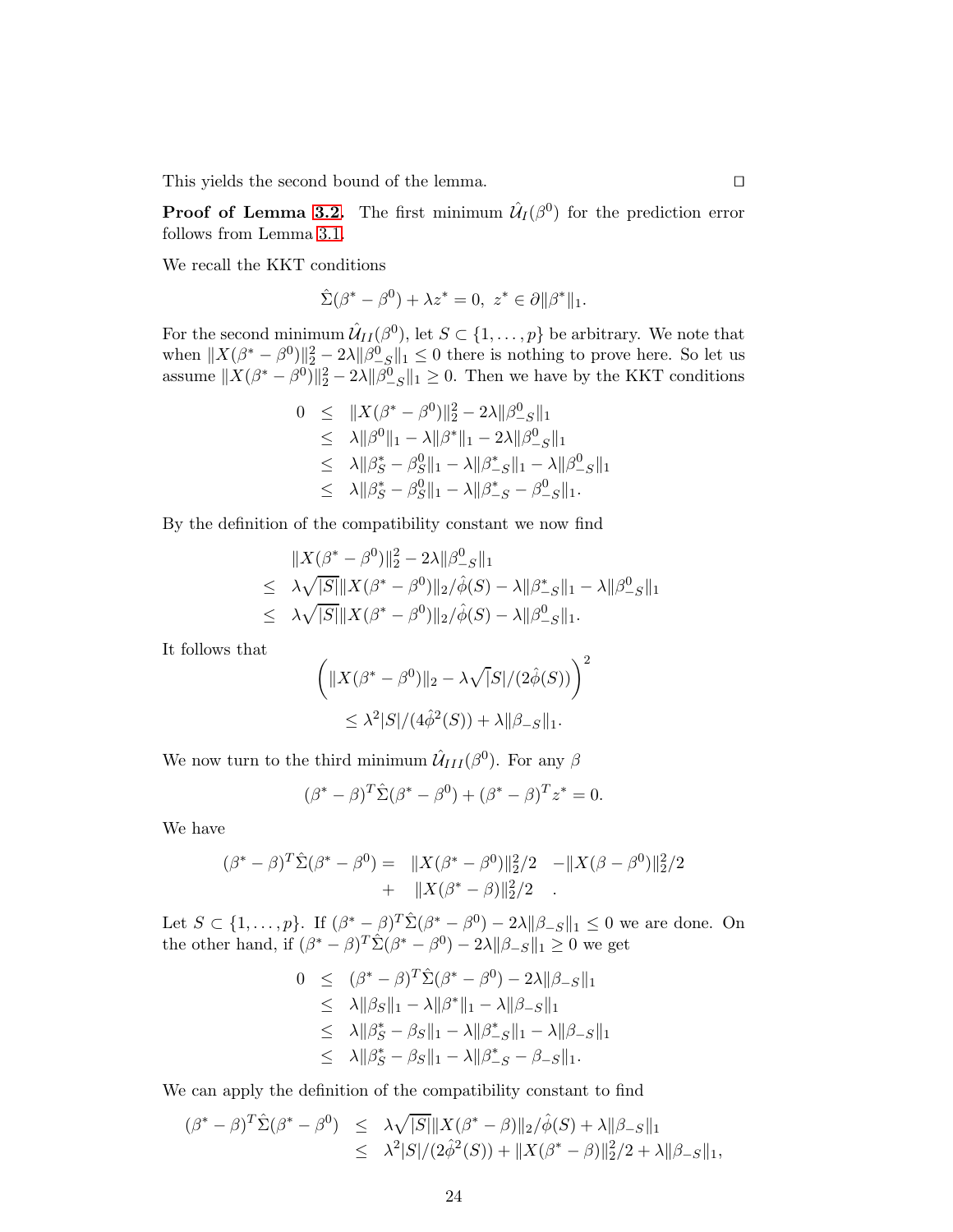which gives

$$
||X(\beta^* - \beta^0)||_2^2/2 - ||X(\beta - \beta^0)||_2^2/2 + ||X(\beta^* - \beta)||_2^2/2
$$
  
\n
$$
\leq \lambda^2 |S|/(2\hat{\phi}^2(S)) + ||X(\beta^* - \beta)||_2^2/2 + \lambda ||\beta - S||_1.
$$

⊔⊓

#### 15.3 Proof of the lemma in Section [4](#page-6-0)

**Proof of Lemma [4.1.](#page-6-2)** Suppose on the contrary that  $\phi({1}) = 0$ . Then there exists a  $\gamma_{-1}$  with  $\|\gamma_{-1}\|_1 = 1$  such that  $X_1 = X_{-1}\gamma_{-1}$ . This gives

$$
1 = \|X_1\|_2^2 = \|X_{-1}\gamma_{-1}\|_2^2.
$$

We show that this is not possible. We let  $X_{-1}$  be an  $n \times m_0$ -matrix and prove the result by induction in  $m_0$ .

 $\circ$   $m_0 = 1$ : Trivial.

 $\circ$   $m_0 = 2$ : Let  $\hat{\vartheta} := X_2^T X_3$ . Assume without loss of generality that  $\gamma_{-1}^T =$  $(\gamma_2, \gamma_3)$  has both its components non-negative. Then  $\gamma_3 = 1 - \gamma_2$  and

$$
||X_{-1}\gamma_{-1}||_2^2 = \gamma_2^2 + (1 - \gamma_2)^2 + 2\gamma_2(1 - \gamma_2)\hat{\vartheta}
$$
  
= 1 + 2\gamma\_2(1 - \gamma\_2)\hat{\vartheta}

This can only be equal to 1 if  $\gamma_2 = 0$  or  $\gamma_2 = 1$  or  $\hat{\theta} = -1$ , all cases which we excluded.

∘ Induction step: suppose it is true for the value  $m_0-1$ : for all  $\tilde{\gamma}_{-1}$  with  $\tilde{\gamma}_{j_0} = 0$ for some  $j_0 \in \{2, \ldots, m_0 + 1\}$  and with  $\|\tilde{\gamma}\|_1 = 1$  it holds that  $\|X_{-1}\tilde{\gamma}_{-1}\|_2^2 < 1$ . Let  $\gamma_{-1}^T = (\gamma_2, \ldots, \gamma_{m_0+1})$  be a vector with  $\|\gamma_{-1}\|_1 = 1$  and with  $|\gamma_{m_0+1}| < 1$ . Then we know by induction that either  $||X_{-1}\gamma_{-1} - X_{m_0+1}\gamma_{m_0+1}||_2$ / < (1 −  $|\gamma_{m_0+1}|$  or there is a  $j_0 \in \{2, \ldots, m_0\}$  such that  $|\gamma_{j_0}| = 1 - |\gamma_{m_0+1}|$ . In the last case all values  $j \in \{2, \ldots, m_0\}$  other than  $j_0$  must be zero so it brings us back to the case  $m_0 = 2$ . In the first case we have by the triangle inequality

$$
||X_{-1}\gamma_{-1}||_2 \le ||X_{-1}\gamma_{-1} - X_{m_0+1}\gamma_{m_0+1}||_2 + |\gamma_{m_0+1}|
$$
  
< 
$$
\langle 1 - |\gamma_{m_0+1}| \rangle + |\gamma_{m_0+1}| = 1.
$$

⊔⊓

### 15.4 Proofs for Section [6](#page-7-0)

**Proof of Lemma [6.1.](#page-7-2)** The coefficient of the projection of  $X_1$  on  $X_2$  is

$$
\arg\min_{\beta_2 \in \mathbb{R}} \|X_1 - X_2 \beta_2\|_2^2 = -\hat{\rho}.
$$

Since  $0 < \hat{\rho} < 1$  we thus find

$$
\hat{\phi}^2(\{1\}):=\min_{|\beta_2|\leq 1} \|X_1 - X_2\beta^2\|_2^2 = \|X_1 + \hat{\rho}X_2\|_2^2 = 1 - \hat{\rho}^2.
$$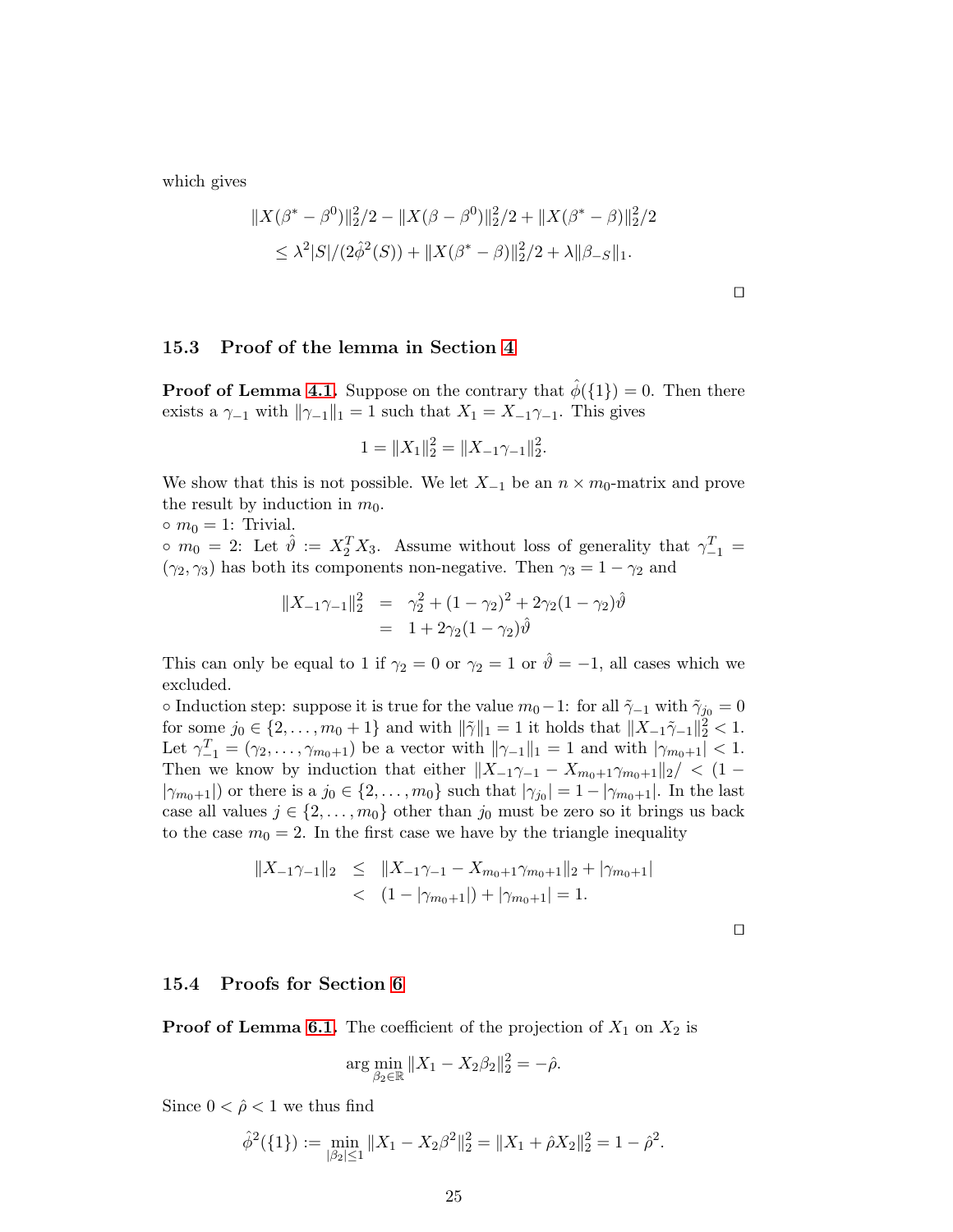As  $\hat{\varphi}^2 = (1 - \hat{\rho})$  we have

$$
1 - \hat{\rho}^2 = (1 - \hat{\rho})(1 + \hat{\rho})
$$
  
=  $(1 - \hat{\rho})(2 - (1 - \hat{\rho}))$   
=  $\hat{\varphi}^2(2 - \hat{\varphi}^2).$ 

The second result follows from symmetry arguments: the minimum of  $||X_1\beta_1 + X_2\beta_2$  over  $|\beta_1| + |\beta_2| = 1$  is reached at equal values for  $\beta_1$  and  $\beta_2$ .  $X_2\beta_2$  over  $|\beta_1| + |\beta_2| = 1$  is reached at equal values for  $\beta_1$  and  $\beta_2$ .

**Proof of Lemma [6.2.](#page-7-1)** One readily verifies that  $0 \leq \beta_1^* \leq \beta_1^0$  and  $0 \leq \beta_2^* \leq \beta_2^0$ . Let  $\Delta_1 := \beta_1^0 - \beta_1^*$  and  $\Delta_2 := \beta_2^0 - \beta_2^*$ . Recall the KKT conditions

$$
\hat{\Sigma}\Delta = \lambda z^*, \ z^* \in \partial ||\beta^*||_1.
$$
  
o Case 1:  $\lambda/\hat{\varphi}^2 \le \beta_2^0$ . For  $\Delta_1 = \Delta_1 = \lambda/\hat{\varphi}^2$   

$$
\hat{\Sigma}\Delta = \lambda \begin{pmatrix} 1 \\ 1 \end{pmatrix}.
$$

Since

$$
\begin{pmatrix} \beta_1^* \\ \beta_2^* \end{pmatrix} = \begin{pmatrix} \beta_1^0 - \Delta_1 \\ \beta_2^0 - \Delta_2 \end{pmatrix}
$$

has both its components non-negative, it is a solution of the KKT conditions, in fact it is the unique solution.

o Case 2: 
$$
\beta_2^0 < \lambda/\hat{\varphi}^2 \le \beta_2^0 + (\beta_1^0 - \beta_2^0)/\hat{\varphi}^2
$$
. With  $\Delta_1 = \lambda + (1 - \hat{\varphi}^2)\beta_2^0 = \lambda + \hat{\rho}\beta_2^0$  and  $\Delta_2 = \beta_2^0$  we obtain  

$$
\hat{\Sigma}\Delta = \begin{pmatrix} 1 & -\hat{\rho} \\ -\hat{\rho} & 1 \end{pmatrix} \begin{pmatrix} \lambda + \hat{\rho}\beta_2^0 \\ \beta_2^0 \end{pmatrix} = \lambda \begin{pmatrix} 1 \\ z_2^* \end{pmatrix}
$$

with  $z_2^* = -\hat{\rho} + (1 - \hat{\rho}^2)\beta_2^0/\lambda$ . As  $|z_2^*| \le 1$  and  $\beta_1^* = \beta_1^0 - \Delta_1 \ge 0$ ,  $\beta_2^* = 0$ , we see that indeed  $\beta^*$  is the solution of the KKT conditions.

o Case 3: 
$$
\[\lambda/\hat{\varphi}^2 > \beta_2^0 + (\beta_1^0 - \beta_2^0)/\hat{\varphi}^2\]
$$
. With  $\Delta_1 = \beta_1^0$  and  $\Delta_2 = \beta_2^0$  we obtain  

$$
\hat{\Sigma}\Delta = \begin{pmatrix} \beta_1^0 - \hat{\rho}\beta_2^0 \\ -\hat{\rho}\beta_1^0 + \beta_2^0 \end{pmatrix} = \lambda \begin{pmatrix} z_1^* \\ z_2^* \end{pmatrix}
$$

where  $0 < z_1^* = (\beta_1^0 - \beta_2^0 + \hat{\varphi}^2 \beta_2^0)/\lambda \le 1$  and  $\lambda z_2^* = \le (-\hat{\rho}\beta_2^0 + \beta_2^0)/\lambda = \hat{\varphi}^2 \beta_2^0/\lambda \le$  $\lambda$  and  $\lambda z_2^* = (\hat{\varphi}^2 \hat{\beta}_1^0 - (\bar{\beta}_1^0 - \beta_2^0))/\lambda \ge -(\beta_1^0 - \bar{\beta}_2^0)/\lambda \ge -1 + \hat{\varphi}^2 \hat{\beta}_2^0/\lambda \ge -\lambda.$ 

Hence the KKT conditions hold for  $\beta_1^* = \beta_2^* = 0$ .  $\Box$ 

#### 15.5 Proofs for Section [7](#page-8-0)

**Proof of Lemma [7.1.](#page-8-1)** The expression for the minimal eigenvalue  $\Lambda_{\text{min}}(\Sigma)$  is trivial. Then, by orthogonality

$$
||X\beta||_2^2 = \sum_{k=1}^N ||X\beta_{2k-1} + X\beta_{2k}||_2^2
$$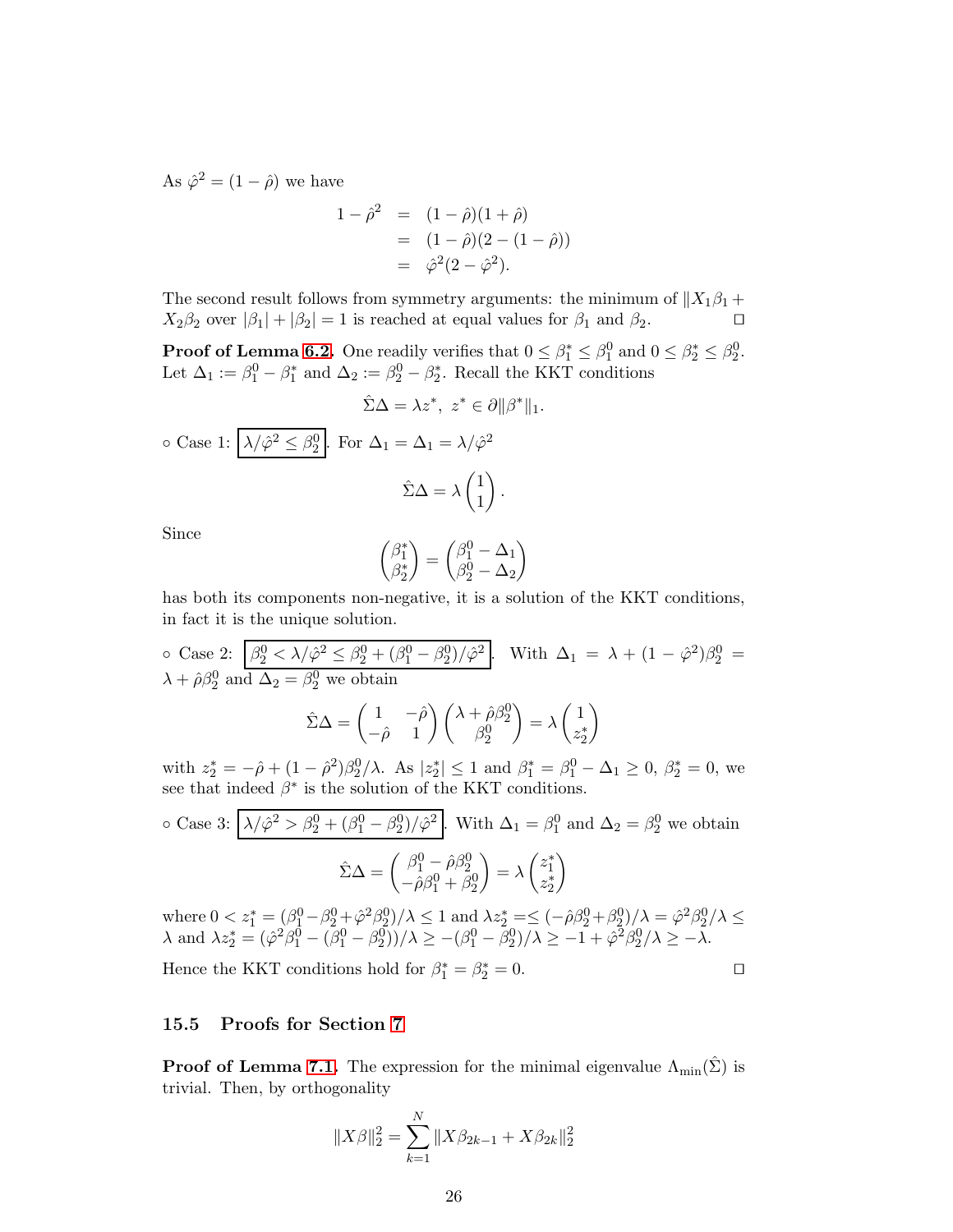and by the arguments of Lemma [6.1](#page-7-2) for all  $k$ 

$$
\min_{|\beta_{2k-1}|+|\beta_{2k}|=1} \|X\beta_{2k-1} + X\beta_{2k}\|_2^2 = \hat{\varphi}_k^2/2.
$$

For any vector  $v \in \mathbb{R}^N$ 

$$
||v||_1^2 = \left(\sum_{k=1}^N \frac{|v_k|\hat{\varphi}_k}{\hat{\varphi}_k}\right) \le \left(\sum_{k=1}^N v_k^2 \hat{\varphi}_k^2\right) \left(\sum_{k=1}^N 1/\hat{\varphi}_k^2\right)
$$

and this gives

$$
\min_{\|v\|_1=1} \sum_{k=1}^N v_k^2 \hat{\varphi}_k^2 = \left(\sum_{k=1}^N 1/\hat{\varphi}_k^2\right)^{-1} = \|1/\hat{\varphi}^2\|_1^{-1}.
$$

So

$$
\min_{\|\beta\|_1=1} \|X\beta\|_2^2 = \min_{\|v\|_1=1} \sum_{k=1}^N \min_{|\beta_{2k-1}|+|\beta_{2k}|=v_k} \|X\beta_{2k-1} + X\beta_{2k}\|_2^2
$$

$$
= \min_{\|v\|_1=1} \sum_{k=1}^N v_k^2 \hat{\varphi}_k^2 / 2 = \|1/\hat{\varphi}\|_1^{-1} / 2.
$$

The expression for  $\hat{\phi}^2(\mathcal{S})$  follows by similar arguments.  $\Box$ 

Proof of Lemma [7.2.](#page-9-1) By Lemma [7.1](#page-8-1) the compatibility constant is

$$
\hat{\phi}^2(S_0) = N \| 1 / \hat{\varphi}^2 \|_1^{-1}.
$$

This gives by Lemma [3.1](#page-4-2) (recall  $|S_0| = 2N$ )

$$
||X(\beta^* - \beta^0)||_2^2 \le 2\lambda^2 ||1/\hat{\varphi}^2||_1.
$$

On the other hand, by the orthogonality and the decomposability of the  $\ell_1$ norm, the Lasso problem can also be decomposed, giving in view of Lemma [6.2,](#page-7-1) for each  $k$ ,

$$
||X_{2k-1}(\beta_{2k-1}^* - \beta_{2k-1}^0) + X_{2k}(\beta_{2k}^* - \beta_{2k}^0)||_2^2 = \frac{2\lambda^2}{\hat{\varphi}_k^2}
$$

and

$$
||X_{2k-1}(\beta_{2k-1}^* - \beta_{2k-1}^0) + X_{2k}(\beta_{2k}^* - \beta_{2k}^0)||_2^2
$$
  
+  $\lambda(|\beta_{2k-1}^*| + |\beta_{2k}^*|)$   
=  $\lambda(|\beta_{2k-1}^0| + |\beta_{2k}^0|)$ 

where we used the assumption  $\lambda/\hat{\varphi}_k^2 \leq \beta_{2k}^0 \leq \beta_{2k-1}^0$ . Thus

$$
||X(\beta^* - \beta^0)||_2^2 = 2\lambda^2 \sum_{k=1}^N 1/\hat{\varphi}_k^2 = 2\lambda^2 ||1/\hat{\varphi}^2||_1
$$

and

$$
||X(\beta^* - \beta^0)||_2^2 + \lambda ||\beta^*||_1 = \lambda ||\beta^0||_1.
$$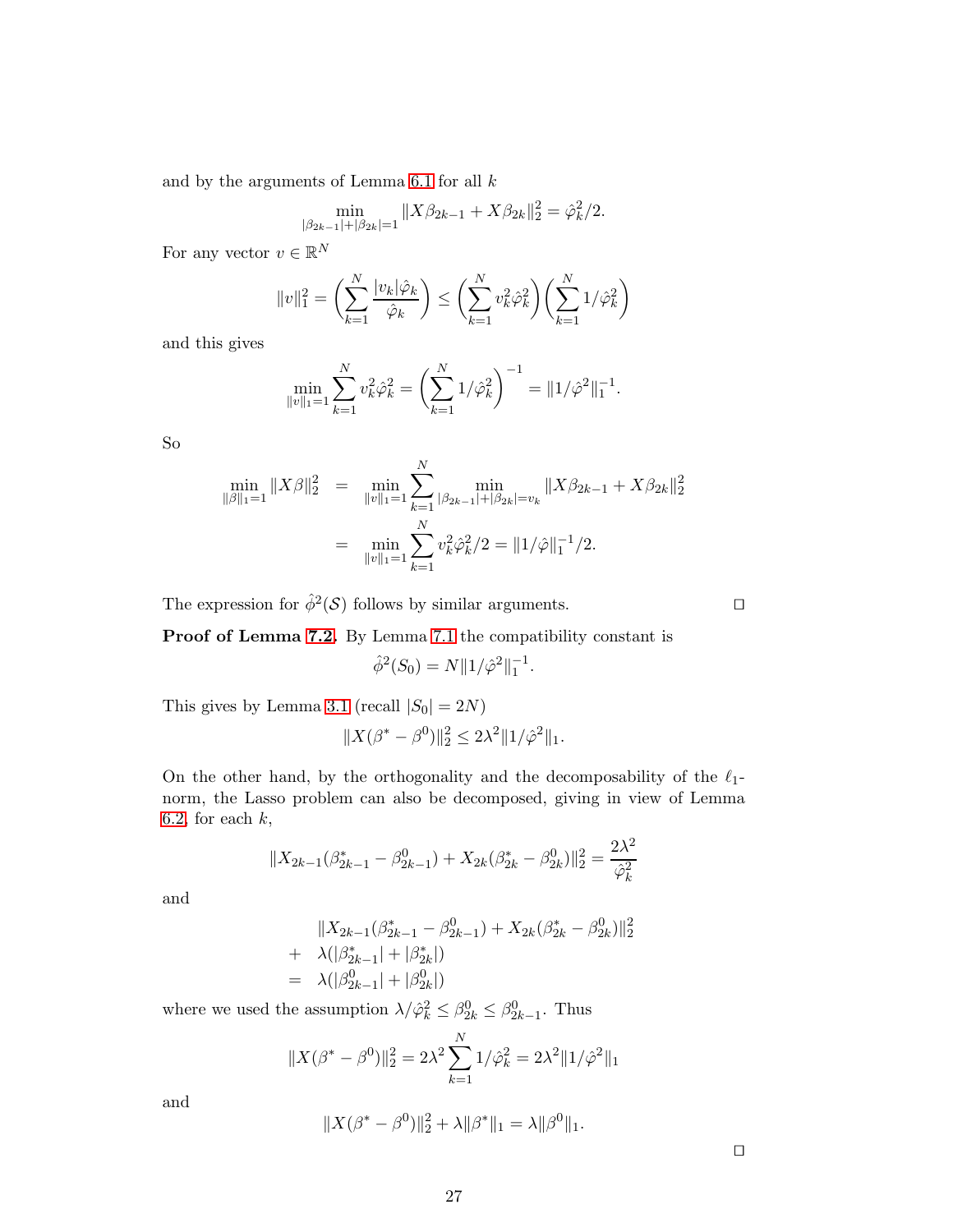### 15.6 Proof of the lemma in Section [8](#page-9-0)

**Proof of Lemma [8.1.](#page-9-2)** Obviously for all  $\beta_{S_0}$ 

$$
\arg\min\left\{\|X\beta_{S_0} - X\beta_{-S_0}\|_2^2: \ \|\beta_{-S_0}\|_1 \le 1\right\} = 0.
$$

So the result of the lemma follows immediately from Lemmas [6.1](#page-7-2) and [6.2.](#page-7-1) □

### 15.7 Proof of the lemma in Section [9](#page-10-0)

**Proof of Lemma [9.1.](#page-10-1)** It holds by symmetry arguments that for all  $\beta_3 \in \mathbb{R}$ 

$$
\min_{|\beta_1|+|\beta_2|=1} \|X_1\beta_1 + X_2\beta_2 - X_3\beta_3\|_2^2 = \|(X_1 + X_2)/2 - X_3\beta_3\|_2^2.
$$

Moreover

$$
\gamma_3 := \underset{\beta_3 \in \mathbb{R}}{\arg \min} ||(X_1 + X_2)/2 - X_3 \beta_3||_2^2
$$
  
\n
$$
= \underset{\beta_3 \in \mathbb{R}}{\arg \min} ||X_1 + X_2 - 2X_3 \beta_3||_2^2
$$
  
\n
$$
= \underset{\beta_3 \in \mathbb{R}}{\arg \min} ||(X_1 + X_2)(1 - C\beta_3) - 2U\beta_3||_2^2
$$
  
\n
$$
= \underset{\beta_3 \in \mathbb{R}}{\arg \min} \left\{ 2\hat{\varphi}^2 (1 - C\beta_3)^2 + 4\tau^2 \beta_3^2 \right\}
$$
  
\n
$$
= \frac{C(2\hat{\varphi}^2)}{4\hat{\tau}^2 + C^2(2\hat{\varphi}^2)}.
$$

Since  $|\gamma_3|$  < 1, we conclude that

$$
\hat{\phi}^2(S_0)/s_0 = ||(X_1 + X_2)/2 - X_3 \gamma_3||_2^2/n
$$
  
\n
$$
= \frac{1}{4} \times \frac{(2\hat{\varphi}^2)(4\hat{\tau}^2)}{4\hat{\tau}^2 + C^2(2\hat{\varphi}^2)}
$$
  
\n
$$
= \frac{1}{4} \times \frac{(2\hat{\varphi}^2)\hat{\tau}^2}{\hat{\tau}^2 + C^2\hat{\varphi}^2/2}
$$
  
\n
$$
= \hat{\varphi}^2 \hat{\tau}^2/2
$$

where in the last step we used that  $\hat{\tau}^2 + C^2 \hat{\varphi}^2/2 = 1$ . Since  $s_0 = 2$  we conclude that  $\hat{\phi}^2(S_0) = \hat{\varphi}^2 \hat{\tau}^2$ .

To arrive at the second result, we write  $\beta_1^* = \beta_1^0 - \Delta_1$  and  $\beta_2^* = \beta_2^0 - \Delta_2$ . We have

$$
\hat{\Sigma} = \begin{pmatrix} 1 & -\hat{\rho} & C\hat{\varphi}^2/2 \\ -\hat{\rho} & 1 & C\hat{\varphi}^2/2 \\ C\hat{\varphi}^2/2 & C\hat{\varphi}^2/2 & 1 \end{pmatrix}.
$$

For  $\beta_3^* = \lambda(2C - 1)/\hat{\tau}^2$ ,  $\Delta_1 = \Delta_2 = C\beta_3^* + \lambda/\hat{\varphi}^2$  we find

$$
\hat{\Sigma}\begin{pmatrix}\Delta_1\\ \Delta_2\\ -\beta_3^*\end{pmatrix} = \begin{pmatrix}\hat{\varphi}^2\Delta_1 - C\hat{\varphi}^2\beta_3^*/2\\ \hat{\varphi}^2\Delta_1 - C\hat{\varphi}^2\beta_3^*/2\\ C\hat{\varphi}^2\Delta_1 - \beta_3^*\end{pmatrix} = \lambda \begin{pmatrix}1\\ 1\\ 1\end{pmatrix}.
$$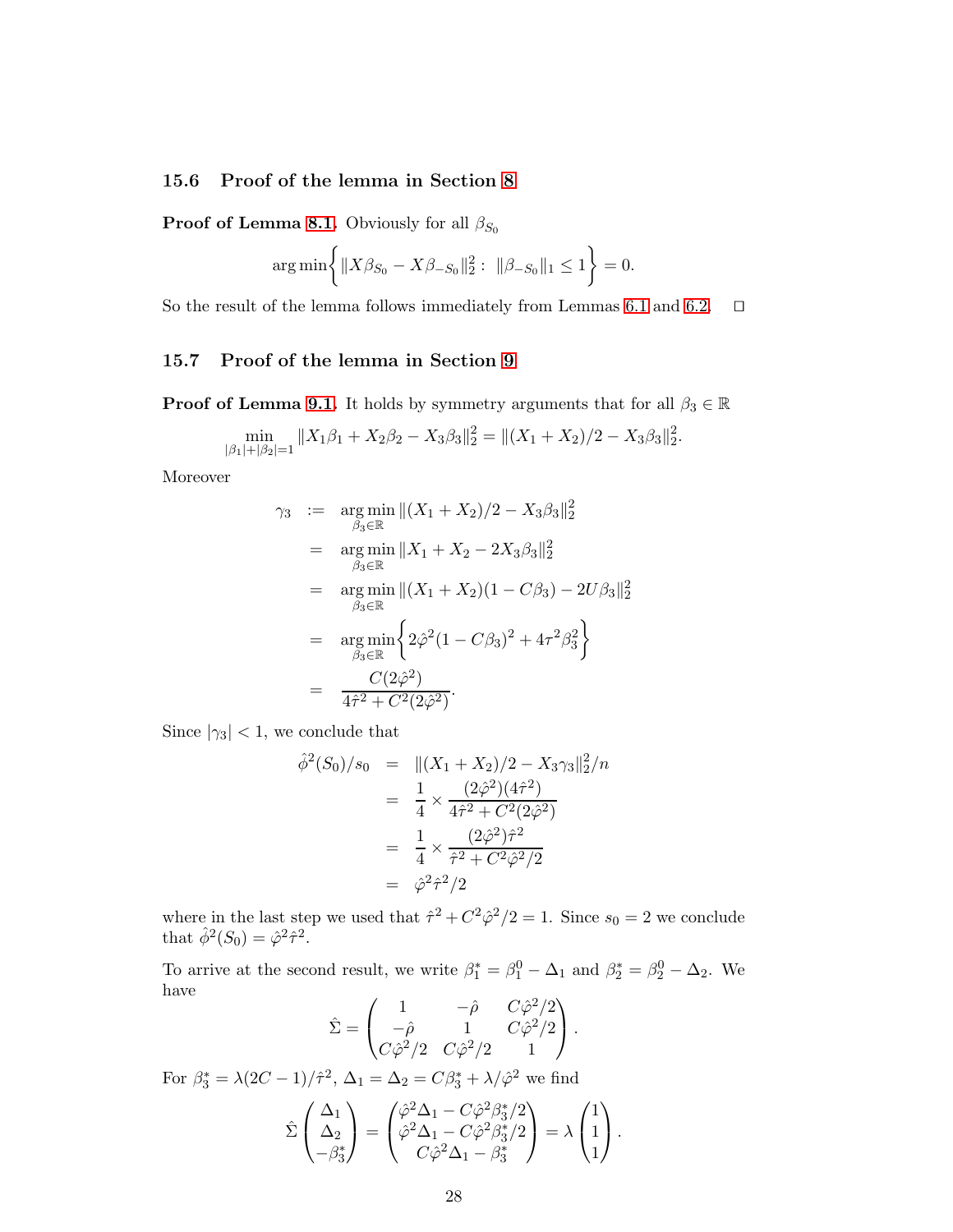Since  $0 \leq \beta_1^* \leq \beta_1^0$  and  $0 \leq \beta_2^* \leq \beta_2^0$  and  $\beta_3^* > 0$ , the vector  $\beta^*$  is indeed the solution of the KKT conditions.  $□$ 

#### 15.8 Proof of the lemma in Section [10](#page-11-0)

#### Proof of Lemma [10.1.](#page-11-1) Let

$$
\gamma := \arg \min \biggl\{ \| X \beta_{S_0} - X_{2N+1} \beta_{2N+1} \|_2^2 : \| \beta_{-S_0} \|_1 = 1, \ |\beta_{2N+1}| \le 1 \biggr\}.
$$

By straightforward computations in a spirit similar to the one used in the proof of Lemma [9.1,](#page-10-1) one finds for  $k = 1, \ldots, N$ 

$$
\gamma_{2k-1} = \gamma_{2k} = \frac{C^2/(N\|\mathbf{1}/\hat{\varphi}^2\|_1) + 2\hat{\tau}^2 \hat{\varphi}_k^2 / \|1/\hat{\varphi}^2\|_1}{2C^2/\|\mathbf{1}/\hat{\varphi}^2\|_1 + 4\hat{\tau}^2}
$$

and moreover

$$
\gamma_{2N+1} = \frac{2C \|1/\hat{\varphi}^2\|_1}{2C^2 \|1/\hat{\varphi}^2\|_1 + 4\hat{\tau}^2}.
$$

Inserting these values one sees

$$
\hat{\phi}^2(S_0)/s_0 = \|X\gamma_{S_0} - X_{2N+1}\gamma_{2N+1}\|_2^2
$$
  
= 
$$
\frac{\hat{\tau}^2/\|1/\hat{\varphi}^2\|_1}{2\hat{\tau}^2 + C^2/\|1/\hat{\varphi}^2\|_1}.
$$

The second result of the lemma also follows from similar arguments as used in the proof of Lemma [9.1.](#page-10-1) The minimizing values are

$$
\beta_{2N+1}^*=\lambda(C-1)/\hat{\tau}^2
$$

and for  $k = 1, \ldots, N$ 

$$
\beta_{2k-1}^0 - \beta_{2k-1}^* - C\beta_{2N+1}^*/2 = \beta_{2k}^0 - \beta_{2k}^* - C\beta_{2N+1}^*/2 = \lambda/\hat{\varphi}_k^2.
$$

#### 15.9 Proof of the lemma in Section [11](#page-12-0)

Proof of Lemma [11.1.](#page-12-2) This follows by similar arguments as used in the proof of Lemma [9.1.](#page-10-1) ⊔⊓

#### 15.10 Proofs for Section [12](#page-12-1)

Proof of Lemma [12.1.](#page-12-3) We minimize

$$
||X_1\beta_1 + X_2\beta_2 - X_3\beta_3 - X_4\beta_4||_2^2
$$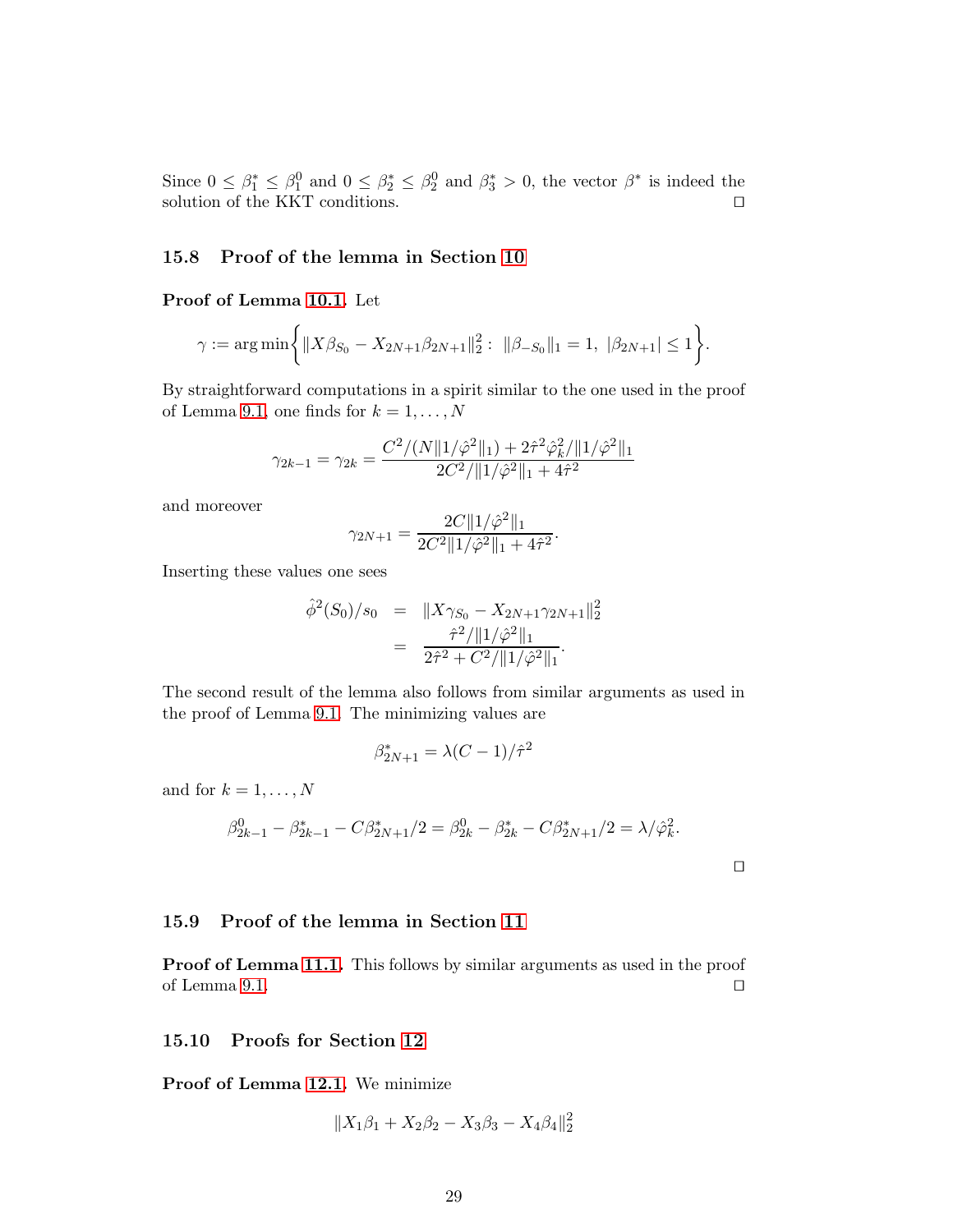over  $|\beta_1| + |\beta_2| = 1$  and  $|\beta_3| + |\beta_4| \leq 1.$  It holds that

$$
||X_1\beta_1 + X_2\beta_2 - X_3\beta_3 - X_4\beta_4||_2^2
$$
  
= 
$$
||X_1(\beta_1 - C(\beta_3 + \beta_4)/2) + X_2(\beta_2 - C(\beta_3 + \beta_4)/2)||_2^2
$$
  
+ 
$$
(\beta_3 - \beta_4)^2(1 - C^2\hat{\varphi}^2/2 - \hat{\tau}^2) + (\beta_3 + \beta_4)^2\hat{\tau}^2
$$

This implies  $\beta_3 = \beta_4$ . So we minimize

$$
||X_1(\beta_1 - C\beta_3) + X_2(\beta_2 - C\beta_3)||_2^2 + (2\beta_3)^2 \hat{\tau}^2.
$$

By symmetry arguments, we know  $\beta_1 = \beta_2$  say both  $+1/2$ . Then we need to minimize

$$
||(X_1 + X_2)(1/2 - C\beta_3)||_2^2 + (2\beta_3)^2 \hat{\tau}^2 = (1/2 - C\beta_3)^2 2\hat{\varphi}^2 + (2\beta_3)^2 \hat{\tau}^2.
$$

The minimizing value for  $2\beta_3$  is

$$
2\gamma_3 = \frac{1}{2} \frac{2C(2\hat{\varphi}^2)}{C^2(2\hat{\varphi}^2) + 4\hat{\tau}^2}.
$$

In other words

$$
\min\left\{\|X\beta\|_2^2:\ \|\beta_{S_0}\|_1=1,\ \|\beta_{-S_0}\|_1\leq 1\right\}=\frac{1}{4}\frac{2\hat{\varphi}^2\hat{\tau}^2}{C^2(2\hat{\varphi}^2)+\hat{\tau}^2}.
$$

Hence

$$
\hat{\phi}^2(S_0) = \frac{1}{2} \frac{2\hat{\varphi}^2 \hat{\tau}^2}{C^2(2\hat{\varphi}^2) + \hat{\tau}^2}.
$$

For the second result, we check the KKT conditions with  $\beta_3^* = \beta_4^*$  and  $\Delta_1$  –  $C\beta_3^* = \Delta_2 - C\beta_3^* = \lambda/\hat{\varphi}^2$  where  $\Delta_1 = \beta_1^0 - \beta_1^*$  and  $\Delta_2 = \beta_2^0 - \beta_2^*$ . It holds that

$$
\hat{\Sigma} = \begin{pmatrix} 1 & -\hat{\rho} & C\hat{\varphi}^2/2 & C\hat{\varphi}^2/2 \\ -\hat{\rho} & 1 & C\hat{\varphi}^2/2 & C\hat{\varphi}^2/2 \\ C\hat{\varphi}^2/2 & C\hat{\varphi}^2/2 & 1 & C^2\hat{\varphi}^2 + 2\hat{\tau}^2 - 1 \\ C\hat{\varphi}^2/2 & C\hat{\varphi}^2/2 & C^2\hat{\varphi}^2 + 2\hat{\tau}^2 - 1 & 1 \end{pmatrix}.
$$

Hence

$$
\hat{\Sigma} \begin{pmatrix} \Delta_1 \\ \Delta_2 \\ -\beta_3 \\ -\beta_4 \end{pmatrix} = \begin{pmatrix} C\hat{\varphi}^2 \Delta_1/2 - C\hat{\varphi}^2 \beta_3 \\ C\hat{\varphi}^2 \Delta_1 - (C^2\hat{\varphi}^2 + 2\hat{\tau}^2)\beta_3 \\ C\hat{\varphi}^2 \Delta_1 - (C^2\hat{\varphi}^2 + 2\hat{\tau}^2)\beta_3 \end{pmatrix}
$$

$$
= \begin{pmatrix} C\hat{\varphi}^2(\lambda/\hat{\varphi}^2 + C\beta_3)/2 - C\hat{\varphi}^2\beta_3 \\ C\hat{\varphi}^2(\lambda/\hat{\varphi}^2 + C\beta_3)/2 - C\hat{\varphi}^2\beta_3 \\ C\hat{\varphi}^2(\lambda/\hat{\varphi}^2 + C\beta_3) - (C^2\hat{\varphi}^2 + 2\hat{\tau}^2)\beta_3 \\ C\hat{\varphi}^2(\lambda/\hat{\varphi}^2 + C\beta_3) - (C^2\hat{\varphi}^2 + 2\hat{\tau}^2)\beta_3 \end{pmatrix}
$$

$$
= \begin{pmatrix} \lambda \\ \lambda \\ C\lambda - 2\hat{\tau}^2\beta_3 \\ C\lambda - 2\hat{\tau}^2\beta_3 \end{pmatrix} = \lambda \begin{pmatrix} 1 \\ 1 \\ 1 \\ 1 \end{pmatrix}.
$$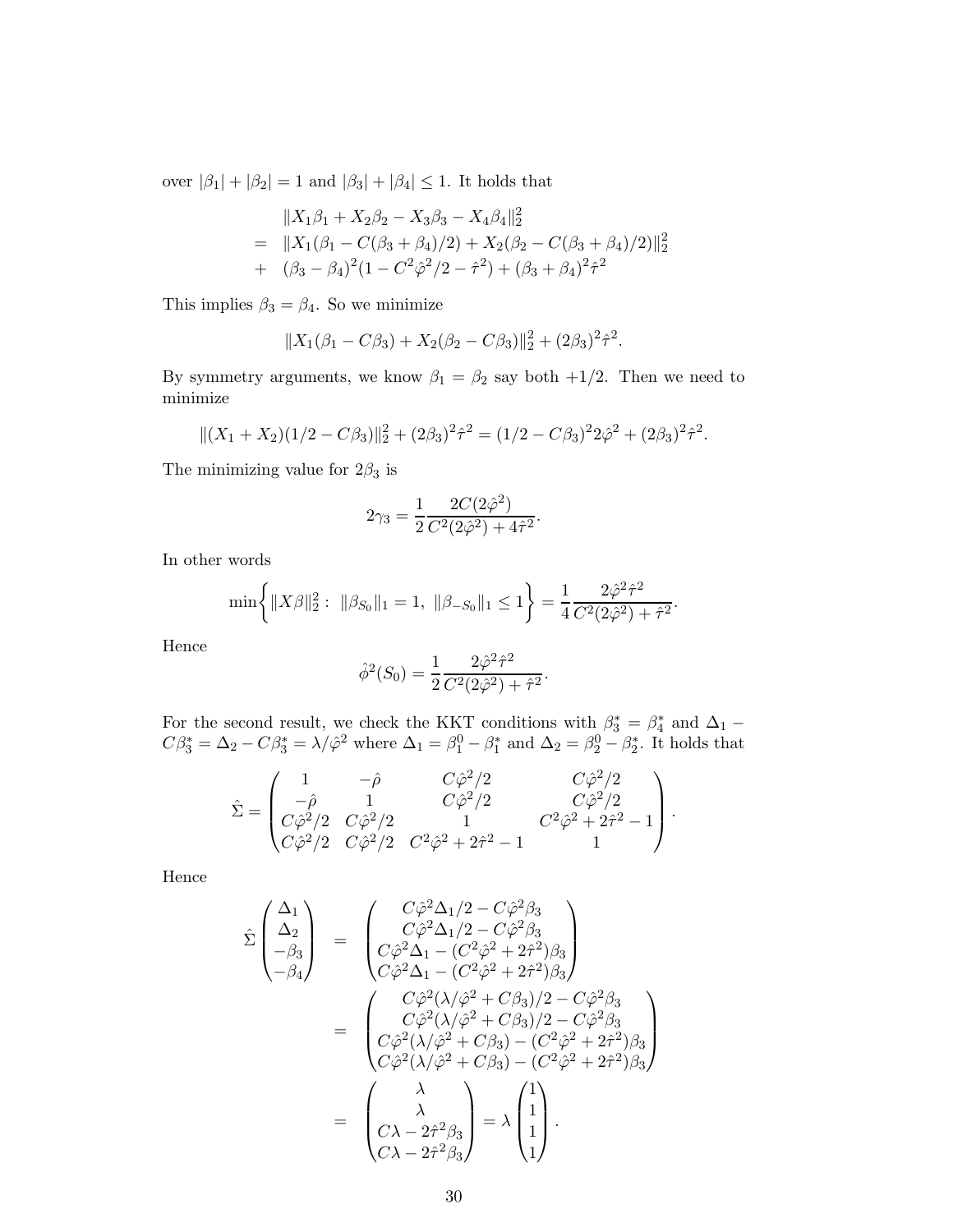Thus  $\beta^*$  is the solution of the KKT conditions. □

Proof of Lemma [12.2.](#page-13-0) Along similar lines as in the proof of Lemma [12.1,](#page-12-3) one finds  $\beta_3^* = \beta_4^*$  and

$$
\beta_2^0 - \beta_2^* - C\beta_3^* = \beta_1^0 - \beta_1^* - C\beta_3^* = \lambda/\hat{\varphi}^2
$$

but now  $\beta_3^*$  is the largest possible value such that  $\beta_2^0 - \beta_2^* \leq \beta_2^0$ . It follows that  $\beta_1^* = \beta_1^0 - \beta_2^0$ ,  $\beta_2^* = 0$ ,  $\beta_3^* = (\beta_2^0 - \lambda/\hat{\varphi}^2)/C$ .  $\Box$ 

Proof of Lemma [12.3.](#page-13-1) The Gram matrix is now

$$
\hat{\Sigma} = \begin{pmatrix} 1 & -\hat{\rho} & \hat{\varphi}^2/2 & \hat{\varphi}^2/2 \\ -\hat{\rho} & 1 & \hat{\varphi}^2/2 & \hat{\varphi}^2/2 \\ \hat{\varphi}^2/2 & \hat{\varphi}^2/2 & 1 & \hat{\varphi}^2 - 1 \\ \hat{\varphi}^2/2 & \hat{\varphi}^2/2 & \hat{\varphi}^2 - 1 & 1 \end{pmatrix}.
$$

Hence, with  $\Delta_1 = \Delta_2 = \beta_3^* + \lambda/\hat{\varphi}^2$  we find

$$
\hat{\Sigma} \begin{pmatrix} \Delta_1 \\ \Delta_2 \\ -\beta_3^* \end{pmatrix} = \begin{pmatrix} \hat{\varphi}^2 (\beta_3^* + \lambda/\hat{\varphi}^2) - \hat{\varphi}^2 \beta_3^* \\ \hat{\varphi}^2 (\beta_3^* + \lambda/\hat{\varphi}^2) - \hat{\varphi}^2 \beta_3^* \\ \hat{\varphi}^2 (\beta_3^* + \lambda/\hat{\varphi}^2) - \beta_3^* - (\hat{\varphi}^2 - 1)\beta_3^* \\ \hat{\varphi}^2 (\beta_3^* + \lambda/\varphi^2) - \beta_3^* - (\hat{\varphi}^2 - 1)\beta_3^* \end{pmatrix}
$$

$$
= \lambda \begin{pmatrix} 1 \\ 1 \\ 1 \\ 1 \end{pmatrix}.
$$

Since for  $0 \leq \beta_3^* \leq \beta_2^0 - \lambda/\hat{\varphi}^2$  it holds that  $\beta_1^* = \beta_1^0 - \beta_3^* - \lambda/\hat{\varphi}^2 \geq 0$ ,  $\beta_2^* =$  $\beta_2^0 - \beta_3^* - \lambda/\hat{\varphi}^2 \ge 0$  and  $\beta_3^* \ge 0$ , the vector  $\beta^*$  is indeed the solution of the KKT conditions. With this value one finds the result for the prediction error and the bound for  $||\beta^*_{-S_0}$ k1. ⊔⊓

### 15.11 Proof of the lemma in Section [13](#page-14-0)

Proof of Lemma [13.1.](#page-14-2) This follows from the same arguments as used in the proofs of Lemmas [7.1](#page-8-1) and [12.1.](#page-12-3) □

### 15.12 Proofs for Section [14](#page-14-1)

Proof of Lemma [14.1.](#page-15-1) Observe first that

$$
\hat{\rho} = 1 - 2\gamma_{-S_0}^T \hat{\Sigma}_{-S_0, -S_0} \gamma_{-S_0}
$$
  
=  $1 - 2\left(\gamma_3^2 + (1 - \gamma_3)^2 - 2\gamma_3(1 - \gamma_3)\hat{\theta}\right)$   
=  $1 - 2\left(1 - 2\gamma_3(1 - \gamma_3)(1 + \hat{\theta})\right)$   
=  $= -1 + 4\gamma_3(1 - \gamma_3)(1 + \hat{\theta}).$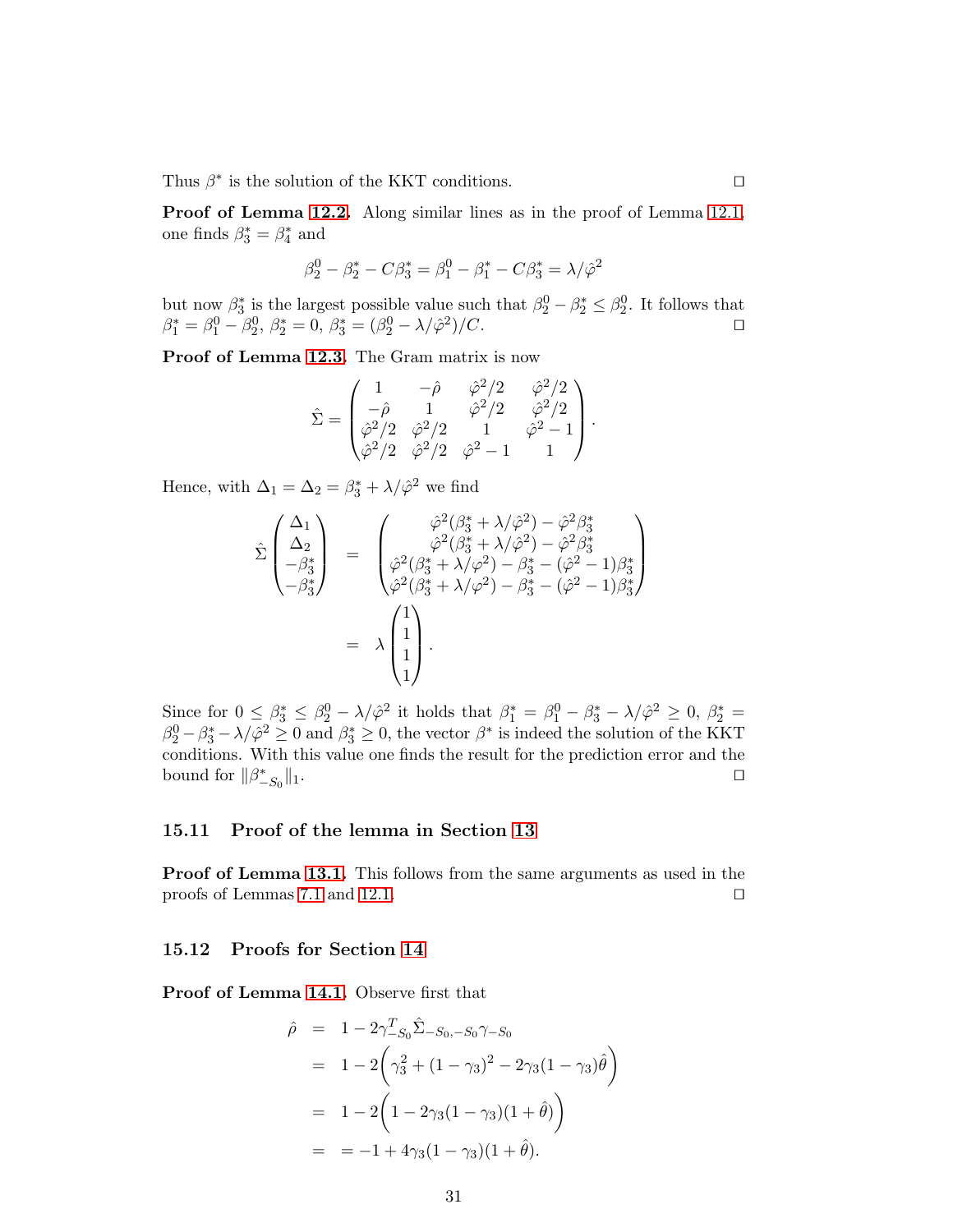Therefore

$$
\hat{\varphi}^2 = 1 - \hat{\rho} \n= 2 - 4\gamma_3(1 - \gamma_3)(1 + \hat{\theta}) \n= 2(1 - 4\gamma_3(1 - \gamma_3)) + 4\gamma_3(1 - \gamma_3)\hat{\psi}^2.
$$

So  $\hat{\varphi}^2 > \hat{\psi}^2$ .

The Gram matrix is now

$$
\hat{\Sigma} = \begin{pmatrix}\n1 & -\hat{\rho} & \hat{\varrho}_3 & \hat{\varrho}_4 \\
-\hat{\rho} & 1 & \hat{\varrho}_3 & \hat{\varrho}_4 \\
\hat{\varrho}_3 & \hat{\varrho}_3 & 1 & -\hat{\theta} \\
\hat{\varrho}_4 & \hat{\varrho}_4 & -\hat{\theta} & 1\n\end{pmatrix}
$$

where  $\hat{\varrho}_3 := \gamma_3 - (1 - \gamma_3)\hat{\theta}$  and  $\hat{\varrho}_4 = (1 - \gamma_3) - \gamma_3\hat{\theta}$ . Then for  $\beta_1^* = \beta_1^0 - \Delta_1 :=$  $\beta_1^0 - \beta_2^0$ ,  $\beta_2^* = \beta_2 - \Delta_2 := 0$ ,  $\beta_3^* = 2\gamma_3\beta_2^0 - \lambda/\hat{\psi}^2$  and  $\beta_4^* = 2(1 - \gamma_3)\hat{\beta}_2^0 - \lambda/\hat{\psi}^2$ we get

$$
\hat{\Sigma}\begin{pmatrix}\Delta_1\\ \Delta_2\\ -\beta_3^* \\ -\beta_4^*\end{pmatrix} = \begin{pmatrix}\hat{\varphi}^2\beta_2^0 - \hat{\varrho}_3\beta_3^* + \hat{\varrho}_4\beta_4^*\\ \hat{\varphi}^2\beta_2^0 - \hat{\varrho}_3\beta_3^* + \hat{\varrho}_4\beta_4^*\\ 2\beta_2^0\hat{\varrho}_3 + \beta_3^* - \hat{\theta}\beta_4^*\\ 2\beta_2^0\hat{\varrho}_4 - \hat{\theta}\beta_3^* + \beta_4^*\end{pmatrix} = \lambda\begin{pmatrix}1\\ 1\\ 1\\ 1\end{pmatrix}.
$$

So  $\beta^*$  is the solution of the KKT conditions. □

Proof of Lemma [14.2.](#page-15-0) It is straightforward to calculate

$$
\hat{\varphi}^2 = C^2 \hat{\psi}^2.
$$

To find  $\hat{\phi}^2(S_0)$  we minimize

$$
\| X_1 \beta_1 + X_2 \beta_2 - X_{-S_0} \beta_{-S_0} \|_2^2
$$

over  $0 < \beta_1 = 1\beta_2 < 1$  and  $\|\beta_{-S_0}\|_1 \leq 1$ . Symmetry arguments yield  $\beta_1 = 1/2$ . We then minimize

$$
\|X_3+X_4-X_{S_0}\beta_{-S_0})\|_2^2
$$

over  $\|\beta_{-S_0}\|_1 \leq 1$ . This gives that the entries in  $\beta_{-S_0}$  are equal to 1/2 and hence  $\hat{\phi}^2(S_0) = (C - 1)^2 \hat{\psi}^2$ .

In view of Lemmas [6.2](#page-7-1) and [14.2,](#page-15-0) it suffices to show that  $\beta_{-S_0}^* = 0$  corresponds to the unique solution of the KKT conditions. We have with  $\Delta_1 = \Delta_2 = \lambda/\hat{\varphi}^2$ 

$$
\hat{\Sigma}_{-S_0, S_0} \begin{pmatrix} \Delta_1 \\ \Delta_2 \end{pmatrix} = \begin{pmatrix} C\hat{\psi}^2/2 & C\hat{\psi}^2/2 \\ C\hat{\psi}^2/2 & C\hat{\psi}^2/2 \end{pmatrix} \begin{pmatrix} \lambda/\hat{\varphi}^2 \\ \lambda/\hat{\varphi}^2 \end{pmatrix}
$$

$$
= \begin{pmatrix} C\lambda \hat{\psi}^2/\hat{\varphi}^2 \\ C\lambda \hat{\psi}^2/\hat{\varphi}^2 \end{pmatrix}
$$

$$
= \lambda \begin{pmatrix} 1/C \\ 1/C \end{pmatrix},
$$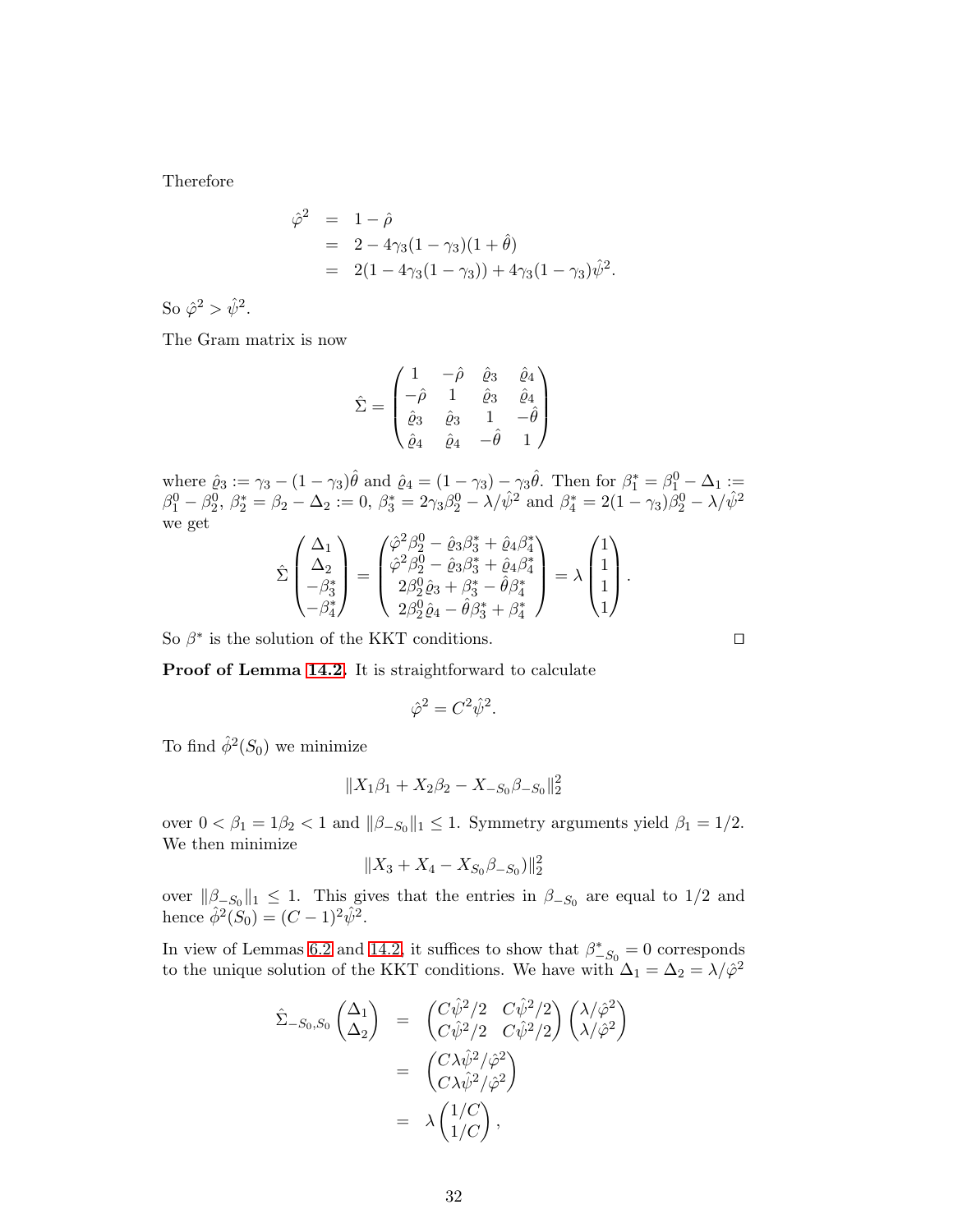since  $\hat{\varphi}^2 = C^2 \hat{\psi}^2$ . So the KKT conditions are satisfied, with  $z_{-S_0}^* = 1/C$ . The solution is unique because for  $\gamma_{-S_0} = (C, C)^T/2$  it holds that  $\|\gamma_{-S_0}\|_1 > 1$ .  $\Box$ 

**Proof of Lemma [14.3.](#page-16-0)** Note first that indeed  $\hat{\rho} = 1 - 2C^2 ||\gamma_{-S_0}||_2^2 > 0$  since  $2C^2 \|\gamma_{-S_0}\|_2^2 < 1$ . It follows that  $\hat{\varphi}^2 = 2C^2 \|\gamma_{-S_0}\|_2^2$ . We have

$$
\|\beta_1 X_1 + \beta_2 X_2 - X_{-S_0}\beta_{-S_0}\|_2^2
$$

is minimized over  $|\beta_1| + |\beta_2| = 1$  at  $\beta_1 = \beta_2 = 1/2$  and

$$
||X_{-S_0}(C\gamma_{-S_0}-\beta_{-S_0})||_2^2=||C\gamma_{-S_0}-\beta_{-S_0}||_2^2.
$$

To obtain the prediction error, in view of Lemmas [6.2](#page-7-1) and [14.2,](#page-15-0) it suffices to show that  $\beta_{-S_0}^* = 0$  and  $\Delta_1 = \beta_1^0 - \beta_1^* = \lambda/\hat{\varphi}^2$ ,  $\Delta_2 = \beta_1^0 - \beta_1^* = \lambda/\hat{\varphi}^2$  is the unique solution of the KKT conditions. We have

$$
\hat{\Sigma}_{-S_0,S_0} \begin{pmatrix} \Delta_1 \\ \Delta_2 \end{pmatrix} = C\gamma_{-S_0}(\Delta_1 + \Delta_2) = 2C\lambda\gamma_{-S_0}/\hat{\varphi}^2 = \lambda\gamma_{-S_0}/C||\gamma_{-S_0}||_2^2 = \lambda z_{-S_0}^*,
$$

where  $||z^*_{-S_0}||_{\infty} = ||\gamma_{-S_0}||_{\infty}/(C||\gamma_{-S_0}||_2^2) \leq 1$ . The solution is unique because  $\|\gamma_{-S_0}\|_1 > 1$ . Another way to see it is by noting that for any  $\|z_{S_0}\|_{\infty} \leq 1$ 

$$
\|\hat{\Sigma}_{-S_0,S_0}\hat{\Sigma}_{S_0,S_0}^{-1}z_{S_0}\|_{\infty} = \|\gamma_{-S_0}(z_1+z_2)\|_{\infty}/\hat{\varphi}^2 = \|\gamma_{-S_0}\|_{\infty}/(C\|\gamma_{-S_0}\|_2^2) < 1
$$

i.e., the irrepresentable condition holds.

### References

- <span id="page-32-5"></span>P.J. Bickel, Y. Ritov, and A.B. Tsybakov. Simultaneous analysis of Lasso and Dantzig selector. Annals of Statistics, pages 1705–1732, 2009.
- <span id="page-32-2"></span>P. Bühlmann and S. van de Geer. Statistics for High-Dimensional Data: Methods, Theory and Applications. Springer, 2011.
- <span id="page-32-1"></span>D.L. Donoho and J. Tanner. Neighborliness of randomly projected simplices in high dimensions. Proceedings of the National Academy of Sciences of the United States of America, 102(27):9452–9457, 2005.
- <span id="page-32-4"></span>C. Giraud. Introduction to High-Dimensional Statistics, volume 138. CRC Press, 2014.
- <span id="page-32-3"></span>V. Koltchinskii, K. Lounici, and A.B. Tsybakov. Nuclear-norm penalization and optimal rates for noisy low-rank matrix completion. Annals of Statistics, 39(5):2302–2329, 2011.
- <span id="page-32-6"></span>B. Laurent and P. Massart. Adaptive estimation of a quadratic functional by model selection. Annals of Statistics, pages 1302–1338, 2000.
- <span id="page-32-0"></span>S. van de Geer. Estimation and Testing Under Sparsity: Ecole dEté de Probabilités de Saint-Flour XLV-2016. Springer Science & Business Media, 2016.